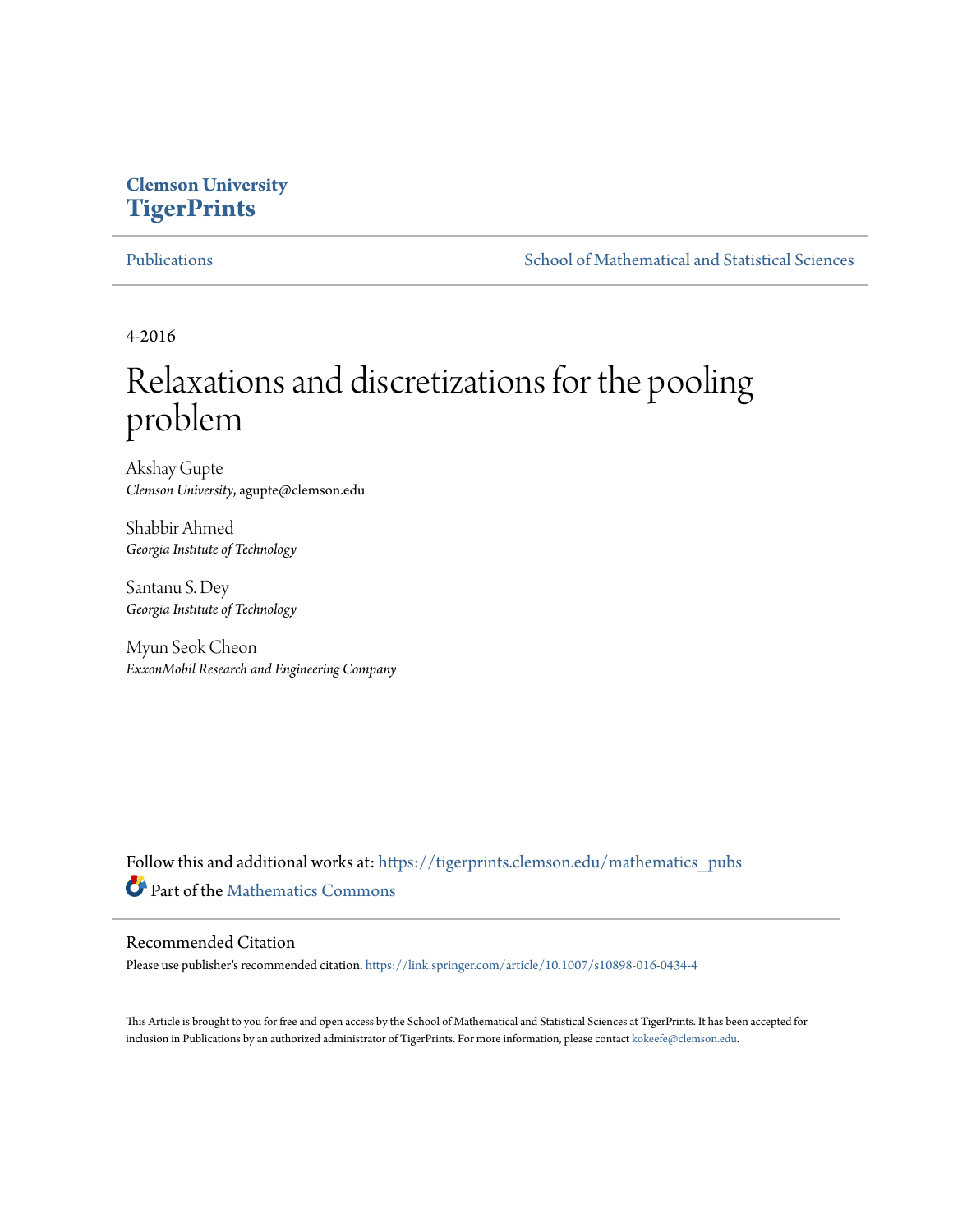# Relaxations and discretizations for the pooling problem

Akshay Gupte · Shabbir Ahmed · Santanu S. Dey · Myun Seok Cheon

Received: date / Accepted: date

Abstract The pooling problem is a folklore NP-hard global optimization problem that finds applications in industries such as petrochemical refining, wastewater treatment and mining. This paper assimilates the vast literature on this problem that is dispersed over different areas and gives new insights on prevalent techniques. We also present new ideas for computing dual bounds on the global optimum by solving high-dimensional linear programs. Finally, we propose discretization methods for inner approximating the feasible region and obtaining good primal bounds. Valid inequalities are derived for the discretized models, which are formulated as mixed integer linear programs. The strength of our relaxations and usefulness of our discretizations is empirically validated on random test instances. We report best known primal bounds on some of the large-scale instances.

**Keywords** Pooling problem  $\cdot$  Bilinear program  $\cdot$  Convexification  $\cdot$  Lagrange relaxation  $\cdot$ Discretization

#### 1 Introduction

The classical minimum cost network flow problem seeks to find the optimal way of sending raw materials from a set of suppliers to a set of customers via certain transshipment nodes in a directed capacitated network. The blending problem, which typically arises in refinery processes in the petroleum industry, is a type of minimum cost network flow problem with only two sets of nodes: suppliers and customers. The raw material at each supplier possesses different specifications, examples being concentrations of chemical compounds such as sulphur, carbon, or physical properties such as density, octane number. End products for the customers are created by directly mixing raw materials available from different suppliers. The mixing process should occur in a way such that the end products contain a certain minimum and maximum level of each specification. The objective is to minimize the total cost of producing demand.

The pooling problem, a generalization of the blending problem, combines features of both the classical network flow problem and the blending problem and can be stated in informal terms as follows: Given a list of available suppliers (inputs) with raw materials containing known specifications (specs), what is the minimum cost way of mixing these materials in intermediate tanks (pools) so as to meet the demand and spec requirements at multiple final blends (outputs)? Thus the raw materials are allowed to be first mixed in intermediate tanks referred to as pools and then sent forth from the pools to be mixed again at the output to form end products. It is also possible to send flow directly from inputs to the outputs. Figure [1](#page-2-0) illustrates the pooling problem as a network flow problem over three sets of nodes: inputs, pools (or transshipment), and

A. Gupte

S. Ahmed, S. S. Dev. School of Industrial and Systems Engineering, Georgia Institute of Technology

M. S. Cheon ExxonMobil Research and Engineering Company

Department of Mathematical Sciences, Clemson University E-mail: agupte@clemson.edu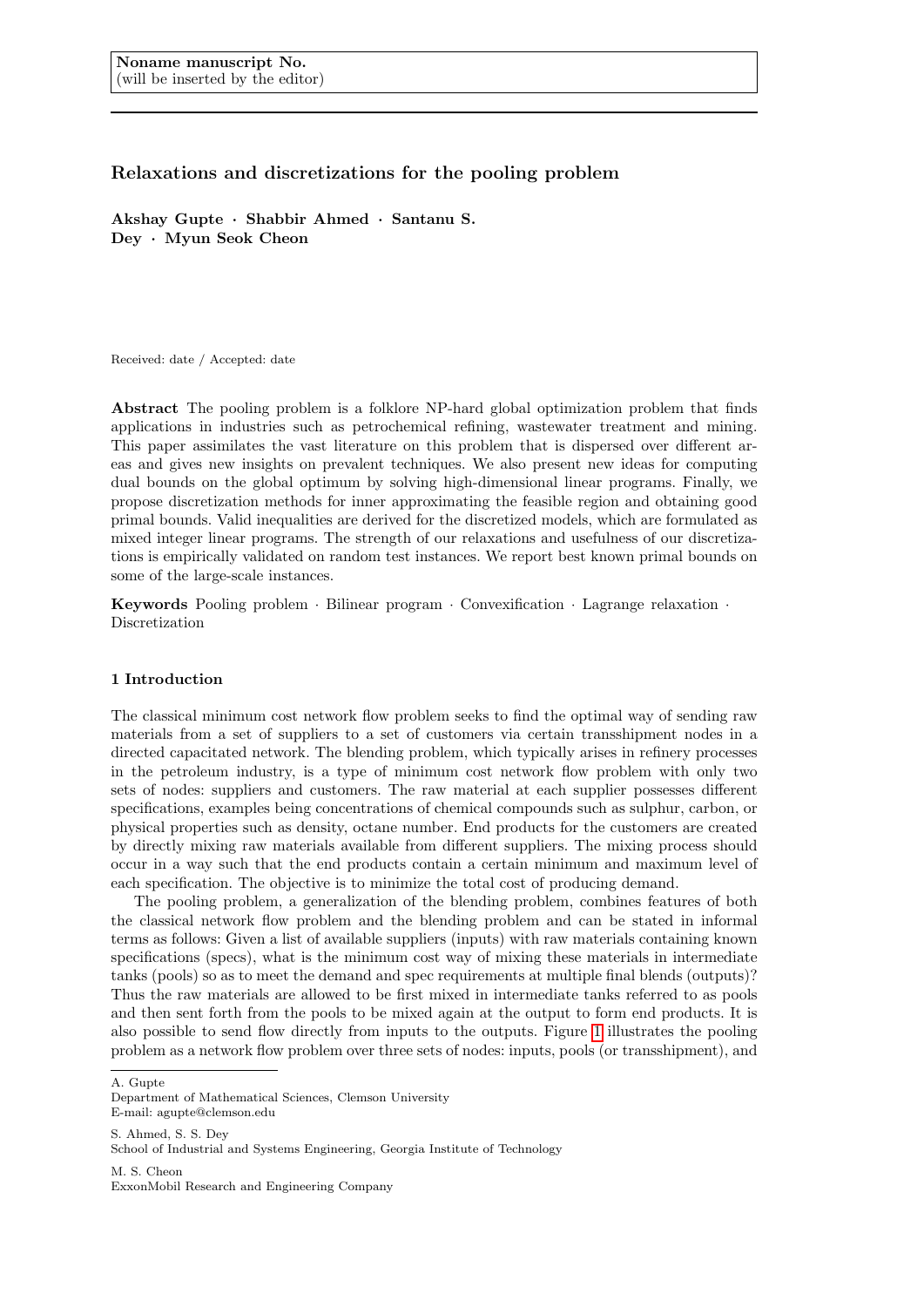outputs. The inflows, outflows, and specification values at each pool are decision variables in the



<span id="page-2-0"></span>Fig. 1 A sample pooling problem

optimization model. Constraints that track specification level at each pool and that determine the level of spec available at each output are formulated as bilinear constraints. As a result, the pooling problem is a bilinear program (BLP), which is a particular case of a nonconvex quadratic program with quadratic constraints (QCQP). In contrast, the classical blending problem, due to the absence of pools, can be formulated as a linear program (LP).

The pooling problem is a very important class of problems in the petrochemical industry [\(Bodington and Baker, 1990\)](#page-30-0). The core problem features of pooling and blending appear in many different and important petrochemical optimization problems such as front-end scheduling, multi-period blending optimization, feedstock delivery scheduling with blending, and refinery planning problem. The front-end scheduling, also referred to as the crude oil operation scheduling [\(Karuppiah et al., 2008\)](#page-31-0), is to find the optimal crude tank operation strategy. Crude tanks have two different roles; one is a storage place where crudes are stored and the other is a charging place where different crudes are mixed to meet specification requirements for the refining operations. The mixed crudes are discharged to a refinery unit. This optimization problem can be formulated as a mixed integer nonlinear programming problem (MINLP) where the mixed integer variables are required to represent the tank operating restrictions such as on/off or semicontinuous flows. The nonlinear terms, mainly bilinear terms that are exactly the same form as in the pooling problem, are required to keep track of the specification changes (or crude composition) in each tank. A similar problem structure can be observed for the final products and feedstock tank operations. The refinery planning problem refers to the short- or mid-term planning problem that is designed to answer the optimal process control decisions in order to maximize the profit of the complete system under a given cost structure for crudes and final products. The process control decisions include operating conditions for each unit such as temperatures and feed specifications as well as stream dispositions. The resulting mathematical model at some units, especially the splitters and mixers, is exactly same as the pooling problem. Furthermore, the refinery planning problem is often represented as a linear system with bilinear terms [\(Biegler et al., 1997\)](#page-30-1), again analogous to the pooling problem. Applications also exist in other fields of chemical engineering such as wastewater treatment [\(Karuppiah and Grossmann, 2006\)](#page-31-1), emissions regulation [\(Furman](#page-30-2) [and Androulakis, 2008\)](#page-30-2) and many others [\(Kallrath, 2005;](#page-31-2) [Visweswaran, 2009\)](#page-32-0).

Early efforts in solving the pooling problem were based on finding local optimal solutions using methods such as recursive LP [\(Haverly, 1978\)](#page-31-3), successive LP [\(Baker and Lasdon, 1985\)](#page-29-0), and an adaptation of the generalized Benders' decomposition [\(Floudas and Aggarwal, 1990\)](#page-30-3). Sensitivity of local optimal solutions with respect to problem parameters was analyzed in [Frimannslund et al.](#page-30-4) [\(2008\)](#page-30-4); [Greenberg](#page-30-5) [\(1995\)](#page-30-5). More recently, global optimization algorithms based on reformulation and spatial branch-and-bound (cf. [Smith and Pantelides, 1999\)](#page-32-1) have been proposed by [Audet](#page-29-1) [et al.](#page-29-1) [\(2004\)](#page-29-1); [Foulds et al.](#page-30-6) [\(1992\)](#page-30-6); [Quesada and Grossmann](#page-31-4) [\(1995\)](#page-31-4). Studies in Lagrangian dualitybased approaches were carried out by [Adhya et al.](#page-29-2) [\(1999\)](#page-29-2); [Almutairi and Elhedhli](#page-29-3) [\(2009\)](#page-29-3); [Ben-](#page-30-7)[Tal et al.](#page-30-7) [\(1994\)](#page-30-7). The state-of-the-art technique seems to be to solve the pooling problem using branch-and-cut algorithms developed for nonconvex MINLPs [\(Belotti et al., 2013;](#page-30-8) [Burer and](#page-30-9) [Letchford, 2012\)](#page-30-9) and which are well-implemented in global solvers such as **BARON**, COUENNE, ANTIGONE. A specialized branch-and-bound solver for pooling problems was implemented by [Misener et al.](#page-31-5) [\(2011\)](#page-31-5).

Results on the pooling problem have been somewhat dispersed over different areas of optimization and chemical engineering. One of our initial contributions is to gather this vast literature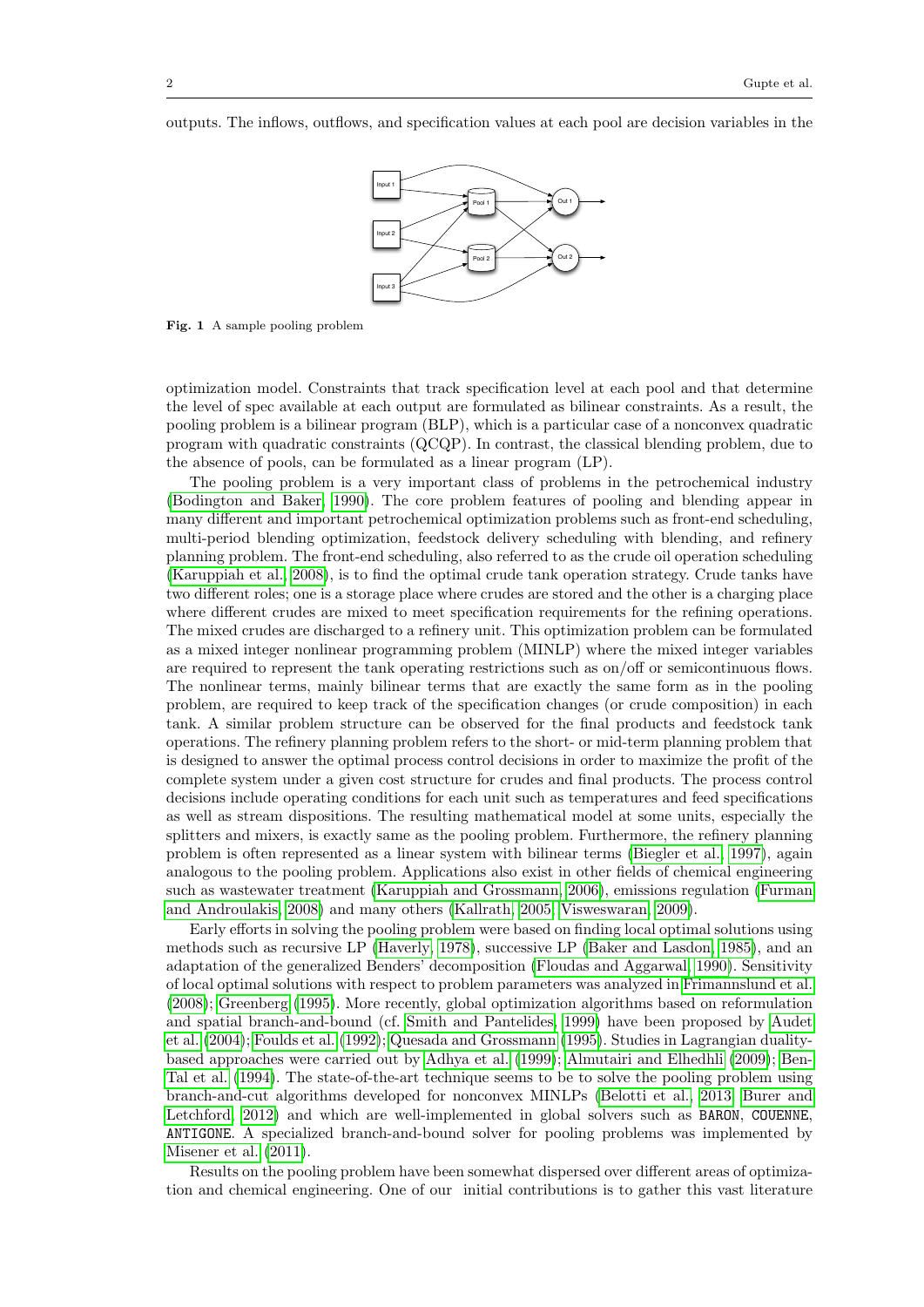spread over many years and multiple subject areas and put it into a single mathematical model upon which future studies can be built. Our first main contribution is to provide new insights on folklore techniques and present some new ideas for relaxing the problem. Our second contribution is to propose new discretization methods for obtaining good feasible solutions to the problem. Thirdly, we present numerical justification for the usefulness of our relaxation and discretization techniques by performing an extensive empirical evaluation on some hard test instances. We provide best known primal bounds on some of the large-scale instances. The paper can be divided into three main sections. In §[2,](#page-3-0) we present various optimization models for the pooling problem, prove their equivalence to each other and compare their respective problem sizes. Complexity status of the problem is also discussed. The second part §[3](#page-11-0) deals with relaxations for the pooling problem. Our aim is to provide a comprehensive study of lower-bounding procedures and thereby extend the previous surveys found in [Audet et al.](#page-29-1) [\(2004\)](#page-29-1); [Gupte](#page-30-10) [\(2012\)](#page-30-10); [Misener and Floudas](#page-31-6) [\(2009\)](#page-31-6); [Tawarmalani and Sahinidis](#page-32-2) [\(2002\)](#page-32-2). The strengths of these relaxations are analytically investigated. The third part §[4](#page-21-0) is about obtaining good feasible solutions to the problem using discretization strategies for a general BLP. Additional binary variables are added to convert the discretized BLP into a mixed integer linear programming (MILP) problem. Different MILP models are obtained based on choice and representation of discretized variable. Through extensive computational experiments, we test the viability of obtaining good feasible solutions to the pooling problem by solving a MILP approximation. Our empirical evidence demonstrates the effectiveness of this approach.

*Notation* Henceforth, conv( $\cdot$ ) denotes the convex hull of a set, **0** is a vector of zeros, **R** is the set of reals and Z the set of integers. Lowercase letters are used for problem parameters and decision variables whereas uppercase letters are reserved for finite indexing sets and sets of problem constraints. Mathematical formulations are denoted in blackboard font, such as A, and relaxations of feasible sets are in script font, such as  $\mathscr A$ . The orthogonal projection operator onto the subspace of x variables is  $Proj_x(\cdot)$ . Frequently when encountering variables of the form  $x_{ij}$ , we use  $x_i$  to denote the vector of variables obtained by fixing the first index. Similarly for  $x_{i,j}$ . Cartesian product of a finite family of sets  $X_1, \ldots, X_m$  is denoted by  $\prod_{i=1}^m X_i$ .

#### <span id="page-3-0"></span>2 Problem Formulations

As motivated earlier, the pooling problem is a nonlinear nonconvex multicommodity network flow problem. This section reviews modeling approaches and mathematical formulations. The notation in our text is same as that in [Tawarmalani and Sahinidis](#page-32-2) [\(2002,](#page-32-2) chap. 9).

Let  $G = (N, A)$  be a simple acyclic directed graph whose node set is partitioned as  $N =$  $I \cup L \cup J$ ; here I denotes the set of inputs, L the set of pools, and J the set of outputs. We assume that  $A \subseteq (N \setminus J) \times (N \setminus I)$ , i.e. every directed edge (arc) originates at a nonoutput node and terminates at a non-input node. Note that we have allowed the presence of arcs between pools. Traditionally, problem instances with  $A \cap (L \times L) = \emptyset$  are referred to as *standard* pooling problems; otherwise they are generalized pooling problems. In this work, we mostly do not differentiate between these two cases since we wish to present a common treatment of all problem classes. If the need arises to treat these two cases separately, then we explicitly state so. Since G is acyclic, there exists a subset  $L_I := \{l \in L : (l', l) \notin A \ \forall l' \in L \setminus l\}$  of pools with incoming arcs only from some input nodes. For every  $l \in L$ , let  $I_l$  denote the subset of inputs from which there exists a directed path to l in G. The subset  $I_j$  is defined similarly for every  $j \in J$ .

For each  $(i, j) \in A$ , let  $c_{ij}$  be the variable cost of sending a unit flow on this arc. For every  $i \in N$ , let  $u_i$  be the capacity of this node. For a pool  $l \in L$ , its capacity  $u_l$  could mean the processing capability of the pool tank, whereas for input  $i \in I$ ,  $u_i$  is the total available supply and for output  $j \in J$ ,  $u_j$  represents the maximum allowable flow. The upper bound on flow on arc  $(i, j)$  is denoted by  $u_{ij}$ . Typically,  $u_{ij} = \min\{u_i, u_j\}$ ; however we allow the arcs in G to carry arbitrary upper bounds.

Let K denote the set of specifications that are tracked across the problem. For  $i \in I$  and  $k \in K$ ,  $\lambda_{ik}$  denotes the level of specification k in raw material at input i. Likewise,  $\mu_{jk}^{\min}$  and  $\mu_{jk}^{\max}$  are the lower and upper bound requirements on level of k at output j.

Let  $y_{ij}$  be the flow on arc  $(i, j) \in A$ . Nonnegative flows originate at inputs and the assumed structure of A implies that each pool receives flows from inputs or other pools and each output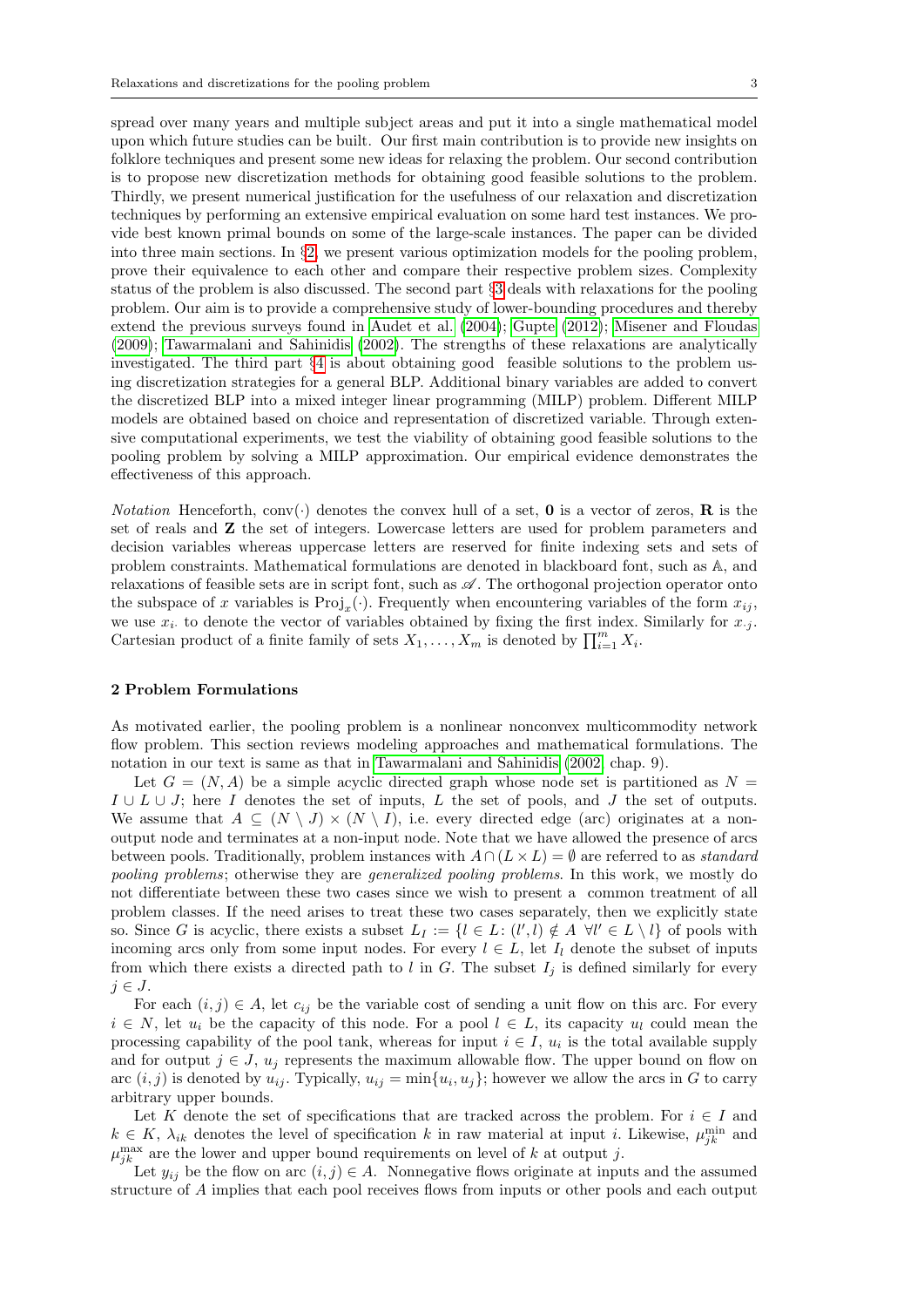receives flows from inputs or pools. For notational simplicity, we will always write equations using the flow variables  $y_{ij}$  with the understanding that  $y_{ij}$  is defined only for  $(i, j) \in A$ . At each pool  $l \in L$ , the total amount of incoming flow must equal the total amount of outgoing flow:

<span id="page-4-0"></span>
$$
\sum_{i \in I \cup L} y_{il} = \sum_{j \in L \cup J} y_{lj} \quad \forall l \in L. \tag{1}
$$

The capacity constraints at each  $i \in N$  are stated as

<span id="page-4-6"></span>
$$
\sum_{j \in L \cup J} y_{ij} \le u_i \quad \forall i \in I, \quad \sum_{j \in L \cup J} y_{lj} \le u_l \quad \forall l \in L, \quad \sum_{i \in I \cup L} y_{ij} \le u_j \quad \forall j \in J. \tag{2}
$$

Finally, flows in G are bounded by individual arc capacities.

<span id="page-4-2"></span><span id="page-4-1"></span>
$$
0 \le y_{ij} \le u_{ij} \quad \forall (i,j) \in A. \tag{3}
$$

Let  $F := \{y \in \mathbf{R}^{|A|}_+ : (1) - (3)\}$  $F := \{y \in \mathbf{R}^{|A|}_+ : (1) - (3)\}$  $F := \{y \in \mathbf{R}^{|A|}_+ : (1) - (3)\}$  $F := \{y \in \mathbf{R}^{|A|}_+ : (1) - (3)\}$  $F := \{y \in \mathbf{R}^{|A|}_+ : (1) - (3)\}$  be the polyhedron that defines balanced capacitated flows on G.

#### 2.1 Concentration model: p-formulation

Every pool that receives a positive amount of total incoming flow mixes this flow and sends this mixture further to other pool tanks or to output nodes. Each output with a positive incoming flow mixes this flow to create an end product. Thus for every pool and output with a positive incoming flow, the mixture and end product, respectively, carry specifications whose concentration values, denoted by  $p_{tk}$  for  $t \in L \cup J$ ,  $k \in K$ , can be determined as  $p_{tk} = \frac{\sum_{i \in I} \lambda_{ik} y_{it} + \sum_{l \in L} p_{lk} y_{lt}}{\sum_{i \in I \cup L} y_{it}}$  if  $\sum_{i\in I\cup L} y_{it} > 0$ . This expression for  $p_{tk}$  can be equivalently rewritten in a bilinear form as:

<span id="page-4-3"></span>
$$
\sum_{i \in I} \lambda_{ik} y_{il} + \sum_{l' \in L} p_{l'k} y_{l'l} = p_{lk} \sum_{j \in L \cup J} y_{lj}, \quad \forall l \in L, k \in K
$$
\n(4a)

$$
\sum_{i \in I} \lambda_{ik} y_{ij} + \sum_{l \in L} p_{lk} y_{lj} = p_{jk} \sum_{i \in I \cup L} y_{ij}, \quad \forall j \in J, k \in K
$$
 (4b)

The bilinear equalities in [\(4\)](#page-4-2) will be referred to as *specification tracking constraints* since they help determine the concentration values of specifications at each pool and output. Note that if  $\sum_{i\in I\cup L} y_{it} = 0$ , then no mixing occurs at node t and in this case, the value of  $p_{tk}$  is irrelevant to the problem and constraints [\(4\)](#page-4-2) are trivial identities  $0 = 0$ .

Remark 2.1 We have assumed here that the mixing process follows linear blending, i.e. the total amount of spec at a node is simply the sum of product of spec concentration value and total flow on each input arc into this node. Nonlinear mixing processes where this assumption may not hold true are discussed in the survey of [Misener and Floudas](#page-31-6) [\(2009\)](#page-31-6). In this paper, we assume linear blending at pools and outputs.

The problem can now be formally stated as follows.

**Definition 2.1 (Pooling problem)** Given any acyclic directed graph  $G$  and its attributes, find a minimum cost flow  $y \in F$  such that there exist some concentration values  $p \in \mathbf{R}(|L|+|J|) \times |K|$ that satisfy [\(4\)](#page-4-2) and  $\mu_{jk}^{\min} \leq p_{jk} \leq \mu_{jk}^{\max}$  for all  $j \in J, k \in K$ . The optimization formulation is

<span id="page-4-7"></span>
$$
z^* = \min_{y,p} \sum_{(i,j)\in A} c_{ij} y_{ij}
$$
  
s.t.  $y \in F$ , (4),  $\mu_{jk}^{\min} \le p_{jk} \le \mu_{jk}^{\max} \quad \forall j \in J, k \in K.$  (Pooling)

<span id="page-4-4"></span>For every  $j \in J, k \in K$ , the tracking constraints [\(4b\)](#page-4-3) and specification level requirements  $\mu_{jk}^{\min} \leq p_{jk} \leq \mu_{jk}^{\max}$  can be combined and replaced with bilinear inequality constraints

<span id="page-4-5"></span>
$$
\sum_{i \in I} \lambda_{ik} y_{ij} + \sum_{l \in L} p_{lk} y_{lj} \le \mu_{jk}^{\max} \sum_{i \in I \cup L} y_{ij} \quad \forall j \in J, k \in K
$$
 (5a)

$$
\sum_{i \in I} \lambda_{ik} y_{ij} + \sum_{l \in L} p_{lk} y_{lj} \ge \mu_{jk}^{\min} \sum_{i \in I \cup L} y_{ij} \quad \forall j \in J, k \in K.
$$
 (5b)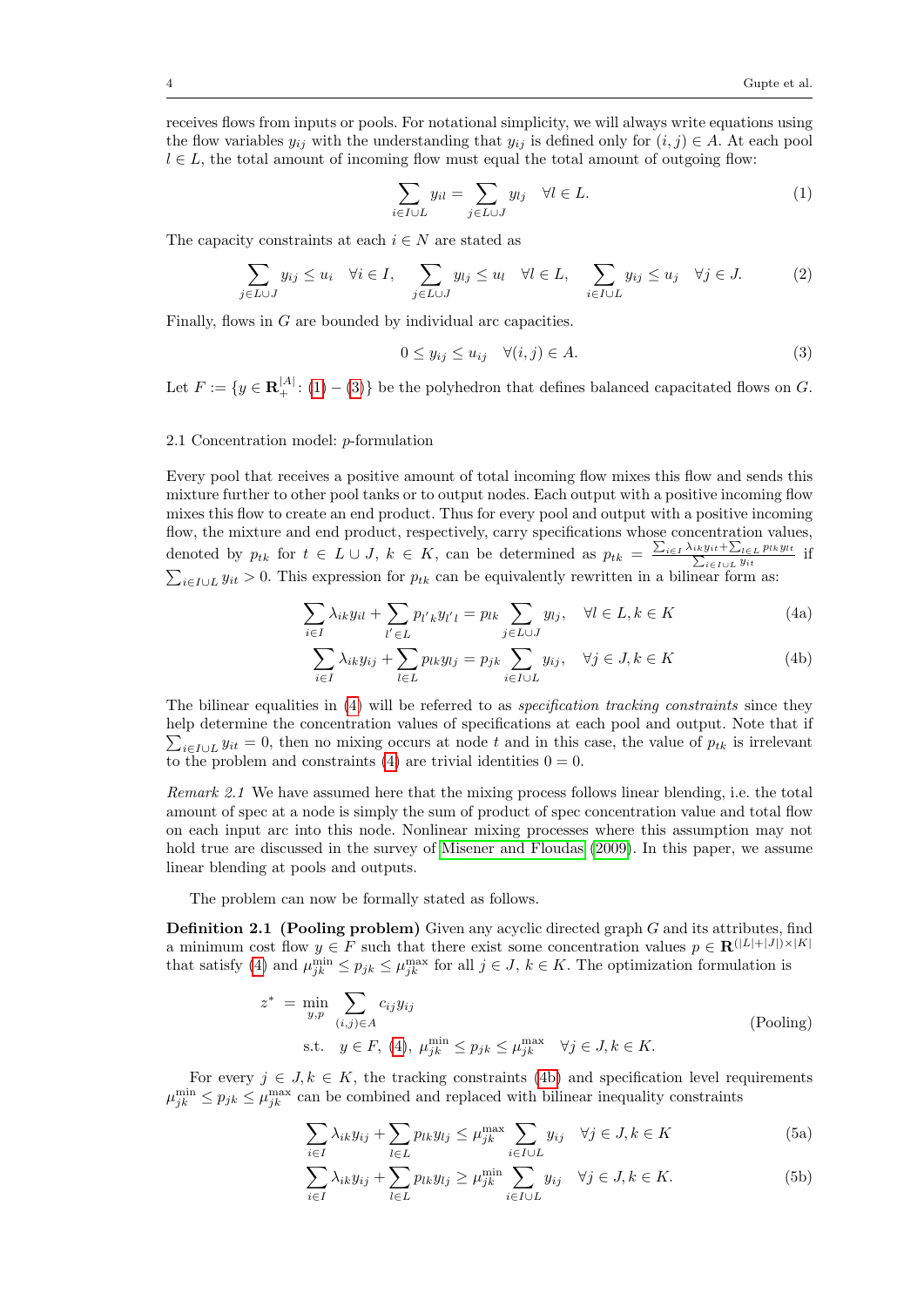Henceforth we assume that the  $p_{jk}$  variables are deleted and  $p \in \mathbf{R}^{|L| \times |K|}$ . Tracking constraints [\(4a\)](#page-4-3), which correspond to the pools, are retained. Thus we have the following bilinear optimization model, introduced as the p-formulation in [Haverly](#page-31-3) [\(1978\)](#page-31-3).

<span id="page-5-1"></span>
$$
z^* = \min_{y,p} \sum_{(i,j)\in A} c_{ij} y_{ij} \text{ s.t. } y \in F, (4a), (5). \tag{P}
$$

We denote the p-formulation by  $\mathbb{P}$ . With a slight abuse of notation and for convenience, we will sometimes also refer to the feasible set of the  $p$ -formulation by  $\mathbb{P}$ .

#### 2.1.1 Basic observations

<span id="page-5-2"></span>**Observation 2.1** Define  $p_{tk}^{\min} := \min_{i \in I_t} \lambda_{ik}$  and  $p_{tk}^{\max} := \max_{i \in I_t} \lambda_{ik}$ , for all  $t \in L \cup J$ ,  $k \in K$ .  $\sum_{i \in I \cup L} y_{it} > 0$ , we have  $p_{tk}^{\min} \leq p_{tk} \leq p_{tk}^{\max} \ \forall k \in K$ . Let  $(p, y)$  be an arbitrary feasible solution to the pooling problem. Then for every  $t \in L \cup J$  with

This follows from scaling the equalities in [\(4\)](#page-4-2) and using the fact that all flows originate at the inputs. These lower and upper bounds on  $p_{tk}$  are redundant to the problem formulation but they will be useful in §[3](#page-11-0) for relaxing the nonconvex constraints [\(4a\)](#page-4-3) and [\(5\)](#page-4-4).

**Observation 2.2**  $z^* = \min_y \sum_{(i,j) \in A} c_{ij} y_{ij}$  *s.t.*  $y \in \text{Proj}_y \mathbb{P}$ .

Observation 2.3  $z^* \leq 0$ .

This follows due to  $\mathbf{0} \in \text{Proj}_{\mathcal{U}} \mathbb{P}$ .

Remark 2.2 It is not clear whether checking triviality of an instance of the pooling problem, i.e., checking  $z^* = 0$ , can be performed in polynomial time. We leave this as an open question for future research.

<span id="page-5-0"></span>**Observation 2.4** For any  $j \in J$  such that the following system of linear inequalities

$$
\mu_{jk}^{\min} \le \sum_{i \in I_j} \lambda_{ik} \gamma_i \le \mu_{jk}^{\max} \quad \forall k \in K, \ \sum_{i \in I_j} \gamma_i = 1, \ \gamma \ge \mathbf{0}
$$

does not admit a solution in  $\gamma$ , the equality  $\sum_{i\in I\cup L} y_{ij} = 0$  is valid to the pooling problem and hence output node j can be deleted from the graph.

*Proof* Based on the network structure and tracking constraints [\(4b\)](#page-4-3), we know that  $\sum_{i \in I \cup L} y_{ij}$ 0 implies  $p_j \in \text{conv}\{\lambda_i \mid i \in I_j\}$ . Hence if  $\text{conv}\{\lambda_i \mid i \in I_j\} \cap \{\gamma \mid \mu_j^{\min} \leq \gamma \leq \mu_j^{\max}\} = \emptyset$ , it follows that  $\sum_{i\in I\cup L} y_{ij}$  must be equal to zero. This feasibility check is exactly the proposed linear system.

Henceforth, we assume that for every output  $j$ , the linear system in Observation [2.4](#page-5-0) is feasible.

**Observation 2.5** For any  $j \in J, k \in K$  such that  $p_{jk}^{\max} \leq \mu_{jk}^{\max}$  (resp.  $p_{jk}^{\min} \geq \mu_{jk}^{\min}$ ), inequality  $(5a)$  (resp.  $(5b)$ ) is redundant to the pooling problem.

We say  $\mu_{jk}^{\max}$  (resp.  $\mu_{jk}^{\min}$ ) has a trivial value if  $p_{jk}^{\max} \leq \mu_{jk}^{\max}$  (resp.  $p_{jk}^{\min} \geq \mu_{jk}^{\min}$ ).

**Observation 2.6** In the absence of [\(5\)](#page-4-4), or equivalently if the values of  $\mu_{jk}^{\min}$  and  $\mu_{jk}^{\max}$  are trivial for all  $j, k$ , the pooling problem is simply a capacitated network flow problem that can be solved as an LP.

Henceforth, we assume that for any  $j \in J$  and  $k \in K$ , at least one of  $\mu_{jk}^{\min}$  and  $\mu_{jk}^{\max}$  has a nontrivial value.

Notice that the sole purpose of having the  $p_{lk}$  variables in  $\mathbb P$  is to enforce that all the outgoing arcs from pool  $l$  carry the same concentration value for spec  $k$ . Suppose that we substitute a new variable  $w_{lkj}$  for bilinear terms  $p_{lk}y_{lj}$  in [\(4a\)](#page-4-3) and [\(5\)](#page-4-4). For a pool with only one outgoing arc, we do not need to enforce the specification consistency constraint  $w_{lkj} = p_{lk}y_{lj}$  and can eliminate the p variables. If this is true for all pools, then the  $\mathbb P$  formulation can be completely linearized and solved as a single LP in the  $(y, w)$ -space. Similar arguments hold if a pool has exactly one incoming arc.

Observation 2.7 [\(Haugland](#page-30-11) [\(2015,](#page-30-11) Proposition 3)) The pooling problem can be solved as a linear program in polynomial time if either of the following conditions hold:

 $- A \cap (L \times L) = \emptyset$  and each pool has either the in-degree or the out-degree to be exactly one, or

- every pool has in-degree equal to one, or
- every pool has out-degree equal to one.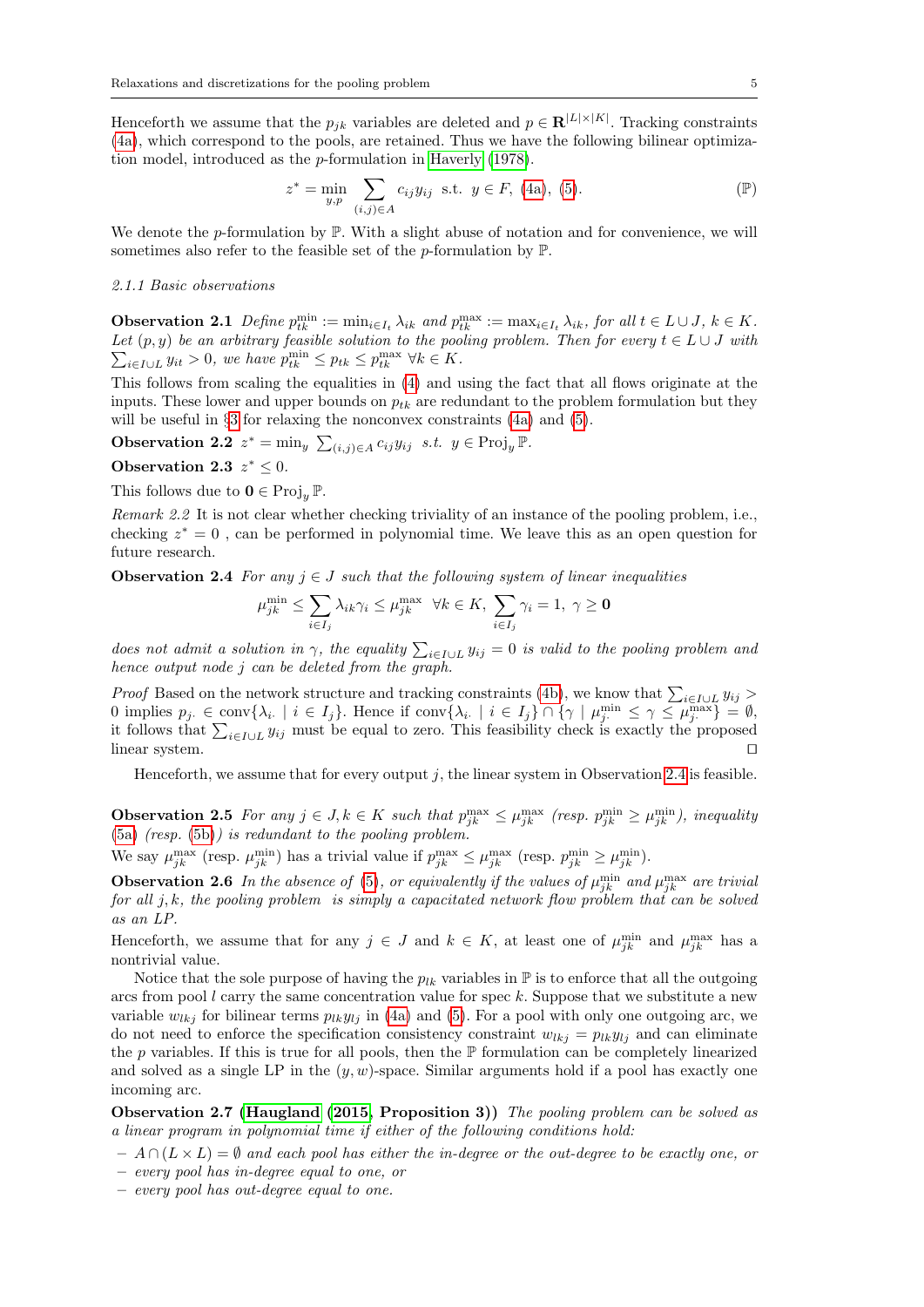#### 2.1.2 Computational complexity

In general, the pooling problem is a bilinear program which is a nonconvex problem and a generalization of the strongly NP-hard linear maxmin problem [\(Audet et al., 1999\)](#page-29-4). Recently, a formal proof was provided for its NP-hardness.

### <span id="page-6-0"></span>Proposition 2.1 [\(Alfaki and Haugland](#page-29-5) [\(2013c\)](#page-29-5)) The standard pooling problem with a single pool is NP-hard.

Proof (Sketch of proof.) The proof is via a polynomial reduction from the maximum stable set problem, which is well-known to be NP-hard, to an instance of the standard pooling problem with  $|L| = 1, |I| = |J| = n$ , where  $n = |V|$  is the number of nodes in the graph  $G' = (V, \mathcal{E})$  for the stable set problem. The set of arcs is  $A = (I \times L) \cup (L \times J)$  with all arc capacities equal to 1. Arc costs are -1 for each arc from pool to output. The set of specifications is  $K = \{1, \ldots, 2n\}$  and the key idea is to define a suitable set of specification values: for any  $i \in I$ ,  $\lambda_{ii} = 1, \lambda_{i,n+i} = -1, 0$ otherwise;  $\mu_{jk}^{\min} = -1 \forall j, k$ ; and for any  $j \in J$ ,  $\mu_{j,n+j}^{\max} = -1/n$ ,  $\mu_{jk}^{\max} = 1$  for  $k = 1, \ldots, n$  such that  $(j, k) \notin \mathcal{E}$ , 0 otherwise. It is not difficult to show using the constructed values of  $\lambda, \mu^{\min}, \mu^{\max}$  that for any feasible solution  $(p', y')$  of the pooling problem, the subset  $\mathcal{V}' := \{v = 1, \ldots, n : y'_{lv} > 0\}$ is a stable set in  $G'$  of cardinality at least  $\sum_{v=1}^{n} y'_l$  $\int_{\mathcal{U}}\cdot$ 

Remark 2.3 The pooling instance constructed in Proposition [2.1](#page-6-0) has redundant values for  $\mu_{jk}^{\min}$ and negative values for some  $\lambda_{ik}$  and  $\mu_{jk}^{\max}$ . A similar reduction but with  $\lambda_{ik}, \mu_{jk}^{\max} \geq 0$  and nontrivial values of  $\mu_{jk}^{\min}$  was presented in [Dey and Gupte](#page-30-12) [\(2015\)](#page-30-12).

We summarize several results related to complexity. The standard pooling problem with

- 1. a single pool and no direct arcs from inputs to outputs is equivalent to a 0/1 MILP [\(Dey](#page-30-12) [and Gupte, 2015,](#page-30-12) Appendix A) and is polynomially time solvable for fixed  $|K|$  [\(Alfaki and](#page-29-5) [Haugland, 2013c\)](#page-29-5),
- 2. a single pool is polynomially time solvable for fixed  $|J|$  [\(Haugland, 2015\)](#page-30-11),
- 3. a single pool is as hard to approximate as a stable set problem [\(Dey and Gupte, 2015\)](#page-30-12),
- 4. in-degree of each node at most 2 is NP-hard [\(Haugland, 2015\)](#page-30-11). Similarly for out-degree at most 2.

#### <span id="page-6-2"></span>2.2 Alternate formulations

#### 2.2.1 Proportion model: q-formulation

The q-formulation was proposed by [Ben-Tal et al.](#page-30-7) [\(1994\)](#page-30-7) for standard pooling problems wherein [\(5\)](#page-4-4) is modeled using proportion variables  $q_{il}$  to denote the fraction of incoming flow to pool l that is contributed by input *i*. By definition, we have  $\sum_{i\in I} q_{il} = 1$  for all  $l \in L$  and  $y_{il} = q_{il} \sum_{i'\in I} y_{i'l} =$  $q_{il} \sum_{j \in L \cup J} y_{lj}$  for all  $i \in I, l \in L$ . Then we can eliminate the p variables from  $(\mathbb{P})$  to obtain the so-called q-formulation. In fact, [\(4\)](#page-4-2) implies that  $p_{lk} = \sum_{i \in I} \lambda_{ik} q_{il}$   $\forall l \in L, k \in K$ . For generalized pooling problems, a straightforward extension of this idea will be to define proportion variables  $q_{il}$  for  $l \in L, i \in I \cup L$ . However, not only does this involve using  $\mathcal{O}(|L|^2 + |I||L|)$ proportion variables, but we also introduce bilinear terms of the form  $q_{il}q_{i'l'}$  thereby losing the disjoint bilinear structure (i.e. all nonlinearities being  $q_{il}y_{lj}$ ). Instead, [Alfaki and Haugland](#page-29-6) [\(2013b\)](#page-29-6) proposed a q-formulation by defining  $q_{il}$  as the fraction of incoming flow to pool l that originated from some input i and not distinguishing between flows that started at i and reached l along different paths. This formulation has  $\mathcal{O}(|I||L|)$  proportion variables. Also, all bilinear terms are of the form  $q_{il}y_{lj}$  as explained next.

Let  $q_{\cdot l}$  denote the vector  $(q_{il})_{i \in I_l}$ . We have

$$
q_{\cdot l} \in \Delta_{|I_l|} := \{ q_{\cdot l} \ge \mathbf{0} \colon \sum_{i \in I_l} q_{i l} = 1 \} \quad \forall l \in L,
$$
\n<sup>(6)</sup>

Since we send flows from inputs to outputs via pools, we can create a super-sink node that connects to all outputs and consider each input  $i \in I$  to be a unique commodity<sup>[1](#page-6-1)</sup>. The flow of

<span id="page-6-1"></span><sup>&</sup>lt;sup>1</sup> For the p-formulation, specifications serve the role of commodities and  $(4a)$  is a commodity balance constraint.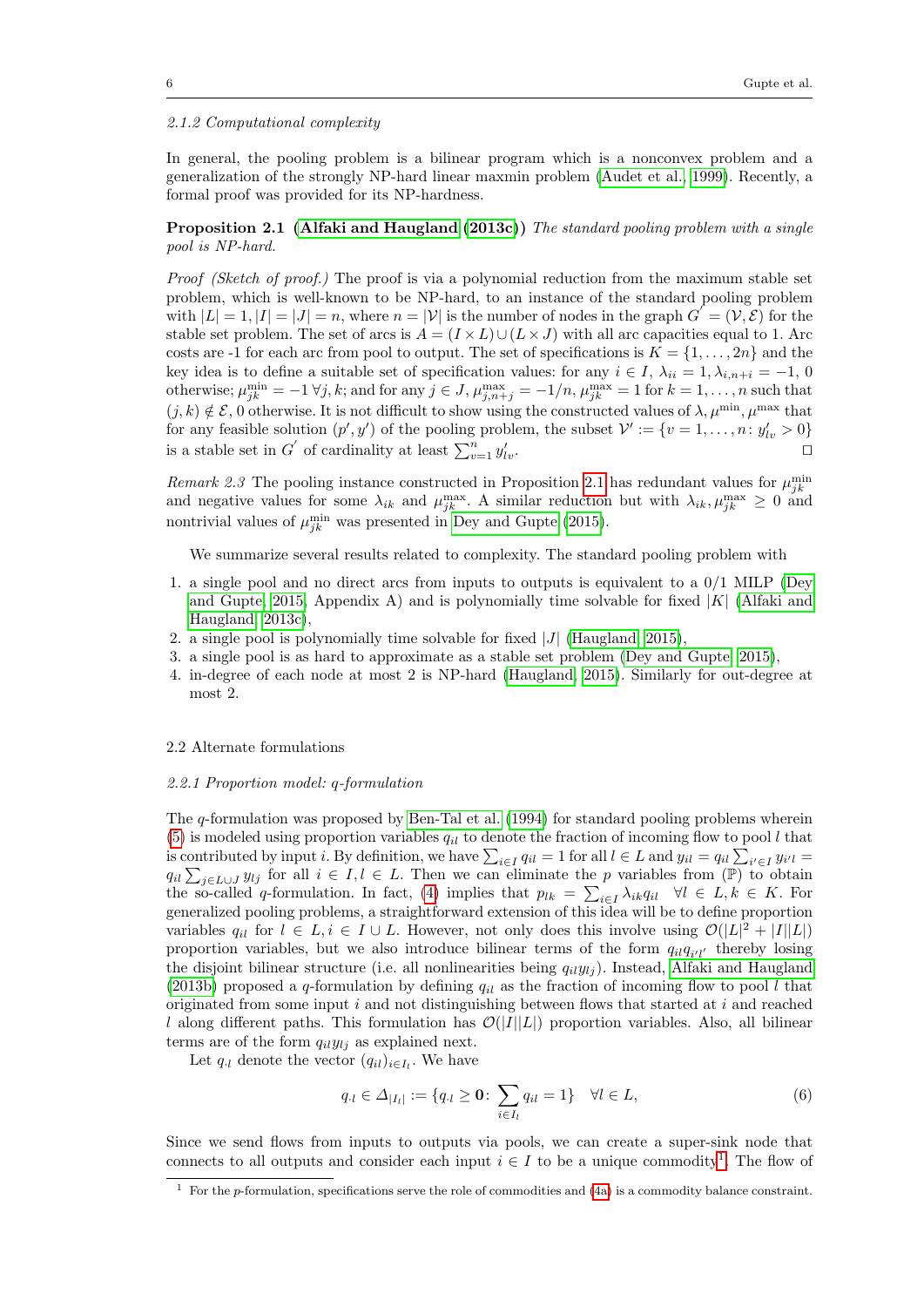commodity i on arc  $(l, j)$  is given by  $v_{i l j} = q_{i l} y_{l j}$  for  $l \in L$ ,  $j \in L \cup J$ ,  $i \in I_l$ . In order to ensure flow balance of commodity  $i$  at pool  $l$ , we must add the constraint

<span id="page-7-0"></span>
$$
y_{il} + \sum_{l' \in L: i \in I_{l'}} q_{il'} y_{l'l} = q_{il} \sum_{j \in L \cup J} y_{lj} \quad \forall l \in L, i \in I_l.
$$
 (7)

For  $l \in L_I$  and  $i \in I_l$ , equation [\(7\)](#page-7-0) reads:  $y_{il} = q_{il} \sum_j y_{lj}$ .

Observation 2.8 Equations [\(6\)](#page-5-1) and [\(7\)](#page-7-0) imply the flow balance equation [\(1\)](#page-4-0).

For convenience and uniform notation, we retain equality  $(1)$  in the *q*-formulation.

The spec level requirement constraints at the output are modeled as

<span id="page-7-4"></span>
$$
\sum_{i \in I} \lambda_{ik} y_{ij} + \sum_{l \in L, i \in I_l} \lambda_{ik} q_{il} y_{lj} \ge \mu_{jk}^{\min} \sum_{i \in I \cup L} y_{ij}, \quad \forall j \in J, k \in K.
$$
 (8a)

$$
\sum_{i \in I} \lambda_{ik} y_{ij} + \sum_{l \in L, i \in I_l} \lambda_{ik} q_{il} y_{lj} \le \mu_{jk}^{\max} \sum_{i \in I \cup L} y_{ij}, \quad \forall j \in J, k \in K
$$
 (8b)

The q-formulation for pooling problem can now be stated as follows.

<span id="page-7-3"></span><span id="page-7-1"></span>
$$
z^* = \min_{y,p} \sum_{(i,j)\in A} c_{ij} y_{ij} \text{ s.t. } y \in F, (6) - (8). \tag{Q}
$$

In the case of standard pooling problems, the above formulation reduces to the one proposed by [\(Ben-Tal et al., 1994\)](#page-30-7). Based on the above ideas, two new formulations for the standard pooling problem were developed in [\(Alfaki and Haugland, 2013c\)](#page-29-5): (TP) that uses proportions of flows traveling from a pool l to an output j and ( $\mathbb{S}$ TP) that combines the proportion variables from both  $(\mathbb{Q})$  and  $(\mathbb{TP})$  and consequently, has more variables and bilinear terms.

#### 2.2.2 pq-formulation

The pq-formulation was introduced in [\(Tawarmalani and Sahinidis, 2002,](#page-32-2) chap. 9) for standard pooling problems and is obtained by appending some valid inequalities to  $(\mathbb{Q})$ . These inequalities can be derived from the Reformulation Linearization Technique (RLT) [\(Sherali and Adams,](#page-32-3) [1998\)](#page-32-3) by multiplying the equality  $\sum_i q_{il} = 1$  in [\(6\)](#page-5-1) with  $y_{lj}$  and the pool capacity constraints in [\(2\)](#page-4-6) with  $q_{il}$ . For both standard and generalized problem, the valid inequalities<sup>[2](#page-7-2)</sup> can be stated as follows:

$$
\sum_{i \in I_l} q_{il} y_{lj} = y_{lj} \ \forall l \in L, j \in L \cup J, \quad \sum_{j \in L \cup J} q_{il} y_{lj} \le u_l q_{il} \ \forall l \in L, i \in I_l.
$$
 (9)

Addition of [\(9\)](#page-7-3) to  $(\mathbb{Q})$  yields formulation  $(\mathbb{P}\mathbb{Q})$ .

$$
z^* = \min_{y,p} \sum_{(i,j)\in A} c_{ij} y_{ij} \text{ s.t. } y \in F, (6) - (8), (9). \tag{\mathbb{P}^1}
$$

In §[3.2.1,](#page-13-0) we give an insight into the conventional wisdom behind  $(\mathbb{P}\mathbb{Q})$  being a strong formulation for the pooling problem and hence a formulation of choice for solving (standard) problem instances.

#### <span id="page-7-5"></span>2.2.3 Hybrid formulation

[Audet et al.](#page-29-1) [\(2004\)](#page-29-1) suggested a model that combined the  $p$  and  $q$  variables along with the  $y$ variables. The motivation was to avoid having bilinear terms of the form  $q_{il}q_{il'}$  that would arise by a straightforward extension of the [Ben-Tal et al.](#page-30-7) model to the case of generalized pooling problems. In this so-called hybrid model, proportion variables are used for pools in  $L_I$  and concentration variables are used for pools in  $L\setminus L_I$ . We skip the details of this hybrid formulation (HYB) since it can be easily obtained by combining the previous sections. Similar formulations can also be found in [Boland et al.](#page-30-13) [\(2015\)](#page-30-13).

<span id="page-7-2"></span><sup>2</sup> For convenience, an equation that is satisfied by all feasible points in a set is also referred to as a valid inequality.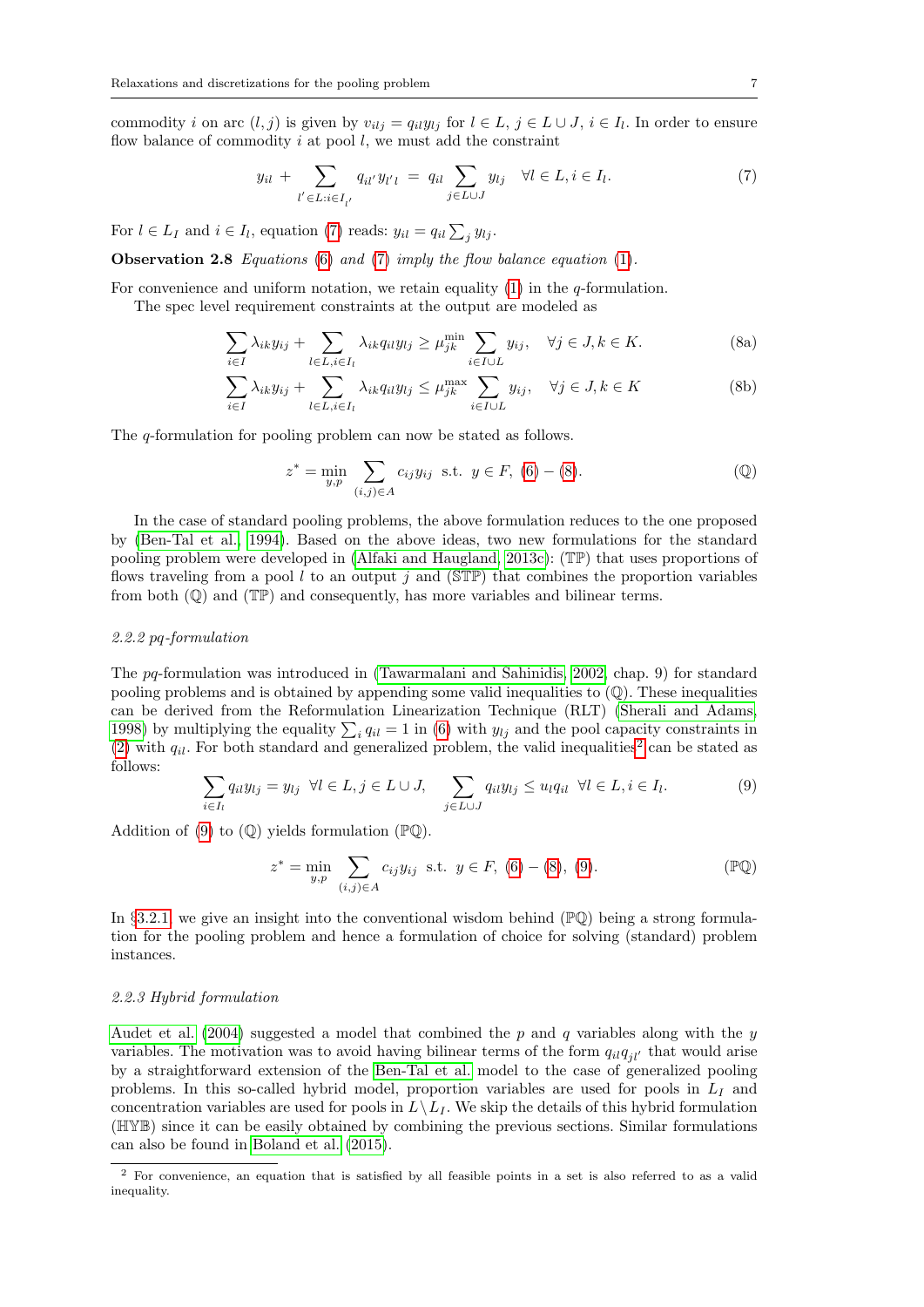#### 2.2.4 Equivalence of formulations

We now formally prove the correctness of the forgoing formulations for the pooling problem. Recall that  $(\mathbb{P})$  is a correct formulation as per Definition [2.1.](#page-4-7) Although proving correctness of the other formulations is straightforward for standard problems, a little bit of work is required for generalized problems since these instances have arcs between two pools and there may exist multiple paths from an input to a pool. This tedious exercise was skipped in [\(Alfaki and](#page-29-6) [Haugland, 2013b\)](#page-29-6) and is formally presented here for completeness. We say that two formulations are equivalent if for every feasible point in one formulation, there exists a feasible point with same objective value in the other formulation and vice versa.

## <span id="page-8-0"></span>Proposition 2.2 Formulations  $\mathbb{P}, \mathbb{Q}, \mathbb{P}\mathbb{Q},$  and HYB are equivalent.

*Proof* The equivalence of  $\mathbb Q$  and  $\mathbb P\mathbb Q$  is obvious due to the fact that inequalities [\(9\)](#page-7-3) are valid to  $\mathbb Q$ . We will prove that  $\mathbb P$  and  $\mathbb Q$  are equivalent formulations. The steps of this proof can be followed for pools in  $L_I$  to show the correctness of  $\mathbb{HVB}$  and we skip these details.

Consider some feasible point  $(q, y)$  in  $\mathbb{Q}$ . We want to show that there exists some p such that  $(p, y)$  satisfies [\(4a\)](#page-4-3) and [\(5\)](#page-4-4). Observe that if we set  $p_{lk} = \sum_{i \in I_l} \lambda_{ik} q_{il}$  for all  $l \in L, k \in K$ , then  $(8)$  implies  $(5)$ . It remains to verify that with this choice of p,  $(7)$  implies  $(4a)$ . Fix some  $l \in L, k \in K$ . For every  $i \in I_l$ , multiply both sides of [\(7\)](#page-7-0) with  $\lambda_{ik}$ . Summing over  $i \in I_l$  gives us

$$
\sum_{i \in I_l} \lambda_{ik} y_{il} + \sum_{l' \in L} \sum_{i \in I_{l'} \cap I_l} \lambda_{ik} q_{il'} y_{l'l} = \left(\sum_{i \in I_l} \lambda_{ik} q_{il}\right) \sum_{j \in L \cup J} y_{lj}.
$$

Since for any  $(l', l) \in A \cap L \times L$ , we have  $I_{l'} \subseteq I_l$  and hence  $I_{l'} \cap I_l = I_{l'}$ , the above equality becomes

$$
\sum_{i \in I_l} \lambda_{ik} y_{il} + \sum_{l' \in L} \left( \sum_{i \in I_{l'}} \lambda_{ik} q_{il'} \right) y_{l'l} = \left( \sum_{i \in I_l} \lambda_{ik} q_{il} \right) \sum_{i \in I \cup L} y_{il},
$$

where on the right hand side we have used the flow balance equality [\(1\)](#page-4-0). It follows that [\(4a\)](#page-4-3) is satisfied by choosing  $p_{lk} = \sum_{i \in I_l} \lambda_{ik} q_{il}$ .

Now we show the converse. In particular, for an arbitrary  $(p, y)$  that is feasible to P, we construct a q satisfying [\(6\)](#page-5-1) for all  $l \in L$  and the equality  $p_{lk} = \sum_{i \in I_l} \lambda_{ik} q_{il}$  for all  $l \in L$ ,  $k \in K$ , and such that  $(q, y)$  satisfies [\(7\)](#page-7-0) and [\(8\)](#page-7-1). Consider any  $l \in L$ . We consider two cases for constructing  $(q_{il})_{i\in I_l}$  and argue that in each case, equations [\(6\)](#page-5-1), [\(7\)](#page-7-0) and  $p_{lk} = \sum_{i\in I_l} \lambda_{ik}q_{il}$   $\forall k$ are satisfied.

- $\sum_{j\in L\cup J} y_{lj} = 0$ : Due to flow balance [\(1\)](#page-4-0), we also have  $\sum_{i\in I\cup L} y_{il} = 0$  here. Therefore [\(7\)](#page-7-0) is trivially true for any  $q$ . Since all flows originate at the input nodes and we have flow balance [\(1\)](#page-4-0) and linear blending in [\(4a\)](#page-4-3), it must be that  $(p_{lk})_{k\in K} \in \text{conv}\{(\lambda_{ik})_{k\in K}: i \in I_l\}.$  Hence we can construct  $(q_{il})_{i \in I_l}$  satisfying [\(6\)](#page-5-1) and  $p_{lk} = \sum_{i \in I_l} \lambda_{ik} q_{il} \ \forall k$ .<br>  $\sum_{i \in I_l \cup I} y_{li} > 0$ : For  $j \in L \cup J$ , define  $\xi_{li} := y_{li} / \sum_{i \in I_l \cup I} y_{li}$  to be the
- $j \in L \cup J$   $y_{lj} > 0$ : For  $j \in L \cup J$ , define  $\xi_{lj} := y_{lj}/\sum_{t \in L \cup J} y_{lt}$  to be the fraction of outgoing flow from l directed towards j. Let  $T_{il}$  be the set of directed paths between  $i \in I_l$  and l. Since G is acyclic,  $T_{il}$  is a finite set. Take a directed path  $\tau := \{i, \tau_1, \ldots, \tau_{r-1}, \tau_r := l\} \in T_{il}$ . Then the total flow from i that reaches l along path  $\tau$  is equal to  $\sigma^{\tau} := y_{i\tau_1} \prod_{o=1}^{r-1} \xi_{\tau_o \tau_{o+1}}$ . Define

$$
q_{il} = \frac{\sum_{\tau \in T_{il}} \sigma^{\tau}}{\sum_{i' \in I \cup L} y_{i'l}} \qquad \forall i \in I_l.
$$
\n(10)

The quantity  $\sum_{i\in I_l}\sum_{\tau\in T_{il}}\sigma^\tau$  designates the total flow from all inputs to l and must equal the total flow into l because of flow balance [\(1\)](#page-4-0). Thus we get  $\sum_{i\in I_l} q_{il} = 1$  and  $q_{il}$  satisfies [\(6\)](#page-5-1). Applying a similar reasoning to the quantity of specification  $k$  at pool  $l$ , which is equal to  $\sum_{i\in I_l}\lambda_{ik}\sum_{\tau\in T_{il}}\sigma^{\tau}$ , we get that  $p_{lk}=\sum_{i\in I_l}\lambda_{ik}q_{il}$ . Now the left hand side of [\(7\)](#page-7-0) is

$$
y_{il} + \sum_{l' \in L: i \in I_{l'}} \sum_{\tau \in T_{il'}} \sigma^{\tau} \frac{y_{l'l}}{\sum_{i' \in I \cup L} y_{i'l'}} = y_{il} + \sum_{l' \in L: i \in I_{l'}} \sum_{\tau \in T_{il'}} \sigma^{\tau} \xi_{l'l} = \sum_{\tau' \in T_{il}} \sigma^{\tau'} = q_{il} \sum_{j \in L \cup J} y_{lj}
$$

where the second equality follows from the following observations: 1)  $y_{il}$  is defined if and only if  $(i, l) \in A$ , 2) any non-direct path between i and l must pass through intermediate pools l' such that  $i \in I_{l'}$ , (3) by construction of  $\sigma^{\tau}$ , the quantity  $\sigma^{\tau}\xi_{l'l}$  denotes the total flow from i to l along the path  $\tau' = \tau \cup (l', l) \in T_{il}$ .

Finally, note that  $p_{lk} = \sum_{i \in I_l} \lambda_{ik} q_{il}$  together with [\(5\)](#page-4-4) implies that [\(8\)](#page-7-1) is satisfied.  $\Box$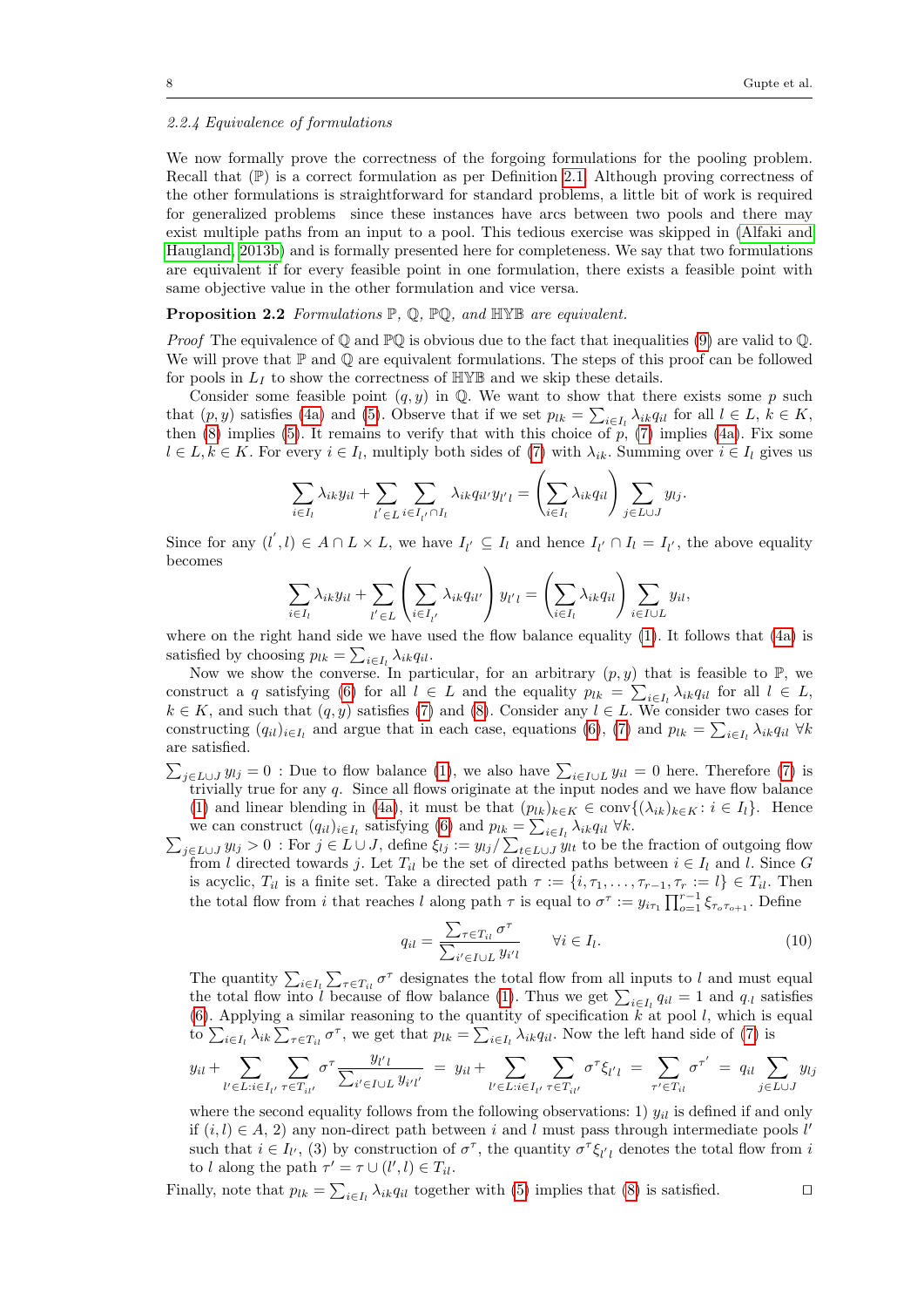#### 2.3 Problem sizes

The alternate formulations of  $\S 2.2$  $\S 2.2$  present different ways of modeling the p-formulation of the pooling problem obtained from Definition [2.1.](#page-4-7) All these equivalent formulations use the same flow variables on the arc set A and they only differ in the use of non-flow variables and additional constraints. Since bilinearities are responsible for making the problem hard to solve, Table [1](#page-9-0) mentions the number of bilinear terms and bilinear constraints along with the number of nonflow variables.

| Form-        | Non-flow                                                  | Bilinear terms                                                                                             | Bilinear constraints                                                                                |                                    |  |
|--------------|-----------------------------------------------------------|------------------------------------------------------------------------------------------------------------|-----------------------------------------------------------------------------------------------------|------------------------------------|--|
| ulation      | variables                                                 |                                                                                                            | Equality                                                                                            | Inequality                         |  |
| $\mathbb{P}$ | K  L                                                      | $ K  L \mathcal{O}( L + J )$                                                                               | K  L                                                                                                | 2 K  J                             |  |
| $\mathbb Q$  | $\sum_{l\in L}  I_l $                                     | $\sum_{l \in L}  I_l  \mathcal{O}( L + J )$                                                                | $\sum_{l\in L} I_l $                                                                                | 2 K  J                             |  |
| PQ           | $\sum_{l \in L}  I_l $                                    | $\sum_{l \in L}  I_l  \mathcal{O}( L + J )$                                                                | $\sum_{l\in L} I_l $ +<br>$ L \bar{\mathcal{O}}( L + J )$                                           | 2 K  J <br>$+\sum_{l\in L} I_l $   |  |
| <b>HIYR</b>  | $\sum_{l\in L_I}$   $I_l$  <br>$+$  K  L \ L <sub>I</sub> | $\left[ \sum_{l \in L_I}  I_l  +  K  L \setminus L_I  \right] \times \mathcal{O}( L \setminus L_I  +  J )$ | $\sum_{l\in L_I}$ $ I_l $ +<br>$ K  L \setminus L_I  +$<br>$ L_I \mathcal{O}( L\setminus L_I + J )$ | 2 K  J <br>$+\sum_{l\in L_I} I_l $ |  |

<span id="page-9-0"></span>Table 1 Comparing problem sizes for various formulations of the pooling problem.

Table [1](#page-9-0) suggests that for dense graphs with  $|K| < |I|$ , formulation  $\mathbb P$  has the smallest number of variables, bilinear terms and bilinear equalities.

#### 2.4 Variants

We have already mentioned two types of pooling problems - standard and generalized, depending on the absence or presence of arcs between pools, respectively. There are many variants of these two basic types. A broader class of network flow problems with bilinear terms is described by [Lee](#page-31-7) [and Grossmann](#page-31-7) [\(2003\)](#page-31-7); [Quesada and Grossmann](#page-31-4) [\(1995\)](#page-31-4); [Ruiz and Grossmann](#page-32-4) [\(2011\)](#page-32-4). Nonlinear blending rules have also been proposed, see [Misener and Floudas](#page-31-6) [\(2009\)](#page-31-6) for a discussion and [Realff et al.](#page-31-8) [\(2012\)](#page-31-8) for one specific example of nonlinear blending where the bilinear terms in the pooling problem are replaced by cubic terms. A variant of the standard problem, where total flow into each output is fixed to some nonzero constant, was studied by [\(Ruiz et al.,](#page-32-5) [2013\)](#page-32-5). An extended pooling problem that imposes upper bounds on emissions from outputs was introduced in [Misener et al.](#page-31-9) [\(2010\)](#page-31-9). Other examples of MINLP models can be found in [D'Ambrosio et al.](#page-30-14) [\(2011\)](#page-30-14); [Meyer and Floudas](#page-31-10) [\(2006\)](#page-31-10); [Misener and Floudas](#page-31-11) [\(2010\)](#page-31-11); [Nishi](#page-31-12) [\(2010\)](#page-31-12); [Visweswaran](#page-32-0) [\(2009\)](#page-32-0). These MINLP variants arise mainly by including binary decision variables related to the use of each arc or node in the graph or forcing the flows to be semicontinuous. Pooling problems also find applications in the mining industry [\(Bley et al., 2012\)](#page-30-15). Stochastic versions of the standard problem that model uncertainty in the input specification levels λ's were proposed by [Li et al.](#page-31-13) [\(2011,](#page-31-13) [2012\)](#page-31-14).

We describe one variant that arises after imposing finite time periods and inventory balance requirements at each node. A somewhat related model was considered in the blend scheduling problem of [Kolodziej et al.](#page-31-15) [\(2013\)](#page-31-15).

#### <span id="page-9-1"></span>2.4.1 Time indexed pooling problems

Consider a generalized pooling problem and let T be a set of time periods. For each time period  $t \in T$ , we have to make the following decisions: 1) semicontinuous flow  $y_{ijt}$  with bounds  $[\ell_{ij}, u_{ij}]$ on arc  $(i, j) \in A$ , 2)  $s_{it}$  amounts of inventory to be held at a node  $i \in N$ , 3)  $x_{it}^{in} = 1$  iff there is inflow at pool l, 4)  $x_{lt}^{out} = 1$  iff there is outflow at pool l, 5)  $z_{lt} = 1$  iff pool l is used for mixing. Some additional parameters are required for this model. Let  $a_{it}$  and  $d_{jt}$  be the supply at input  $i \in I$  and demand at output  $j \in J$ , respectively, at time  $t \in T$ . Let  $h_l$  be the fixed cost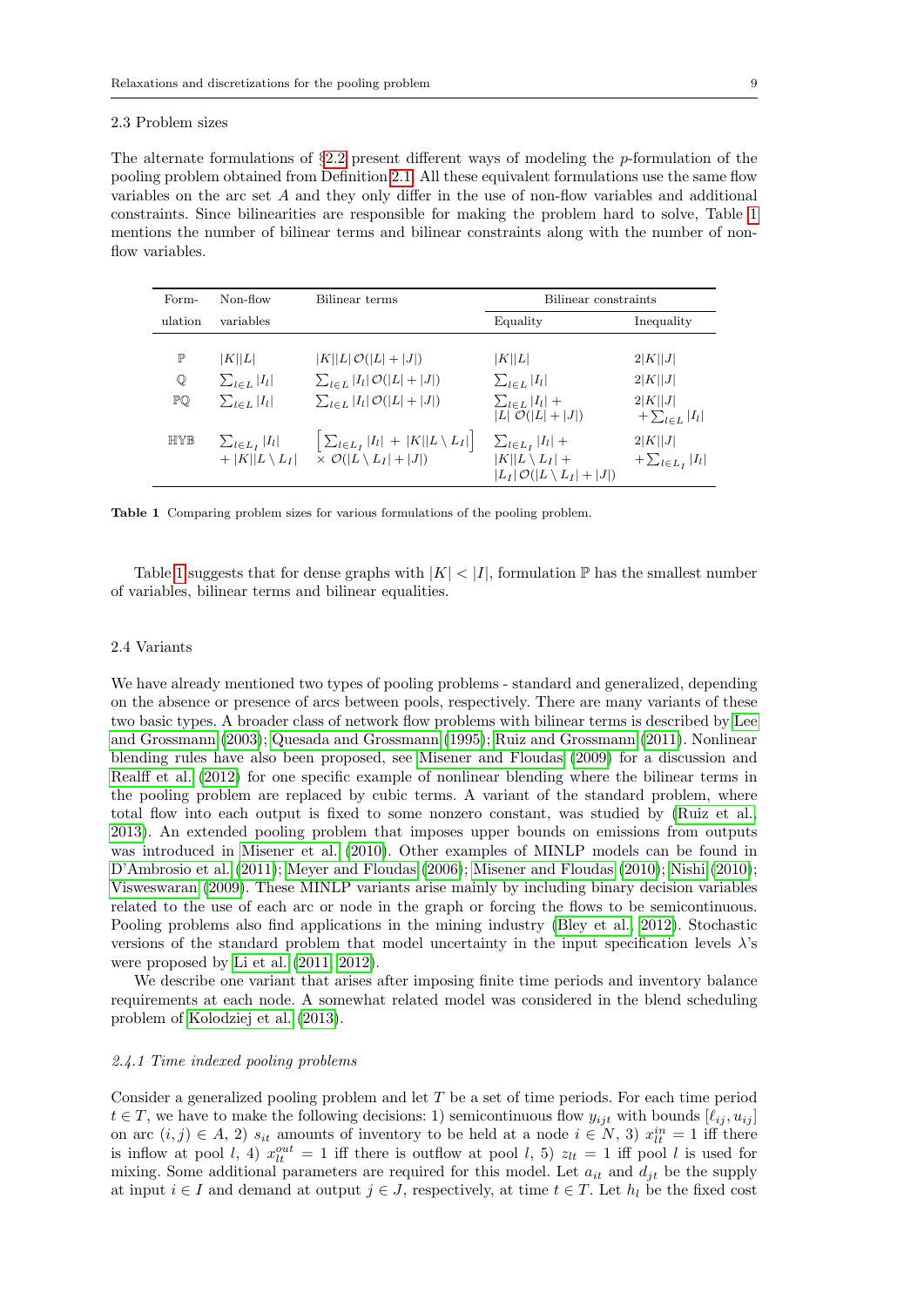of using a pool  $l \in L$ . The set of pools is partitioned into two categories –  $L_c$  and  $L \setminus L_c$ . A pool  $l \in L_c$  is allowed to be leased on a contract basis for a fixed period  $\tau_l$  and can only be used under contract. Typically,  $\tau_1 \leq |T|$  and the contracts are renewable. For a pool  $l \in L_c$ , the fixed cost  $h_l$ is associated with the entire contract.

We first state the p-formulation (P-Inv) of this problem.  $p_{lkt}$  denotes the concentration value of spec  $k$  at pool  $l$  at time  $t$ .

$$
\min_{y,s,x,z} \sum_{t \in T} \sum_{(i,j) \in A} c_{ij} y_{ijt} + \sum_{t \in T} \sum_{l \in L} h_{l} z_{lt}
$$
\n
$$
a_{it} + s_{i(t-1)} = \sum_{l \in L \cup J} y_{itl} + s_{it} \quad \forall i \in I, t \in T
$$
\n
$$
\sum_{i \in I \cup L} y_{ilt} + s_{l(t-1)} = s_{lt} + \sum_{j \in L \cup J} y_{ljt} \quad \forall l \in L, t \in T
$$
\n
$$
\sum_{l \in I \cup L} y_{ljt} + s_{j(t-1)} = s_{jt} + d_{jt} \quad \forall j \in J, t \in T
$$
\n
$$
\sum_{i \in I} \lambda_{ik} y_{ilt} + \sum_{l' \in L} p_{l'k} y_{l'lt} + p_{lk(t-1)} s_{l(t-1)} = p_{lkt} \left( \sum_{j \in L \cup J} y_{ljt} + s_{lt} \right) \quad \forall l \in L, k \in K, t \in T
$$
\n
$$
\mu_{jk}^{\min} \sum_{i \in I \cup L} y_{ijt} \leq \sum_{i \in I} \lambda_{ik} y_{ijt} + \sum_{l \in L} p_{lkt} y_{ljt} \leq \mu_{jk}^{\max} \sum_{i \in I \cup L} y_{ijt} \quad \forall j \in J, k \in K, t \in T
$$
\n
$$
(y, s, x^{in}, x^{out}, z) \in Z, \quad 0 \leq s_{lt} \leq u_l \quad \forall l \in L, t \in T,
$$

where  $\mathcal Z$  represents the set of combinatorial constraints that make this optimization model a mixed integer bilinear program (MIBLP).

$$
\mathcal{Z} := \left\{ (y, s, x^{in}, x^{out}, z) \colon y_{ilt} \le u_{il} x_{lt}^{in}, \ y_{ljt} \le u_{lj} x_{lt}^{out} \quad \forall l \in L, i \in I \cup L, j \in L \cup J, t \in T \quad (11) \right\}
$$
\n
$$
\left\{ z_{lt} \quad \forall l \in L \setminus L_c \right\}
$$

<span id="page-10-2"></span><span id="page-10-1"></span>
$$
x_{lt}^{in} + x_{lt}^{out} \leq \begin{cases} z_{lt} & \forall l \in L \setminus L_c \\ \min \left\{ 1, \sum_{t'=t+1-\tau_l}^{t} z_{lt'} \right\} & \forall l \in L_c \end{cases} \qquad (12)
$$

<span id="page-10-3"></span>
$$
0 \le s_{lt} \le u_l \sum_{t'=t+1-\tau_l}^{t+1} z_{lt'} \quad \forall l \in L_c, t \in T
$$
\n(13)

<span id="page-10-0"></span>
$$
y_{ijt} \in \{0\} \cup [\ell_{ij}, u_{ij}] \quad \forall (i, j) \in A, t \in T, \quad x_{lt}^{in}, x_{lt}^{out}, z_{lt} \in \{0, 1\} \quad \forall l \in L, t \in T\bigg\}.
$$
 (14)

The combinatorial constraints can be explained as follows. Equation [\(14\)](#page-10-0) states variable definitions for semicontinuous flows and binary variables. Here,  $z_{lt} = 1$  for  $l \in L_c$  implies that a new contract for pool l was started at time t whereas  $z_{lt} = 1$  for  $l \in L \setminus L_c$  implies that pool l was used at time t. Equation [\(12\)](#page-10-1) models either inflow or outflow at each pool and for  $l \in L_c$ , ensures that there should be no flow if the contract has expired. Equation [\(11\)](#page-10-2) imposes variable upper bound constraints on incoming and outgoing flows at each pool. Equation [\(13\)](#page-10-3) clears inventory at a pool if its contract is not renewed.

In order to obtain a ratio-based  $q$ -formulation (the interpretation of ratios is slightly different since the flows are semi-continuous), observe that time indexing can be treated in the same manner as pool-pool arcs. Let G' be a new graph whose nodes are partitioned into inputs  $I'$ , pools L', and outputs J'. I' consists of  $|I||T|$  nodes, one for each input-time pair  $[i, t]$  for  $i \in I$ ,  $t \in T$ . Similarly,  $L'$  and  $J'$  have  $|L||T|$  and  $|J||T|$  nodes, respectively. Consider a node  $[l, t] \in L'$ . Then the set of inputs in G' from which there exists a directed path to [l, t] is given by  $I'_{[l,t]}$  =  $\{[i, t'] \in I' : i \in I_l, t' \leq t\}$ , i.e. all the input nodes in I that had a path to l and time index before t. Thus the proportion variable  $q_{i l t' t}$  denotes the fraction of incoming flow at pool l at time t which is contributed by input  $i \in I$  from time  $t' \leq t$ . For any outflow arc  $(l, j) \in A$  from pool l, we have the bilinear terms  $v_{i l j t' t} = q_{i l t' t} y_{l j t}$  and  $v_{i l t' t}^s = q_{i l t' t} s_{l t}$ . We can now formulate the time indexed pooling problem using the  $q$ - or pq-formulations of  $\S 2.2$ . Note that even for medium-size graphs with  $|T|$  not too large, the size of the q-formulation may become prohibitively large.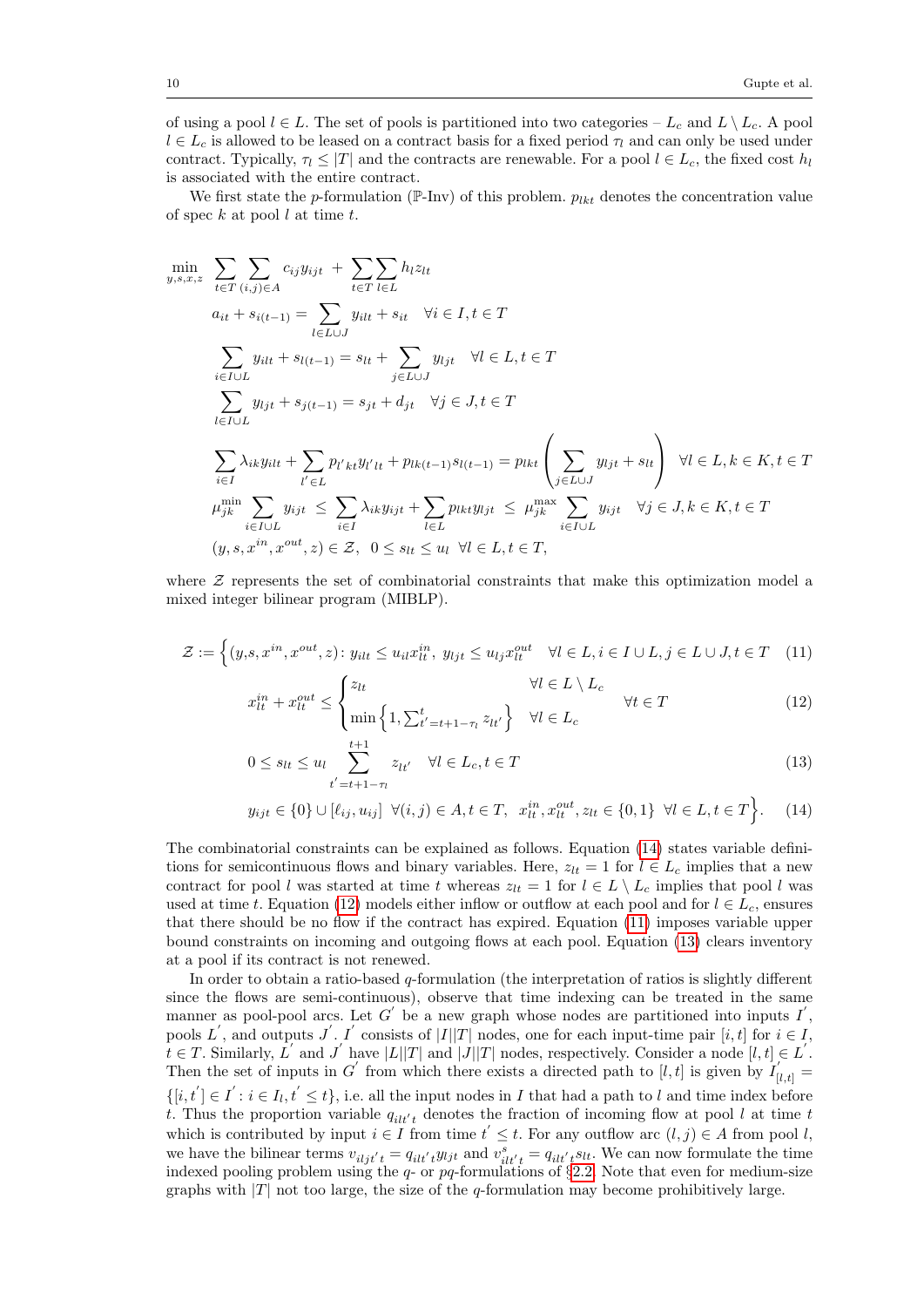<span id="page-11-0"></span>The pooling problem, as defined by its formulations in  $\S$ [2,](#page-3-0) involves bilinear terms in equations [\(4a\)](#page-4-3) and [\(5\)](#page-4-4) ([\(7\)](#page-7-0) and [\(8\)](#page-7-1) for PQ) thereby making its optimization computationally challenging. A popular methodology for solving nonconvex problems is the spatial branch-and-bound algorithm where tight relaxations of the original problem play a critical role in convergence behavior. Global optimization solvers use different bound tightening techniques that are updated at each node of the branch-and-bound tree. LP relaxations are a popular choice for lower bounding the optimum due to their scalability and ease of solvability. Semidefinite relaxations have been studied for nonconvex QCQPs [\(Bao et al., 2011\)](#page-29-7) and applied to small-sized pooling problems [\(Frimannslund et al., 2010;](#page-30-16) [Nishi, 2010\)](#page-31-12) but they do not scale well even with modest increases in problem size. In §[3.1](#page-11-1) we review known approaches for relaxing general bilinear constraints using polyhedral sets and in §[3.2.1](#page-13-0) and §[3.2.2,](#page-16-0) we present some new insights into properties of the commonly used relaxations for the pooling problem. The remaining sections discuss some new relaxation techniques that, to the best of our knowledge, have not been considered before.

#### <span id="page-11-1"></span>3.1 General bilinear programs

Given any continuous nonconvex function  $f: C \mapsto \mathbf{R}$  with a convex domain  $C \subseteq \mathbf{R}^n$ , a popular relaxation for  $\mathscr{C} := \{x \in C : f(x) = b\}$  is the superset  $\mathscr{C}^{\text{env}} := \{x \in C : (\text{cvx } f)(x) \leq b \leq c\}$  $(\text{conc } f)(x)$ , where  $(\text{cvx } f)(\cdot)$  is the convex envelope (the tightest convex under-estimator) of f over C and  $(\text{cone } f)(\cdot)$  is the concave envelope (the tightest concave over-estimator) of f over C. For relaxing a  $\geq$  (resp.  $\leq$ ) inequality, we use only  $(\text{cvx } f)(\cdot)$  (resp.  $(\text{conc } f)(\cdot)$ ). Let  $W_f := \{(x, \gamma) \in C \times \mathbf{R} : f(x) = \gamma\}$  denote the graph of f. It is well-known that conv $(W_f)$ is equal to  $\{(x, \gamma) \in C \times \mathbf{R} : (\text{cvx } f)(x) \leq \gamma \leq (\text{conc } f)(x)\}\)$  and hence  $\mathscr{C}^{\text{env}}$  is the strongest possible relaxation for  $\mathscr C$  based on convexifying the graph of f. Generating envelopes of arbitrary nonlinear functions is in general a hard problem and the literature is rife with results for general and specialized functions; see for example [\(Tawarmalani and Sahinidis, 2002\)](#page-32-2) for details. For bilinear (and general multilinear) functions, several important results are known (cf. [Luedtke](#page-31-16) [et al., 2012\)](#page-31-16). We restrict our attention to the bipartite case of the bilinear function, wherein all bilinear terms appear as a product between two types of variables - x and  $y$ , since the bilinear equality and inequality constraints in the pooling problem exhibit such structure.

First of all, a classical result due to [McCormick](#page-31-17) [\(1976\)](#page-31-17) states that the envelopes of a single bilinear term  $f(x, y) = axy$  with  $a > 0, x \in [l^x, u^x], y \in [l^y, u^y]$  are:

<span id="page-11-3"></span>
$$
(\text{cvx } f)(x, y) = a \, \max\{u^y x + u^x y - u^y u^x, \, l^y x + l^x y - l^x l^y\} \tag{15a}
$$

$$
(\text{conc } f)(x, y) = a \min\{u^y x + l^x y - l^x u^y, l^y x + u^x y - l^y u^x\}.
$$
\n(15b)

Later, an equivalent statement was independently proved by [\(Al-Khayyal and Falk, 1983\)](#page-29-8): the convex hull of  $\{(x, y, w): x \in [l^x, u^x], y \in [l^y, u^y], w = axy\}$  is described by four inequalities

$$
\gamma/a \ge u^y x + u^x y - u^y u^x, \ \gamma/a \ge l^y x + l^x y - l^x l^y,
$$
  

$$
\gamma/a \le u^y x + l^x y - l^x u^y, \ \gamma/a \le l^y x + u^x y - l^y u^x.
$$
  
(16)

<span id="page-11-2"></span>Now let  $f(x, y) = \sum_{i,j} A_{ij} x_i y_j$  be a bilinear function with domain  $X \times Y$  for some polytopes X and Y. It is known [\(Rikun, 1997;](#page-32-6) [Sherali, 1997\)](#page-32-7) that  $(\text{cvx } f)(\cdot)$  and  $(\text{conc } f)(\cdot)$  are polyhedral functions and can be evaluated at each point by optimizing an exponential sized LP formulation that triangulates f over the extreme points of  $X \times Y$ . [Bao et al.](#page-29-9) [\(2009\)](#page-29-9); [Misener et al.](#page-31-18) [\(2015\)](#page-31-18) have implemented and tested dynamic cut generating procedures for adding the violated facets of conv $(\mathcal{W}_f)$  by solving a separation problem over the high-dimensional LP. Thus the theoretical strength provided by  $\mathscr{C}^{\text{env}}$  can be computationally obtained by recursively solving large LPs. A common choice for building an a priori compact LP relaxation is to use the McCormick envelopes separately for each bilinear term  $A_{ij}x_iy_j$ . It was proved in [\(Crama, 1993;](#page-30-17) Günlük et al., 2012) that if  $A_{ij} \geq 0$   $\forall i, j$  and  $X = [0, 1]^m$ ,  $Y = [0, 1]^n$ , then such a single-term relaxation indeed yields the convex hull of  $W_f$ . Later [Luedtke et al.](#page-31-16) [\(2012\)](#page-31-16) generalized this result to arbitrary hyper-rectangles and also proved that for A matrices with negative or mixed sign entries or for general polytopes  $X$  and  $Y$ , the McCormick relaxation can be significantly weak.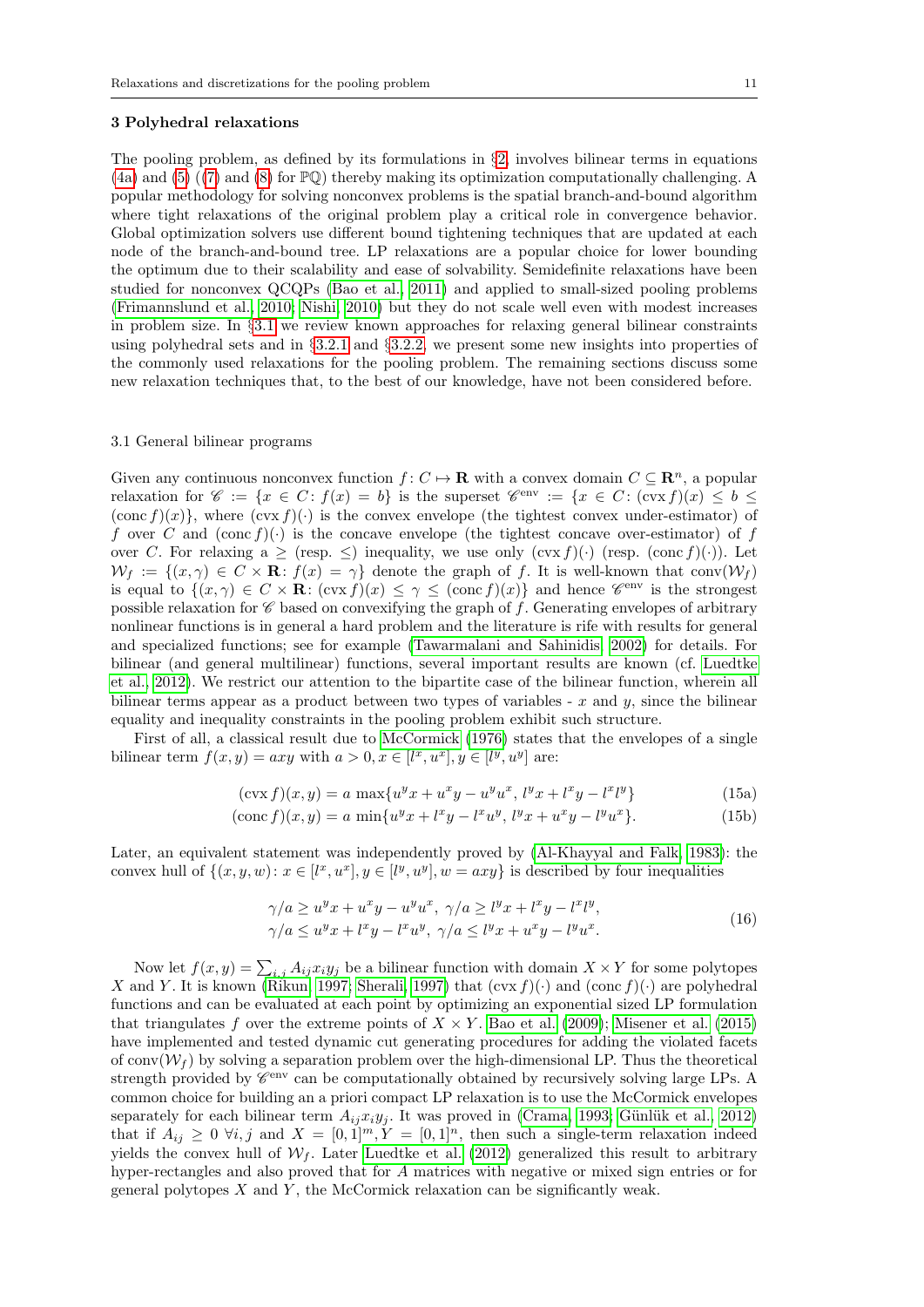Related to finding the envelopes of f, another set of interest is the convex hull of

<span id="page-12-0"></span>
$$
\mathcal{W} := \{(x, y, w) : x \in X, y \in Y, w_{ij} = x_i y_j \,\,\forall i, j\}
$$
\n(17)

It is clear that  $conv(W_f) = Proj_{x,y,\gamma}\{(x,y,w,\gamma): \gamma = \sum_{i,j} A_{ij}w_{ij}, (x,y,w) \in conv(W)\}.$  Hence for any given pair of polytopes X and Y, convexifying  $W$  is equivalent to finding the envelopes of f over  $X \times Y$  whereas the knowledge of  $(\text{cvx } f)(\cdot)$  and  $(\text{conc } f)(\cdot)$  for specific values of A does not imply a complete description of  $conv(W)$ . In general, an explicit closed-form representation remains elusive for the polyhedral envelopes of  $\sum_{i,j} A_{ij} x_i y_j$  and for conv(W).

The four facets in [\(16\)](#page-11-2) are level-1 RLT inequalities [\(Sherali and Adams, 1998\)](#page-32-3) produced by taking pairwise multiplications between the bound factors for  $x(x-l^x, u^x-x)$  and bound factors for  $y (y - l^y, u^y - y)$ . Now let  $x \in \mathbb{R}^m, y \in \mathbb{R}^n$  for  $m, n \ge 2$ . If X and Y are hyper-rectangles, the corresponding 4mn level-1 RLT inequalities (i.e. the single-term McCormick envelopes) yield a strict relaxation of conv $(\mathcal{W})$ , as should be apparent from [Luedtke et al.'](#page-31-16)s result. However when at least one of either X or Y, say X, is an arbitrary simplex, then a recent proof exploits the algebraic properties of a simplex to argue that the only nontrivial facets of conv $(\mathcal{W})$  are the RLT inequalities obtained by multiplying every facet of  $X$  with every facet of  $Y$  and substituting  $w_{ij} = x_i y_j \ \forall i, j.$ 

<span id="page-12-1"></span>**Theorem 3.1 [\(Gupte](#page-30-19) [\(2016a\)](#page-30-19))** Let  $X \subset \mathbb{R}^m$  be a  $\kappa$ -simplex, for some  $1 \leq \kappa \leq m$ , and  $Y \subset \mathbf{R}^n$  be a polyhedron. Then the closure convex hull of W is equal to its level-1 RLT relaxation RLT1(W) obtained by multiplying every equation defining X with  $y_j \forall j$  and every inequality defining X with every inequality defining Y and subsequently replacing  $w_{ij} = x_i y_j$  for all i, j.

An immediate implication of this theorem is the following corollary, which is analogous to [Rikun](#page-32-6) [\(1997,](#page-32-6) Theorem 1.4) for sum decomposition of convex envelopes.

<span id="page-12-3"></span>Corollary 3.1 [\(Gupte](#page-30-19) [\(2016a\)](#page-30-19)) Let  $X \subset \mathbb{R}^m$  be a  $\kappa$ -simplex. Given a positive integer  $\hat{t}$ , for every  $t = 1, \ldots, \hat{t}$ , let  $Y_t \subset \mathbb{R}^{n_t}$  be a polytope and define

<span id="page-12-2"></span>
$$
\mathcal{W}^t := \{ (x, y^1, y^2, \dots, y^{\hat{t}}, w^1, w^2, \dots, w^{\hat{t}}) : x \in X, y^t \in Y_t, w^t_{ij} = x_i y^t_j \ \forall i, j \}.
$$

Then  $\text{conv}(\bigcap_{t=1}^{\hat{t}} \mathcal{W}^t) = \bigcap_{t=1}^{\hat{t}} \text{conv}(\mathcal{W}^t) = \bigcap_{t=1}^{\hat{t}} \text{RLT1}(\mathcal{W}^t).$ 

Thus bilinear functions can be convexified over simplicial constraints using a polytope in a polynomial sized extended space. This implication is pertinent to the pooling problem due to the presence of the standard simplex in equation [\(6\)](#page-5-1).

We close our discussion on relaxations for bilinear programs with the following remark to emphasize that a standard decomposition trick for nonconvex quadratic functions is unlikely to yield strong relaxations for bilinear constraints such as those arising in the pooling problem.

Remark 3.1 Let  $\mathscr{C} = \{(x, y) \in X \times Y : f(x, y) \leq b\}$  where X and Y are polytopes and  $f(x, y) =$  $\sum_{i,j} A_{ij} x_i y_j$ . Since  $f(x,y) = (x, y)^\top Q \begin{pmatrix} x \\ y \end{pmatrix}$  $\hat{y}$ ), where  $Q = \frac{1}{2}$  $\begin{bmatrix} 0 & A \end{bmatrix}$  $A^{\top}$  0 , the set  $\mathscr C$  can be relaxed by applying methods that are known in literature for general  $\rm \ddot QCQPs$ . An exhaustive study of these techniques is beyond the scope of this paper; see [Burer and Saxena](#page-30-20) [\(2012\)](#page-30-20) for a review. A simple but common method [\(Kim and Kojima, 2001\)](#page-31-19) is to write  $Q = Q_1 - Q_2$ , where  $Q_1$  and  $Q_2$  are two positive semidefinite matrices. Such a decomposition is always possible, for example, using the eigenvalues of Q. Denote  $g_i(x, y) := (x, y)^\top Q_i \begin{pmatrix} x \\ y \end{pmatrix}$  $\hat{y}$ ), for  $i = 1, 2$ , as two convex quadratics. We have  $f(x, y) = g_1(x, y) - g_2(x, y)$  and  $\mathscr{C} = \{(x, y) \in X \times Y : g_1(x, y) \le g_2(x, y)\}.$ 

For example, in  $\mathbb{P} \mathbb{Q}$ , inequality [\(8b\)](#page-7-4) can be reformulated in two ways. Denote  $\breve{\lambda}_{ijk} := \lambda_{ik} \mu_{jk}^{\max}, I_{ijk}^+ := \{i \in I_l : \breve{\lambda}_{ijk} > 0\}$  and  $I_{ijk}^- := \{i \in I_l : \breve{\lambda}_{ijk} < 0\}$ . Then [\(8b\)](#page-7-4) is equivalent to both the following:

$$
4\sum_{i\in I} \breve{\lambda}_{ik} y_{ij} + \sum_{l\in L, i\in I^{+}_{ljk}} \breve{\lambda}_{ijk} (q_{il} + y_{lj})^{2} - \sum_{l\in L, i\in I^{-}_{ljk}} \breve{\lambda}_{ijk} (q_{il} - y_{lj})^{2}
$$
  

$$
\leq \sum_{l\in L, i\in I^{+}_{ljk}} \breve{\lambda}_{ijk} (q_{il} - y_{lj})^{2} - \sum_{l\in L, i\in I^{-}_{ljk}} \breve{\lambda}_{ijk} (q_{il} + y_{lj})^{2},
$$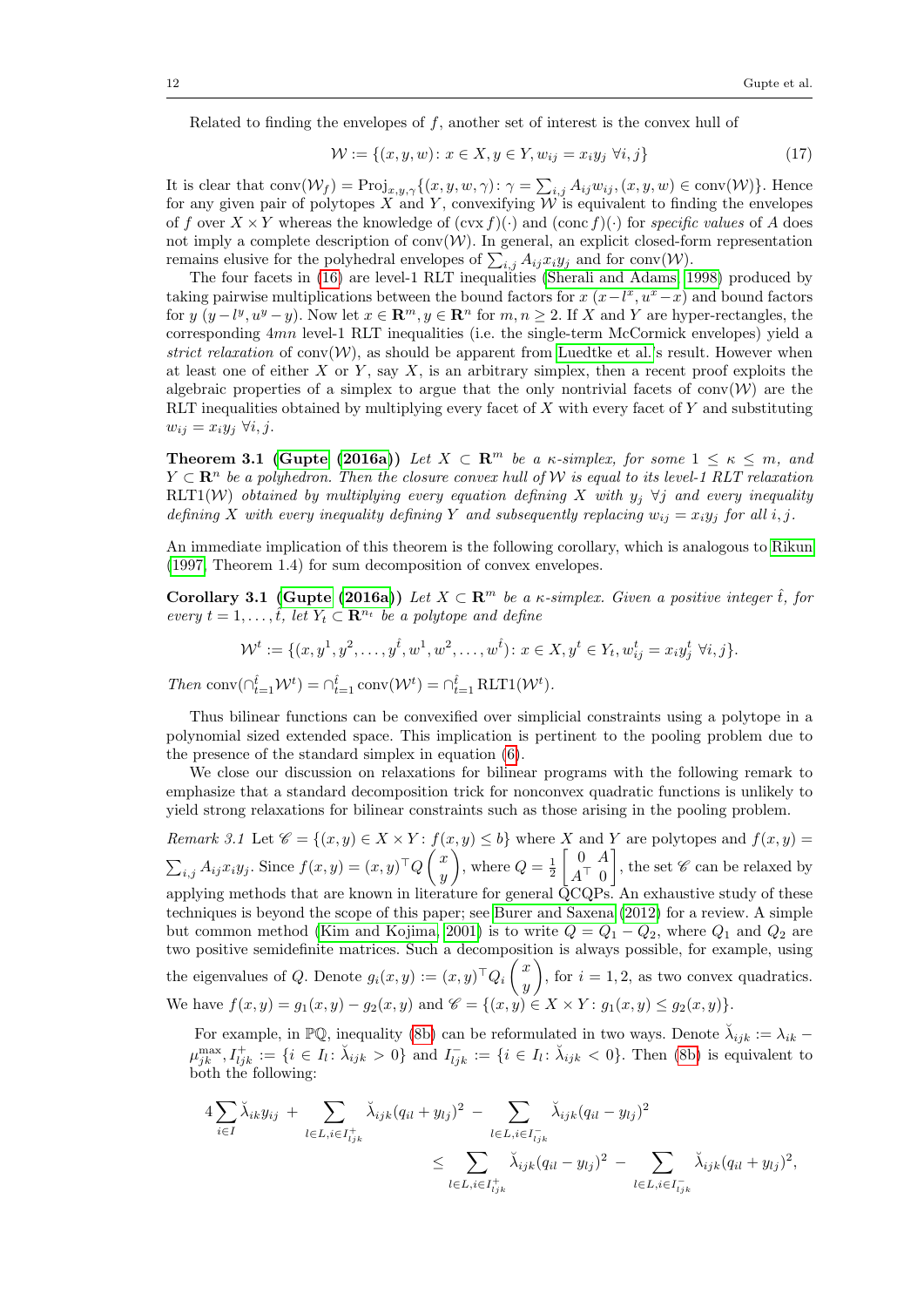$$
4\sum_{i\in I}\breve{\lambda}_{ik}y_{ij} + \sum_{l\in L,i\in I_l}(\breve{\lambda}_{ijk}q_{il} + y_{lj})^2 \leq \sum_{l\in L,i\in I_l}(\breve{\lambda}_{ijk}q_{il} - y_{lj})^2.
$$

It can be verified that the second inequality corresponds to the eigenvalue decomposition of the Q-matrix in [\(8b\)](#page-7-4).

The set  $\mathscr{C}^{\text{qqq}} := \{(x, y) \in X \times Y : g_1(x, y) \leq (\text{conc} g_2)(x, y)\}\$ gives a convex relaxation of C. Note that  $(\text{conc } g_2)(\cdot)$  is a affine function obtained by convexifying  $g_2(\cdot)$  over the extreme points of  $X \times Y$ . Since  $g_1(\cdot)$  is convex, it follows that  $\mathscr{C}^{\text{qqp}} = \{(x, y) \in X \times Y : (\text{cvx } g_1)(x, y) (\text{conc } g_2)(x, y) \leq 0$ . Now the fact that convex envelopes do not sum-decompose in general (cf. [Tardella, 2008\)](#page-32-8) leads to  $(\text{cvx } f)(\cdot) \geq (\text{cvx } g_1)(\cdot) + (\text{cvx } -g_2)(\cdot) = (\text{cvx } g_1)(\cdot) - (\text{conc } g_2)(\cdot),$ implying that  $\mathscr{C}^{\text{qqq}}$  is a (possibly strict) superset of the envelope relaxation  $\mathscr{C}^{\text{env}}$ . Since f is a bilinear function with a bounded polyhedral domain, the set  $\mathscr{C}^{\text{env}}$  is a polytope and its facets can be obtained computationally through a cutting plane procedure [\(Bao et al., 2009;](#page-29-9) [Misener](#page-31-18) [et al., 2015\)](#page-31-18). Hence the decomposition method for nonconvex QCQPs does not present any additional advantages over convexifying the entire bilinear function over  $X \times Y$ . The bilinear functions appearing in pooling problems can be convexified individually (cf. Proposition [3.1](#page-13-1) and Observation [3.2\)](#page-17-0).

#### 3.2 Relaxing feasible sets

The special structure of the pooling problem implies that when convexifying the individual bilinear functions with respect to the variable bounds, then the single-term McCormick inequalities [\(16\)](#page-11-2) yield the best possible relaxation. This can be observed as follows. First recall that Observation [2.1](#page-5-2) gives us the following bounds:

<span id="page-13-2"></span>
$$
p_{lk} \in [p_{lk}^{\min}, p_{lk}^{\max}] \quad \text{where} \quad p_{lk}^{\min} = \min_{i \in I_l} \lambda_{ik}, \ p_{lk}^{\max} = \max_{i \in I_l} \lambda_{ik}, \tag{18}
$$

for all  $l \in L, k \in K$ . For  $\mathbb{P}$ , we have the bilinear functions  $\sum_{l' \in L} p_{l'k} y_{l'l} - p_{lk} \sum_{j \in L \cup J} \sum_{j \in L} p_{lj} y_{l'j}$  in (4a) and (5), respectively, with variable bounds given by (3) and (18)  $y_{lj}$  and  $l\in L}$   $Plkylj$  in [\(4a\)](#page-4-3) and [\(5\)](#page-4-4), respectively, with variable bounds given by [\(3\)](#page-4-1) and [\(18\)](#page-13-2). Since the bilinear terms in the second function are separable, it is obvious that  $\text{cvx}(\sum_l p_{lk}y_{lj})$ Let  $\sum_{l} \text{cvx}(p_{lk}y_{lj})$  (similarly for the concave envelope). The two summations in  $\sum_{l' \in L} p_{l'k}y_{l'l} - \sum_{l' \in L} p_{l'k}y_{l'l}$  $p_{lk} \sum_{j \in L \cup J} y_{lj}$  are separable; the first summand  $\sum_{l' \in L} p_{l'k} y_{l'l}$  is further completely separable whereas the second summand  $p_{lk} \sum_{j \in L \cup J} y_{lj}$  obeys  $\text{cvx}(p_{lk} \sum_{j \in L \cup J} y_{lj}) = \sum_{j \in L \cup J} \text{cvx}(p_{lk} y_{lj})$ due to [\(Luedtke et al., 2012,](#page-31-16) Theorem 3.11). Analogous arguments hold for  $\mathbb Q$  and  $\mathbb P\mathbb Q$ , where we have  $\sum_{l' \in L: i \in I_{l'}} q_{il'} y_{l'l}$  in [\(7\)](#page-7-0),  $\sum_{l \in L, i \in I_l} \lambda_{ik} q_{il} y_{lj}$  in [\(8\)](#page-7-1) and  $\sum_{i \in I_l} q_{il} y_{lj}, \sum_{j \in L \cup J} q_{il} y_{lj}$  in [\(9\)](#page-7-3). This leads to the following.

<span id="page-13-1"></span>Proposition 3.1 (Sum decomposition rule) For the pooling problem, envelopes of bilinear functions taken over the variable bounds in [\(3\)](#page-4-1) and [\(18\)](#page-13-2) and  $q_{il} \in [0,1]$   $\forall l \in L, i \in I_l$  can be obtained from single-term McCormick inequalities.

Besides variable bounds, the problem formulations in §[2](#page-3-0) contain additional linear constraints given by  $(1)$ ,  $(2)$  and  $(6)$ . If we consider the question of convexifying the associated bilinear functions over some or all of these constraints along with variable bounds, then we need (many more) inequalities in addition to the McCormick inequalities [\(16\)](#page-11-2). Hereafter, we turn our attention to finding good relaxations for constraints in the pooling problem by discussing various relaxations that are based on convexifying sets of the form [\(17\)](#page-12-0). Different relaxations arise depending on which subset of constraints  $(1)$  -  $(3)$ ,  $(6)$  is used for defining the domains X and Y. The objective function, being linear in  $y$ , is left unchanged for each of these relaxations.

#### <span id="page-13-0"></span>3.2.1 p- and pq-relaxations

First, we are interested in studying a relaxation of the feasible set that arises at each pool. For  $\mathbb P$  and  $\mathbb Q$ , relaxations of the feasible sets corresponding to pool l are denoted by the sets  $P_l$  and  $Q_l$ , respectively, and are defined as

$$
P_l := \{ (p_l, y_l, w_{l\cdot\cdot}) : w_{lkj} = p_{lk} y_{lj} \ \forall k \in K, j \in L \cup J, \ p_{lk} \in [p_{lk}^{\min}, p_{lk}^{\max}] \ \forall k \in K, \ y_l \in Y_l \},
$$
  
\n
$$
Q_l := \{ (q_{\cdot l}, y_{l\cdot}, v_{\cdot l\cdot}) : v_{ilj} = q_{il} y_{lj} \ \forall i \in I_l, j \in L \cup J, \ q_{\cdot l} \in \Delta_{|I_l|}, \ y_l \in Y_l \},
$$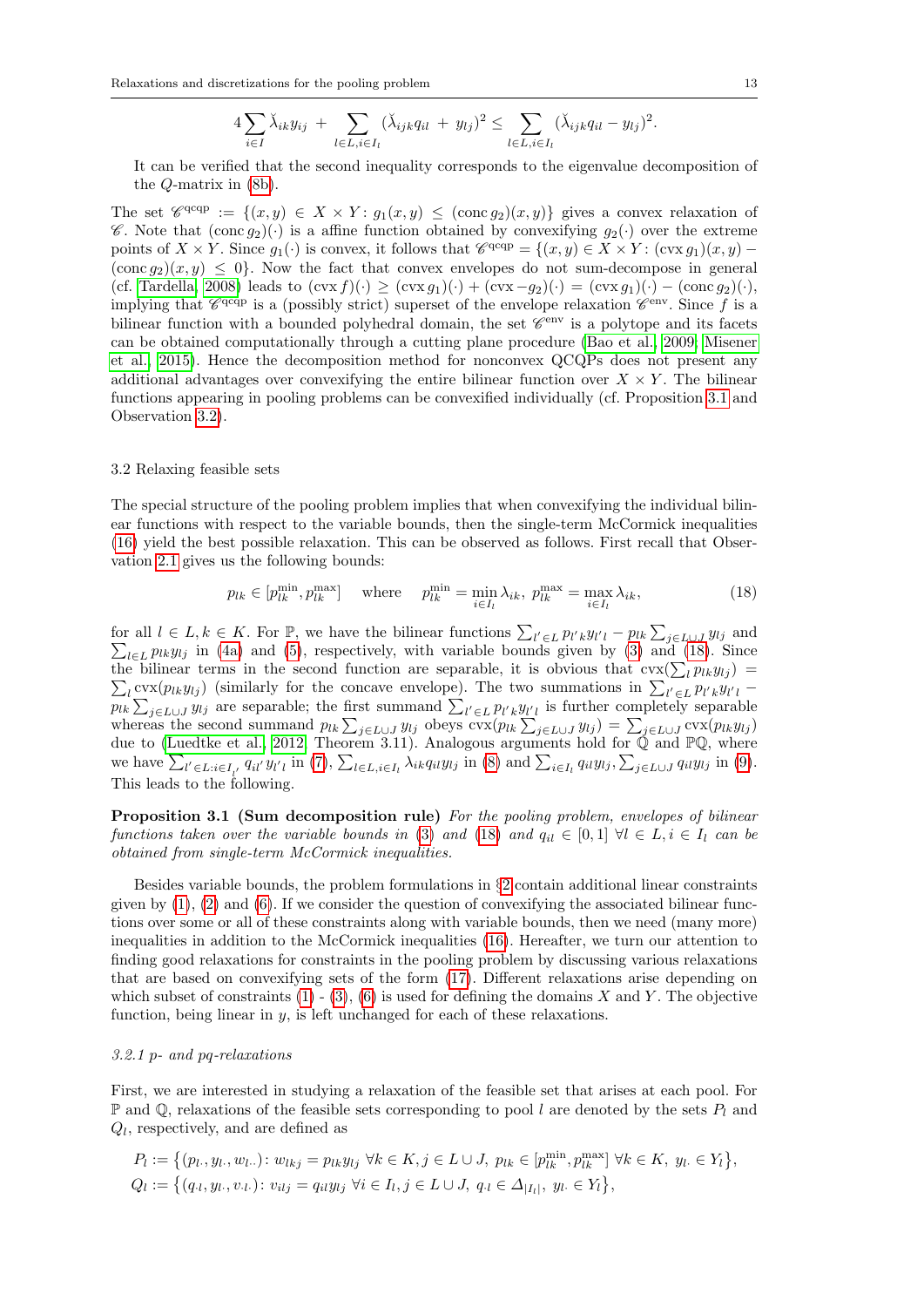where  $Y_l$  is the set of feasible capacitated flows at pool l and is equal to

<span id="page-14-1"></span>
$$
Y_l := \left\{ y_l : \sum_{j \in L \cup J} y_{lj} \leq u_l, \ y_{lj} \in [0, u_{lj}] \ \forall j \in L \cup J \right\}.
$$

These single pool relaxations are constructed by dropping the  $(i)$  incoming arcs at pool l along with their respective bounds, (ii) commodity balance constraints [\(4a\)](#page-4-3) and [\(7\)](#page-7-0) for  $\mathbb P$  and  $\mathbb Q$ , respectively. Observe that we have also included new variables  $w_{lkj}$  and  $v_{ilj}$ , which can be interpreted as the flow of specification k on arc  $(l, j)$  and the flow on arc  $(l, j)$  that originated at input  $i$ , respectively, for the bilinear terms. Using these new variables, the bilinear constraints [\(4a\)](#page-4-3) and [\(5\)](#page-4-4) (resp. [\(7\)](#page-7-0) and [\(8\)](#page-7-1)) in  $\mathbb P$  (resp.  $\mathbb Q$ ) can be linearized as

$$
\sum_{i \in I} \lambda_{ik} y_{il} + \sum_{l' \in L} w_{l'kl} = \sum_{j \in L \cup J} w_{lkj} \quad \forall l \in L, k \in K
$$
\n(20a)

$$
\mu_{jk}^{\min} \sum_{i \in I \cup L} y_{ij} \leq \sum_{i \in I} \lambda_{ik} y_{ij} + \sum_{l \in L} w_{lkj} \leq \mu_{jk}^{\max} \sum_{i \in I \cup L} y_{ij} \quad \forall j \in J, k \in K. \tag{20b}
$$

<span id="page-14-2"></span>
$$
y_{il} + \sum_{l' \in L \, : \, i \in I_{l'}} v_{il'l} = \sum_{j \in L \cup J} v_{ilj} \quad \forall l \in L, i \in I_l
$$
\n(21a)

$$
\mu_{jk}^{\min} \sum_{i \in I \cup L} y_{ij} \le \sum_{i \in I} \lambda_{ik} y_{ij} + \sum_{l \in L, i \in I_l} \lambda_{ik} v_{ilj} \le \mu_{jk}^{\max} \sum_{i \in I \cup L} y_{ij} \quad \forall j \in J, k \in K. \tag{21b}
$$

The valid inequalities [\(9\)](#page-7-3) added to PQ are similarly linearized as

<span id="page-14-7"></span><span id="page-14-4"></span><span id="page-14-3"></span><span id="page-14-0"></span>
$$
\sum_{i \in I_l} v_{ilj} = y_{lj} \ \forall l \in L, j \in L \cup J,
$$
\n(21c)

<span id="page-14-6"></span><span id="page-14-5"></span>
$$
\sum_{j \in L \cup J} v_{ilj} \le u_l q_{il} \ \forall l \in L, i \in I_l.
$$
\n(21d)

Equation [\(20a\)](#page-14-0) was also motivated by [Liberti and Pantelides](#page-31-20) [\(2006\)](#page-31-20) using the Reduced RLT (RRLT) procedure.

It is obvious that  $\mathbb{P} \mathbb{Q}$  is a stronger formulation than  $\mathbb{Q}$  since the former contains additional valid inequalities [\(9\)](#page-7-3). The feasible sets of  $\mathbb P$  and  $\mathbb P\mathbb Q$  formulations are reformulated in the lifted space as follows:

$$
\mathbb{P} = \{ (p, y, w) : y \in F, (20), (p_l, y_l, w_l, \ldots) \in P_l \ \forall l \in L \},
$$
  

$$
\mathbb{P} \mathbb{Q} = \{ (q, y, v) : y \in F, (21), (q_l, y_l, v_l, \ldots) \in Q_l \ \forall l \in L \}.
$$
 (22)

The p-relaxation is obtained using the level-1 RLT relaxation of  $P_l$  for all l.

$$
\mathscr{P} := \left\{ (p, y, w) \colon y \in F, (20), (p_l, y_l, w_l, \dots) \in \text{RLT1}(P_l) \ \forall l \in L \right\}.
$$
\n(p-relax)

The pq-relaxation is obtained using McCormick envelopes [\(15\)](#page-11-3) of  $v_{ilj} = q_{il}y_{lj}$  for each set  $Q_l$ .

$$
\mathscr{PQ} := \left\{ (q, y, v) \colon y \in F, \ q_l \in \Delta_{|I_l|} \ \forall l \in L, \ (21), \ 0 \le v_{ilj} \le u_{lj} q_{il} \ \forall i, l, j \right\}. \tag{pq-relax}
$$

Remark 3.2 Traditionally, the set  $\mathscr P$  is obtained using [\(20\)](#page-14-1) and the McCormick envelopes [\(15\)](#page-11-3) for  $w_{lkj} = p_{lk} y_{lj}$  appearing in each  $P_l$ . However we prefer to work with our definition of  $\mathscr P$  since we also have  $\sum_j y_{lj} \leq u_l$ , which may not be redundant, in  $P_l$  and [\(15\)](#page-11-3) is a subset of level-1 RLT inequalities.

Remark 3.3 In the definition of  $\mathscr{PQ}$ , note that we have included only 2 out of the 4 envelope- $\sum_i v_{i l j} = y_{l j}$  and  $-v_{i' l j} \leq 0 \ \forall i'$ defining inequalities from [\(15\)](#page-11-3). The inequality  $v_{i,j} \leq y_{i,j}$  is redundant since it is the sum of P  $\neq i$ . The inequality  $v_{ilj} \geq u_{lj} q_{il} + y_{lj} - u_{lj}$  is a sum of  $i_{i}v_{ilj} = y_{lj}, -u_{lj}\sum_{i} q_{il} = -u_{lj} \text{ and } -v_{i'lj} + u_{lj} q_{i'l} \geq 0 \ \forall i' \neq i.$ 

<span id="page-14-8"></span>Note that summing [\(21a\)](#page-14-3) over  $i \in I_l$  and using [\(21c\)](#page-14-4) leads to equation [\(1\)](#page-4-0).

**Observation 3.1** The flow balance constraint  $(1)$  is redundant to the pq-relaxation.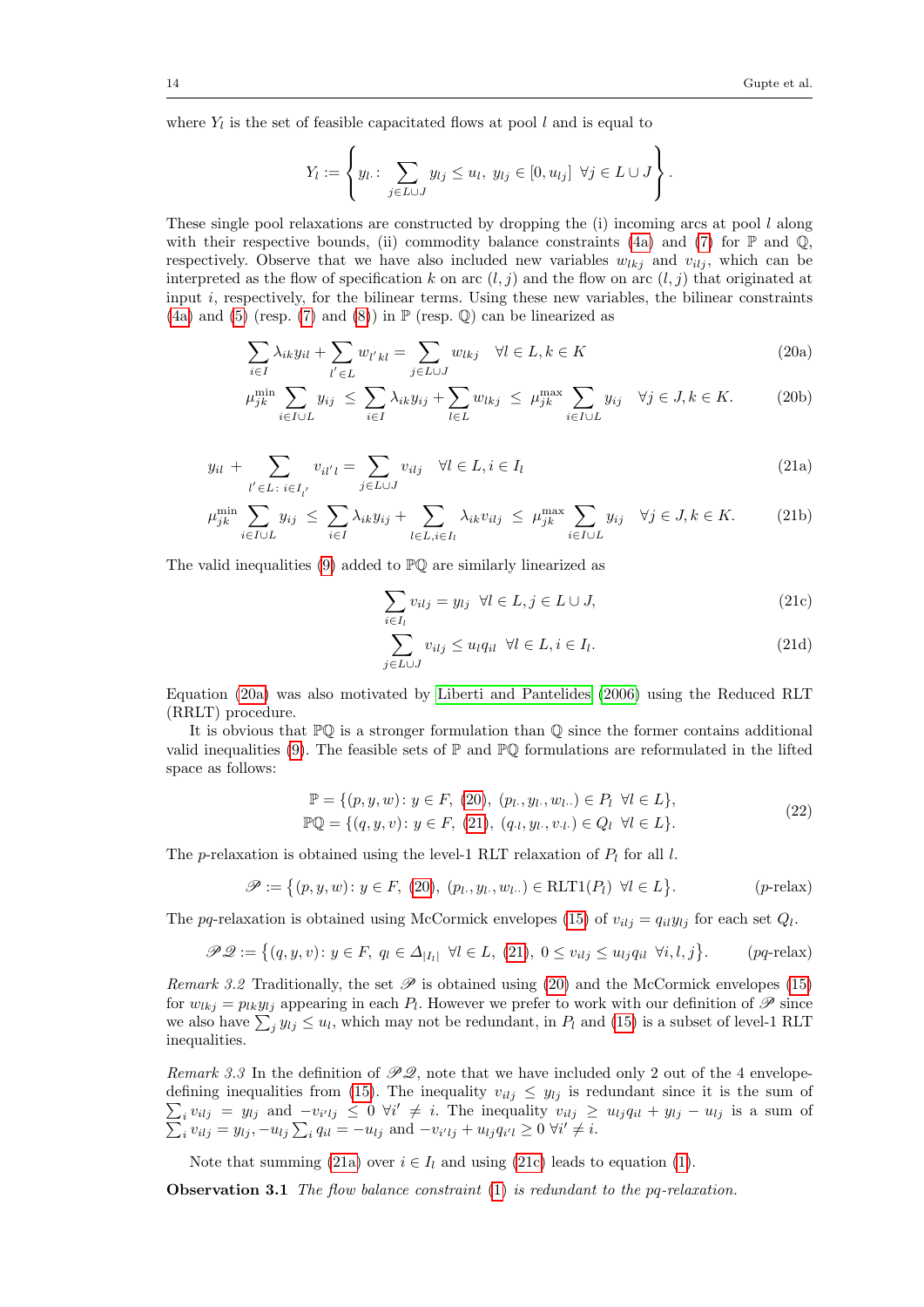Both  $\mathscr{P}$  and  $\mathscr{P}Q$  are polyhedral relaxations of the respective formulations. Denote the respective LP relaxation values by  $z^p$  and  $z^{pq}$ ,

$$
z^{p} := \min \{ c^{\top} y \colon (p, y, w) \in \mathscr{P} \} = \min \{ c^{\top} y \colon y \in \text{Proj}_{y} \mathscr{P} \},
$$
  
\n
$$
z^{pq} := \min \{ c^{\top} y \colon (q, y, v) \in \mathscr{P} \mathscr{Q} \} = \min \{ c^{\top} y \colon y \in \text{Proj}_{y} \mathscr{P} \mathscr{Q} \}.
$$
\n(23)

<span id="page-15-1"></span>**Proposition 3.2**  $z^p \leq z^{pq} = \min\{c^\top y : y \in F, (21), (q_{\cdot l}, y_{\cdot l}, v_{\cdot l}) \in \text{conv}(Q_l) \ \forall l \in L\}.$  $z^p \leq z^{pq} = \min\{c^\top y : y \in F, (21), (q_{\cdot l}, y_{\cdot l}, v_{\cdot l}) \in \text{conv}(Q_l) \ \forall l \in L\}.$  $z^p \leq z^{pq} = \min\{c^\top y : y \in F, (21), (q_{\cdot l}, y_{\cdot l}, v_{\cdot l}) \in \text{conv}(Q_l) \ \forall l \in L\}.$ 

*Proof* Since  $\Delta_{|I_l|}$  is a standard simplex, a direct application of Theorem [3.1](#page-12-1) with  $X = \Delta_{|I_l|}$  and  $Y = Y_l$  gives us

<span id="page-15-2"></span>
$$
\text{conv}(Q_l) = \left\{ (q_{\cdot l}, y_{l\cdot}, v_{\cdot l\cdot}) : q_l \in \Delta_{|I_l|}, \sum_{j \in L \cup J} v_{ilj} \le u_l q_{il} \ \forall i \in I_l, \sum_{i \in I_l} v_{ilj} = y_{lj} \ \forall j \in L \cup J, \right. \\
0 \le v_{ilj} \le u_{lj} q_{il} \ \forall i \in I_l, j \in L \cup J \right\}.
$$
\n
$$
(24)
$$

Note that the two additional inequalities, besides the McCormick envelopes  $v_{i,j} \leq u_{i,j} q_{i,l}$  and  $v_{i,j} \geq 0$ , that define conv $(Q_l)$  are exactly the valid inequalities [\(21c\)](#page-14-4), [\(21d\)](#page-14-5) that were added to strengthen the PQ formulation. Hence we obtain,

<span id="page-15-0"></span>
$$
\mathcal{PQ} = \{(q, y, v) : y \in F, (21), (q_{\iota}, y_{\iota}, v_{\iota}) \in \text{conv}(Q_{l}) \ \forall l \in L\}.
$$
 (25)

As seen in the proof of Proposition [2.2,](#page-8-0) there exist linear mappings, of the form  $p_{lk} = \sum_{i \in I_l} \lambda_{ik} q_{il}$ and  $w_{lkj} = \sum_{i \in I_l} \lambda_{ik} v_{ilj}$ , between points in  $Q_l$  and  $P_l$ . It follows that

$$
\begin{aligned} \text{Proj}_{y}\{(q,y,v): y \in F, (21), (q_{\cdot l}, y_{\cdot l}, v_{\cdot l}) \in \text{conv}(Q_{l}) \ \forall l\} \\ &= \text{Proj}_{y}\{(p,y,w): y \in F, (20), (p_{l\cdot}, y_{l\cdot}, w_{l\cdot\cdot}) \in \text{conv}(P_{l}) \ \forall l\}.\end{aligned}
$$

The set  $P_l$  has similar structure to that of the set W in equation [\(17\)](#page-12-0) with the vector  $y_l$ . playing the role of y and  $p_l$ . playing the role of x. The McCormick inequalities for  $w_{lkj} = p_{lk}y_{lj} \ \forall k, j$ yield a relaxation of  $\text{conv}(P_l)$  and this inclusion is strict because the bounds  $p_l \in [p_l^{\min}, p_l^{\max}]$ define a hyper-rectangle. Hence

$$
\mathscr{P} \supseteq \{ (p, y, w) \colon y \in F, (20), (p_l, y_l, w_l, \ldots) \in \text{conv}(P_l) \ \forall l \in L \}
$$
\n
$$
\implies \text{Proj}_y \mathscr{P} \supseteq \text{Proj}_y \{ (p, y, w) \colon y \in F, (20), (p_l, y_l, w_l, \ldots) \in \text{conv}(P_l) \ \forall l \in L \}
$$
\n
$$
= \text{Proj}_y \{ (q, y, v) \colon y \in F, (21), (q_l, y_l, v_l, \ldots) \in \text{conv}(Q_l) \ \forall l \}
$$
\n
$$
= \text{Proj}_y \mathscr{P} \mathscr{Q}.
$$

Thus  $\text{Proj}_y \mathscr{P} \mathscr{Q} \subseteq \text{Proj}_y \mathscr{P}$ , which is equivalent to  $z^p \leq z^{pq}$ 

 $\mathcal{L}$ 

Remark 3.4 Based on [\(25\)](#page-15-0), it follows that  $\mathscr{PQ}$  is equivalent in strength to the relaxation obtained by convexifying the bilinear functions in  $\mathbb{P}\mathbb{Q}$  over the domain defined by simplex [\(6\)](#page-5-1), pool capacities in [\(2\)](#page-4-6) and flow upper bounds [\(3\)](#page-4-1).

The relation  $z^p \leq z^{pq}$ , with  $z^p$  using the McCormick relaxation of  $P_l$  instead of the complete level-1 RLT relaxation as in equation ( $p$ [-relax\)](#page-14-6), was shown for standard problems by [Tawarmalani](#page-32-2) [and Sahinidis](#page-32-2) [\(2002,](#page-32-2) chap. 9) and for generalized problems by [Alfaki and Haugland](#page-29-6) [\(2013b\)](#page-29-6). Since Proposition [3.2](#page-15-1) argues that convexifying  $Q_l$  for all  $l \in L$  is equivalent in strength to  $\mathscr{PQ}$  and each of them is tighter than doing the RLT relaxation of  $P_l$  for all l, our result is stronger than these previous results.

The single pool argument adopted in the proof of Proposition [3.2](#page-15-1) extends to the hybrid formulation of §[2.2.3](#page-7-5) where the relaxations corresponding to pools with proportion variables are stronger than the relaxations of these pools in the  $p$ -formulation. Hence it follows that the strength of the  $\mathbb{HVB}$  formulation is between that of  $\mathbb P$  and  $\mathbb P\mathbb Q$ . There is no dominance between P and Q formulations.

$$
\qquad \qquad \Box
$$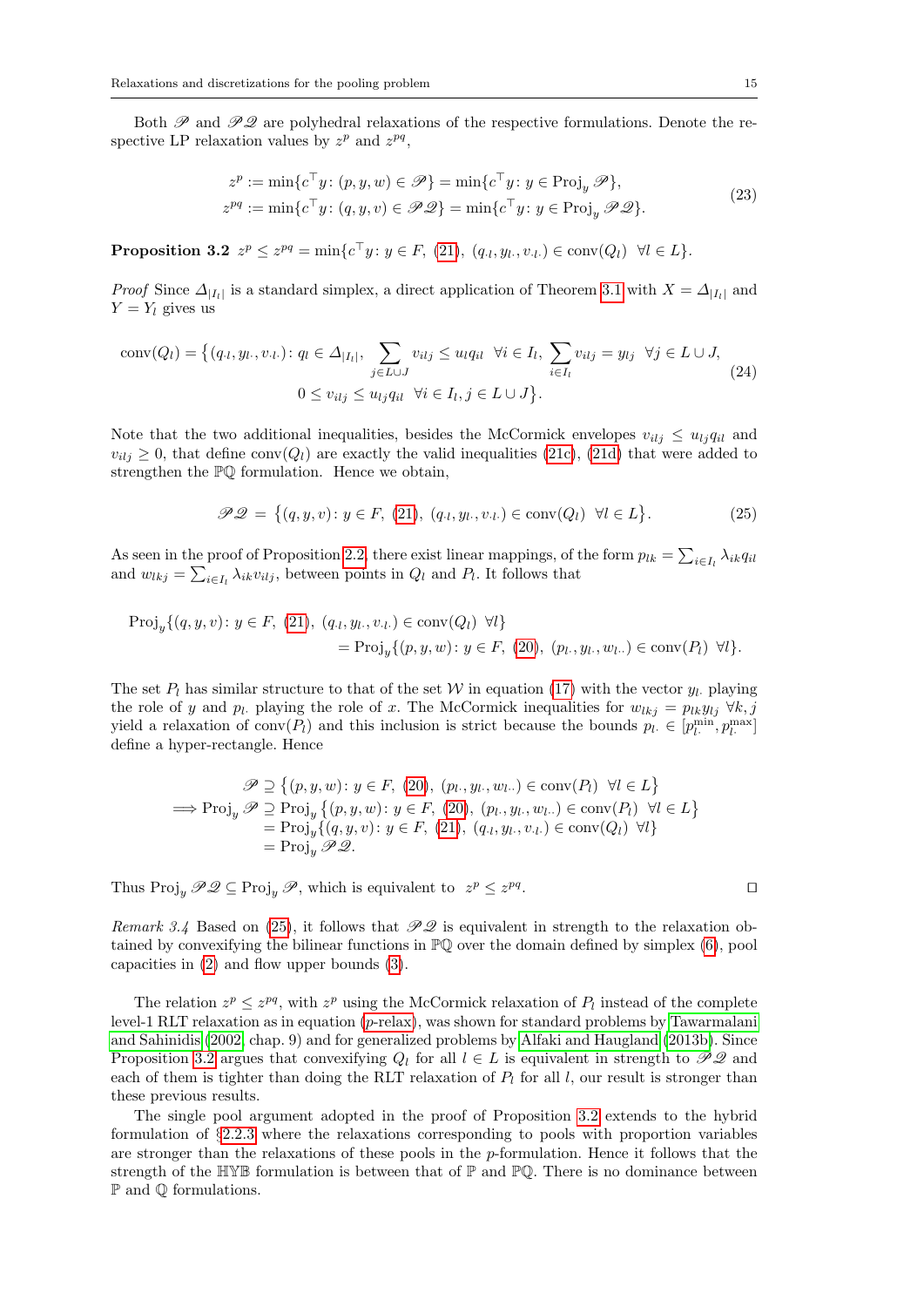#### <span id="page-16-0"></span>3.2.2 Piecewise linear relaxations

The strength of the McCormick envelopes [\(15\)](#page-11-3) for a single bilinear term  $x_i y_j$  depends on the bounds  $[l_i^x, u_i^x]$  and  $[l_j^y, u_j^y]$  for  $x_i$  and  $y_j$ , respectively. Tighter bounds lead to stronger relaxations. Hence, partitioning the intervals of one or both the variables and then constructing McCormick envelopes in each interval gives a much stronger relaxation than simply including equations [\(15\)](#page-11-3) based on the entire interval. Of course, the level of partitioning determines the strength of this new relaxation. To enforce validity of this relaxation, we need to add extra binary variables to turn on/off each partition with exactly one partition being turned on. This gives rise to a piecewise linear MILP relaxation of  $\{(x_i, y_j, w_{ij}) \in [l_i^x, u_i^x] \times [l_j^y, u_j^y] \times \mathbf{R} : w_{ij} = x_i y_j\}$  for every i, j. Note that  $\mathscr{PQ}$ , which is an LP, can be interpreted as a trivial piecewise linear relaxation wherein the domain of each variable has a single partition. Such piecewise linear McCormick relaxations were used by [Meyer and Floudas](#page-31-10) [\(2006\)](#page-31-10); [Misener and Floudas](#page-31-11) [\(2010\)](#page-31-11) to solve some generalized pooling problems and [Gounaris et al.](#page-30-21) [\(2009\)](#page-30-21) performed an extensive computational study on small scale standard pooling problems to investigate different partitioning levels and MILP models. Recently, [Misener et al.](#page-31-5) [\(2011\)](#page-31-5) implemented a branch-and-bound based solver for pooling problems that uses piecewise linear MILP relaxations to generate lower bounds in the enumeration tree.

An interesting theoretical question is to determine the error introduced by partitioning the variable domains as a function of the number of partitions. There are two related questions here: the first one is to determine the distance between partitions so that we minimize the total error calculated as sum of squares (or absolute values) of errors between  $w_{ij} = x_i y_j$  and the McCormick envelopes [\(15\)](#page-11-3) in each partition. It was shown in [Hasan and Karimi](#page-30-22) [\(2010\)](#page-30-22) that the best strategy is to locate the partitions of equal length and this result is applicable to any bilinear problem. A more pertinent question is to find out how the piecewise linear relaxation schemes affect the quality of the lower bound with respect to  $z^*$ , the optimal value of the pooling problem. This was recently answered by [Dey and Gupte](#page-30-12) [\(2015,](#page-30-12) Theorem 1) who proved that for standard problems, the ratio of  $z^*$  to the optimal value of any piecewise linear McCormick relaxation is at most  $|J|$ , where  $|J|$  denotes the number of output nodes. Notice that this performance guarantee is independent of the number of and the distance between partitions in each variable domain. They also proved that this approximation factor is tight, i.e. there are problem instances where this ratio gets arbitrarily close to |J| for all piecewise linear relaxations.

#### 3.2.3 An extended pq-relaxation

Recall the  $\mathbb{P}\mathbb{Q}$  formulation. The  $k^{th}$  spec requirement constraints at output j are given by [\(21b\)](#page-14-7) where  $v_{i,j} = q_{i}y_{i}$  and  $q_{i}$  denotes the ratio of incoming flow to pool l that originated at input i. Notice that each output  $j$  may itself be treated as a pool node since linear blending takes place at j as per equation [\(21b\)](#page-14-7). Suppose that we introduce a new variable  $q_{ij}$  to denote the ratio of incoming flow to output j that originated at input i. Then the  $k^{th}$  spec level at j is  $\sum_{i\in I_j}\lambda_{ik}q_{ij}$ . Equation [\(21b\)](#page-14-7) can now be modeled as

<span id="page-16-3"></span><span id="page-16-1"></span>
$$
\mu_{jk}^{\min} \le \sum_{i \in I_j} \lambda_{ik} q_{ij} \le \mu_{jk}^{\max}, \quad q_{\cdot j} \in \Delta_{|I_j|} \,\forall j \in J. \tag{26a}
$$

To guarantee correctness, we introduce new commodity balance constraints and bilinear terms

<span id="page-16-4"></span><span id="page-16-2"></span>
$$
y_{ij} + \sum_{l \in L \colon i \in I_l} v_{ilj} = \sum_{t \in N} \xi_{itj} \ \forall j \in J, i \in I_j,\tag{26b}
$$

$$
\xi_{itj} = q_{ij} y_{tj} \ \forall j \in J, (t, j) \in A, i \in I_j. \tag{26c}
$$

We let  $\mathbb{P}\mathbb{Q}' := \{(q, y, v, \xi) : y \in F, (21a), (21c), (21d), (26), (q_i, y_i, v_i) \in Q_i \; \forall i \in L\}$  $\mathbb{P}\mathbb{Q}' := \{(q, y, v, \xi) : y \in F, (21a), (21c), (21d), (26), (q_i, y_i, v_i) \in Q_i \; \forall i \in L\}$  $\mathbb{P}\mathbb{Q}' := \{(q, y, v, \xi) : y \in F, (21a), (21c), (21d), (26), (q_i, y_i, v_i) \in Q_i \; \forall i \in L\}$  $\mathbb{P}\mathbb{Q}' := \{(q, y, v, \xi) : y \in F, (21a), (21c), (21d), (26), (q_i, y_i, v_i) \in Q_i \; \forall i \in L\}$  $\mathbb{P}\mathbb{Q}' := \{(q, y, v, \xi) : y \in F, (21a), (21c), (21d), (26), (q_i, y_i, v_i) \in Q_i \; \forall i \in L\}$  $\mathbb{P}\mathbb{Q}' := \{(q, y, v, \xi) : y \in F, (21a), (21c), (21d), (26), (q_i, y_i, v_i) \in Q_i \; \forall i \in L\}$  $\mathbb{P}\mathbb{Q}' := \{(q, y, v, \xi) : y \in F, (21a), (21c), (21d), (26), (q_i, y_i, v_i) \in Q_i \; \forall i \in L\}$  $\mathbb{P}\mathbb{Q}' := \{(q, y, v, \xi) : y \in F, (21a), (21c), (21d), (26), (q_i, y_i, v_i) \in Q_i \; \forall i \in L\}$  $\mathbb{P}\mathbb{Q}' := \{(q, y, v, \xi) : y \in F, (21a), (21c), (21d), (26), (q_i, y_i, v_i) \in Q_i \; \forall i \in L\}$  denote this extended pq-formulation.

**Proposition 3.3** For any  $(y, v) \in \text{Proj}_{u,v} \mathscr{PQ}$ , there exist values for  $q_{ij}$  and  $\xi_{itj}$  for all  $j \in$  $J,(t, j) \in A, i \in I_j$  such that  $(q, y, v, \xi)$  satisfies [\(26\)](#page-16-1).

*Proof* Choose some  $j \in J$ . If  $\sum_t y_{tj} = 0$ , which implies left hand side of [\(26b\)](#page-16-2) is zero, set  $\xi_{itj} = 0 \ \forall i, t, j$  and we know from Observation [2.4](#page-5-0) that there exists some  $q_{\cdot j} \in \Delta_{|I_j|}$  that satisfies [\(26a\)](#page-16-3). Let  $\sum_t y_{tj} > 0$ . Construct  $q_{ij} = (y_{ij} + \sum_{l \in L \, : \, i \in I_l} v_{ilj}) / \sum_t y_{tj}$  and  $\xi_{itj} = q_{ij} y_{tj}$ ,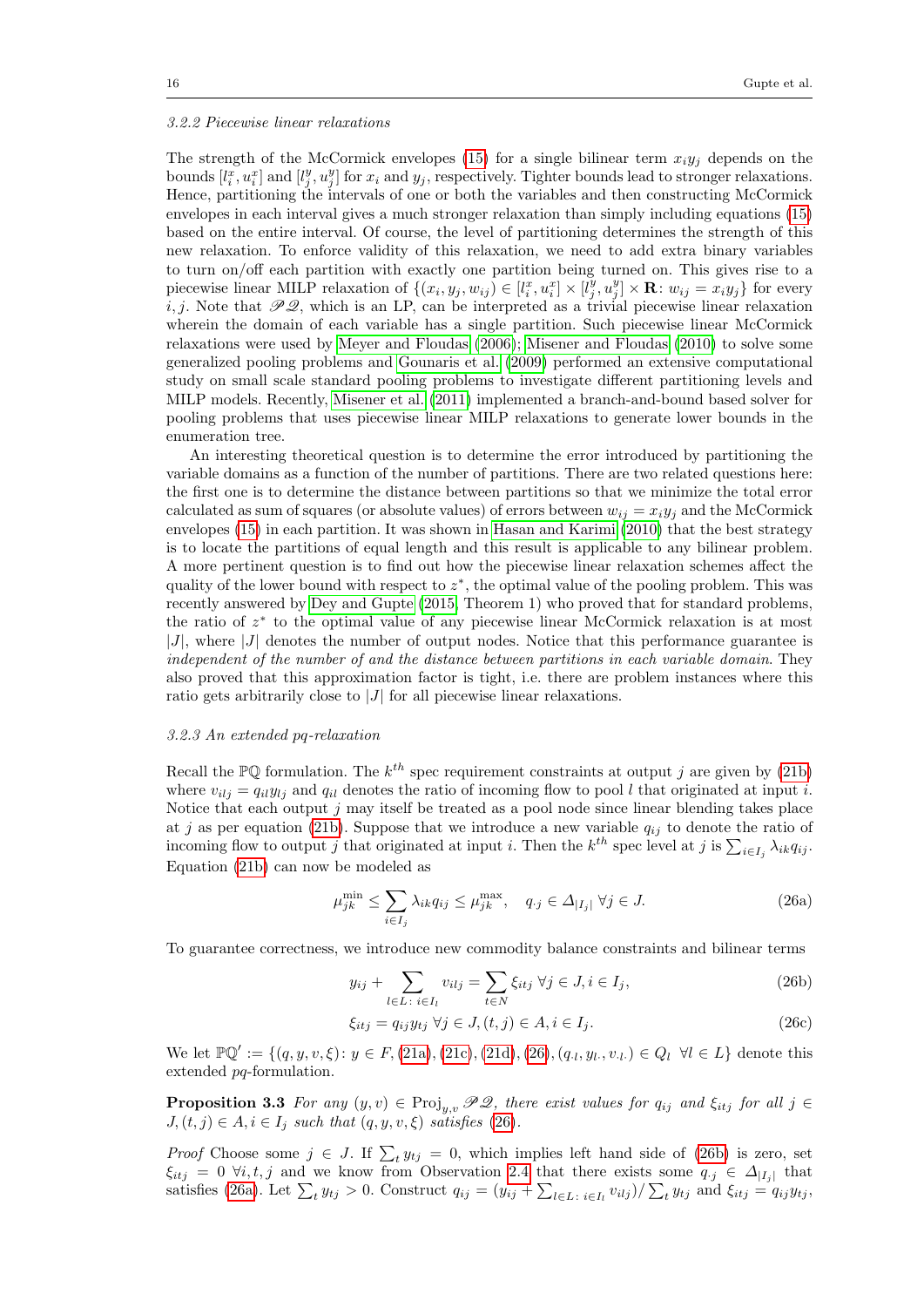thus satisfying [\(26b\)](#page-16-2) and [\(26c\)](#page-16-4). Equation [\(21b\)](#page-14-7) of  $\mathscr{PQ}$  and construction of  $q_{ij}$  imply that  $\mu_{jk}^{\min} \leq \sum_{i \in I_j} \lambda_{ik} q_{ij} \leq \mu_{jk}^{\max}$  is satisfied. Finally,

$$
\sum_{i \in I_j} q_{ij} = \frac{1}{\sum_t y_{tj}} \left[ \sum_{i \in I} y_{ij} + \sum_{i \in I_j} \sum_{l \in L \colon i \in I_l} v_{ilj} \right] = \frac{1}{\sum_t y_{tj}} \left[ \sum_{i \in I} y_{ij} + \sum_{l \in L, i \in I_l} v_{ilj} \right] = 1,
$$

where the last equality is due to  $\sum_{i \in I_l} v_{ilj} = y_{lj}$  being valid to  $\mathscr{PQ}$ .

This tells us that since  $\mathscr{PQ}$  convexifies the set  $Q_l$  for each  $l \in L$ , we would not gain any additional strength by convexifying the set defined by the constraints in [\(26\)](#page-16-1). That being said, since  $\mathcal{PQ}$ relaxes  $v_{ii} = q_{ii}y_{ii}$ , we may be able to improve the lower bound by  $\mathscr{PQ}$  using valid inequalities for

$$
\sum_{i\in I}\lambda_{ik}y_{ij} + \sum_{l\in L,i\in I_l}\lambda_{ik}q_{il}y_{lj} = \left[\sum_{i\in I_j}\lambda_{ik}q_{ij}\right]\sum_{t\in N}y_{tj}, \sum_{t\in N}y_{tj}\leq u_j, y_{\cdot j}\geq 0, (26a),
$$

for a given  $j \in J, k \in K$ . We leave this idea open for future research. From Remark [3.1](#page-12-2) it follows that the convex hull of the above set will present a stronger relaxation than simple relaxation methods for nonconvex QCQPs.

#### <span id="page-17-1"></span>3.3 Partial RLT relaxations

Recall that  $\mathscr{PQ}$  is a partial level-1 RLT relaxation since the valid inequalities [\(21c\)](#page-14-4), [\(21d\)](#page-14-5) for  $conv(Q_l)$  are generated via a RLT procedure. Here we discuss some new partial level-1 RLT relaxations to further strengthen  $\mathscr{PQ}$ , albeit at the expense of adding many more auxiliary variables.

First observe that in the definition of  $Q_l$ , we dropped the variables  $y_{il}$  for  $i \in I \cup L$ . We could have retained these variables along with their bounds and applied Theorem [3.1](#page-12-1) to obtain a tighter relaxation than the one presented in [\(24\)](#page-15-2). However, this stronger relaxation comes at a cost of introducing McCormick inequalities for new bilinear terms of the form  $v'_{i'il} = q_{il}y_{i'l}$  for  $i, i' \in I_l$ , which are not present elsewhere in the PQ formulation. This increases the size of the relaxation considerably.

$$
\mathcal{R}_1 := \left\{ (q, y, v, v') : (q, y, v) \in \mathcal{PQ}, 0 \le v'_{i'i} \le u_{i'l} q_{il} \ \forall l \in L, i, i' \in I_l, \sum_{i \in I_l} v_{i'il} = y_{i'l} \ \forall l \in L, i' \in I_l \right\}.
$$

 $\prod_{l\in L} \text{conv}(Q_l)$  where  $Q_l$  is a relaxation of the feasible set corresponding to pool l. A second Second, recall that in Proposition [3.2,](#page-15-1)  $\mathcal{PQ}$  was shown to be equivalent in strength to strengthening over  $\mathcal{PQ}$  can be obtained by performing a level-1 RLT over multiple pools that are all connected to the same output. For every  $j \in J$ , let  $Y_j := \{y_{\cdot j} : \sum_{i \in I \cup L} y_{ij} \leq u_j, y_{ij} \in$  $[0, u_{ij}]$   $\forall i \in I \cup J$  denote the flow set corresponding to input flows at j. We use level-1 RLT inequalities for the convex hull of

$$
\mathcal{S}_j := \left\{ (q, y_{\cdot j}, v_{\cdot \cdot j}) : q_{\cdot l} \in \Delta_{|I_l|} \ \forall l \in L : (l, j) \in A, \ y_{\cdot j} \in Y_j, \ v_{ilj} = q_{il} y_{lj} \ \forall l \in L : (l, j) \in A, i \in I_l \right\}
$$

<span id="page-17-0"></span>for every  $j \in J$ . Note that §[3.1](#page-11-1) tells us the following.

**Observation 3.2** Convexifying  $S_i$  produces the same relaxation strength as that by the convex and concave envelopes of the bilinear functions in  $\mathbb{P}\mathbb{Q}$  with domain  $\prod_{l} \Delta_{|I_l|} \times Y_j$ .

Since a Cartesian product of simplices is not a simplex itself, we cannot apply Theorem [3.1](#page-12-1) to obtain conv $(\mathcal{S}_j)$  and we only have conv $(\mathcal{S}_j) \subseteq RLT1(\mathcal{S}_j)$ . Our second RLT relaxation, whose LP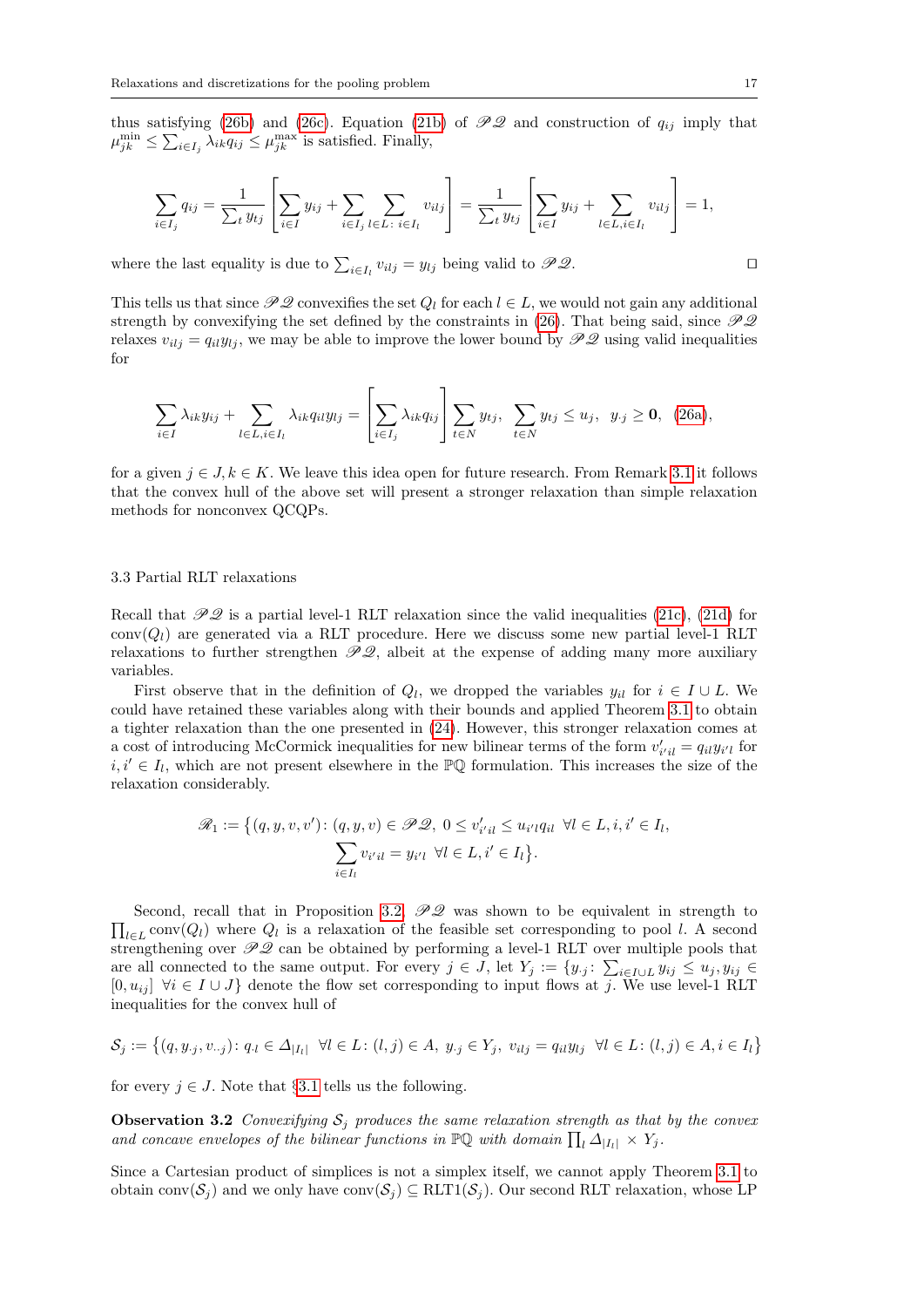value is denoted by  $z^{R_2}$ , is

$$
\mathscr{R}_2 := \left\{ (q, y, v, v') : (q, y, v) \in \mathscr{PD}, (q, y, v, v'_j) \in \text{RLT1}(\mathcal{S}_j) \ \forall j \in J \right\},
$$
  
where 
$$
\text{RLT1}(\mathcal{S}_j) := \left\{ (q, y, v, v'_j) : v'_{illj} = v_{ilj} \ \forall l \in L : (l, j) \in A, i \in I_l,
$$

$$
\sum_{i \in I_l} v'_{ili'j} = y_{i'j} \ \forall l \in L : (l, j) \in A, (i', j) \in A
$$

$$
0 \le v'_{ili'j} \le u_{i'j}q_{il} \ \forall l \in L : (l, j) \in A, i \in I_l, (i', j) \in A
$$

$$
\sum_{i' : (i', j) \in A} v_{ili'j} \le u_jq_{il} \ \forall l \in L : (l, j) \in A, i \in I_l \right\}.
$$

The description of  $RLT1(\mathcal{S}_j)$  can be explained as follows: the variable  $v'_{i i i' j}$  denotes the bilinear term  $q_{il}y_{i'j}$  for  $(l, j), (i', j) \in A, i \in I_l$  and hence is equal to  $v_{ilj}$  if  $i' = l$ ; the equations and inequalities are either McCormick envelopes for  $v'_{i l i' j}$  or valid inequalities obtained through the RLT procedure that are analogous to [\(21c\)](#page-14-4) and [\(21d\)](#page-14-5).

The third polyhedral relaxation, denoted as  $\mathcal{R}_3$  with LP value  $z^{R_3}$ , is

$$
\mathscr{R}_3 := \big\{ (q, y, v, v') \colon (q, y, v) \in \mathscr{PL}, \ (q, y, y, v, v') \in \text{RLT1}(\tilde{\mathcal{S}}) \big\}
$$

and is obtained using the RLT relaxation of

<span id="page-18-0"></span>
$$
\tilde{\mathcal{S}} := \{ (q, y, v) \colon q_{\cdot l} \in \Delta_{|I_l|} \ \forall l \in L, \ y \in F, \ v_{ilj} = q_{il} y_{lj} \ \forall j \in J, l \in L, i \in I_l \},\tag{27}
$$

The set  $\tilde{S}$  does not have the simplicial structure of Theorem [3.1](#page-12-1) and in general, we do not know an inequality description of conv $(\tilde{S})$  (simple examples suggest that this set has exponentially many facets). To avoid tedious notation, we omit the presentation of  $RLT1(\tilde{S})$ .

#### <span id="page-18-2"></span>Proposition 3.4 Define

$$
z^{S_J} := \min \{ c^\top y \colon (q, y, v) \in \mathcal{PQ}, (q, y_j, v_{\cdot,j}) \in \text{conv}(\mathcal{S}_j) \,\,\forall j \in J \},\tag{28a}
$$

$$
z^{\tilde{\mathcal{S}}} := \min \{ c^{\top} y \colon (q, y, v) \in \mathcal{PQ} \cap \text{conv}(\tilde{\mathcal{S}}) \}. \tag{28b}
$$

<span id="page-18-1"></span>,

We have the following:

1. 
$$
z^{pq} \le \min\{z^{R_1}, z^{R_2}\} \le \max\{z^{R_1}, z^{R_2}\} \le z^{R_3} \le z^{\bar{S}} \le z^*
$$
  
\n2.  $z^{pq} \le z^{R_2} \le z^{S_J} \le z^{\bar{S}} \le z^*$ ,  
\n3. if  $u_{ij} \ge u_j \ \forall j \in J, (i, j) \in A$ , then  $z^{R_2} = z^{S_J}$ .

*Proof* By construction,  $\mathcal{R}_1$  and  $\mathcal{R}_2$  are incomparable and  $z^{pq} \leq \min\{z^{R_1}, z^{R_2}\}\$ is obvious. The inequality  $z^{R_3} \leq z^{\tilde{S}}$  is trivial from conv $(\tilde{S}) \subseteq \text{RLT1}(\tilde{S})$ . Since for each  $j \in J$ , the set  $Y_j$ only includes the flow-bounding inequalities corresponding to input flows at  $j$ , we have that  $\tilde{\mathcal{S}} \subseteq \prod_{j \in J} \mathcal{S}_j$ . Hence  $\text{RLT1}(\tilde{\mathcal{S}}) \subseteq \text{RLT1}(\prod_{j \in J} \mathcal{S}_j) \subseteq \prod_{j \in J} \text{RLT1}(\mathcal{S}_j)$ , which leads to  $z^{R_3} \geq z^{R_2}$ . The arguments for  $z^{R_3} \geq z^{R_1}$  are similar. The inequality  $z^{R_2} \leq z^{S_J}$  is trivial from  $\text{conv}(\mathcal{S}_j) \subseteq$ RLT1(S<sub>j</sub>). For each  $j \in J$ , if  $u_{ij} \geq u_j$  for all  $(i, j) \in A$ , then  $Y_j$  is a simplex and therefore Theorem [3.1](#page-12-1) implies that  $conv(S_j) = RLT1(S_j)$ . This leads to  $z^{R_2} = z^{S_J}$ . Finally,  $\tilde{S} \subseteq \prod_{j \in J} S_j$ implies  $\text{conv}(\tilde{S}) \subseteq \prod_{j \in J} \text{conv}(\mathcal{S}_j)$  and  $z^{S_J} \leq z^{\tilde{S}}$  follows.

Observe that  $\mathcal{R}_3$  has many more auxiliary variables than each of  $\mathcal{R}_1$  and  $\mathcal{R}_2$ .

#### <span id="page-18-3"></span>3.4 Value function and Lagrangian relaxations

For the standard pooling problem, various Lagrangian relaxations have been proposed over the years. A Lagrangian dual of  $\mathbb Q$  was used by [\(Ben-Tal et al., 1994\)](#page-30-7) to generate a converging sequence of lower bounds in a branch-and-bound algorithm. For  $\mathbb{P}$ , all constraints except the bounds [\(18\)](#page-13-2) and [\(3\)](#page-4-1) on p's and  $y$ 's, respectively, were dualized by [\(Adhya et al., 1999\)](#page-29-2) whereas [\(Almutairi and Elhedhli, 2009\)](#page-29-3) went one step further by dualizing only the bilinear constraints in P and PQ and solving a big-M MILP formulation as a subproblem. We first present the value function of [\(Ben-Tal et al., 1994\)](#page-30-7) as applied to a generalized pooling problem and use it to show that the  $pq$ -relaxation is equivalent to a specific Lagrangian dual of the pooling problem. This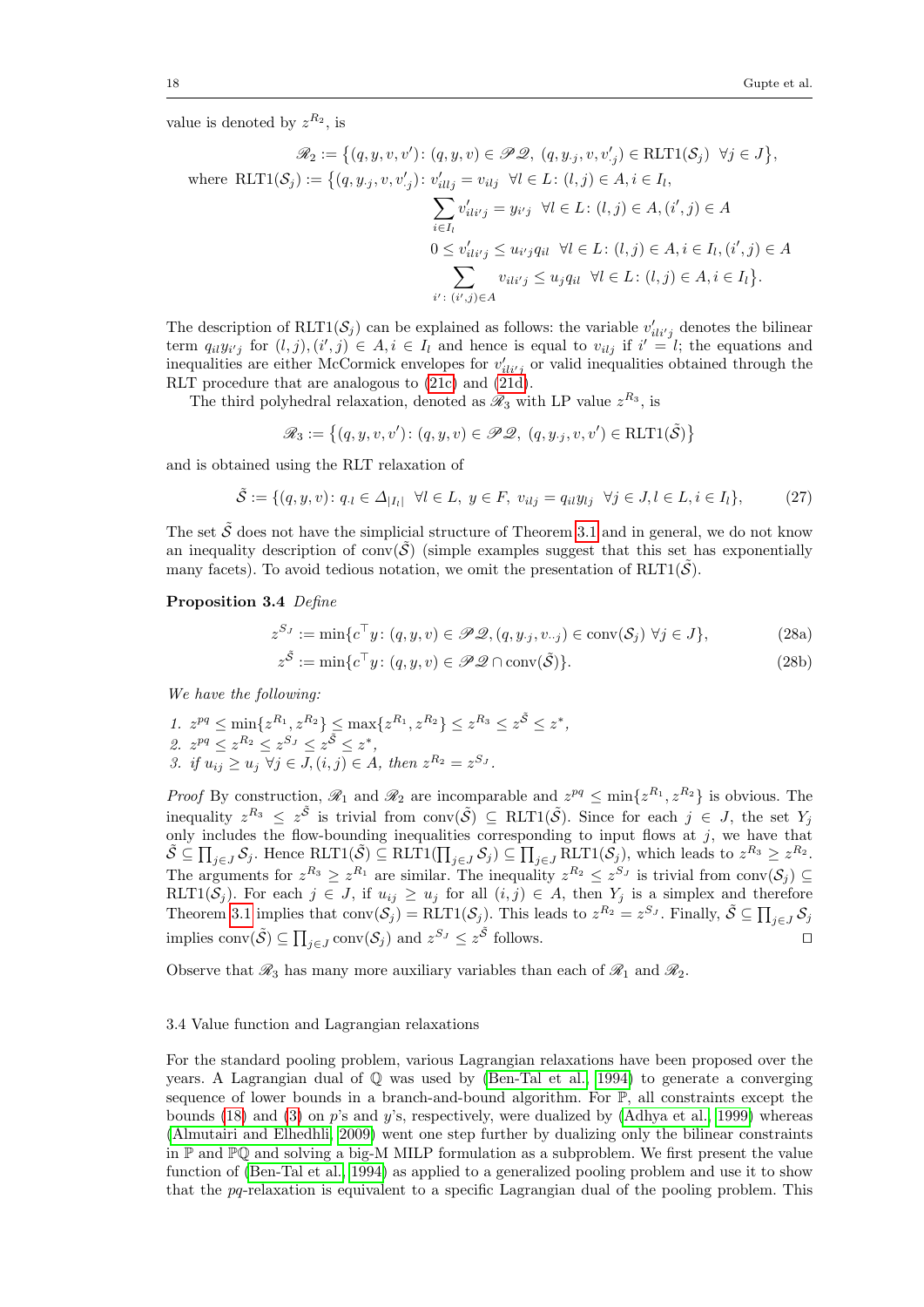establishes a direct connection between the two and also extends [\(Tawarmalani and Sahinidis,](#page-32-2) [2002,](#page-32-2) Proposition 9.9) to generalized pooling problems. We also present additional Lagrangian relaxations and discuss their strength.

Consider the bilinear formulation  $\mathbb{P}\mathbb{Q}$  and suppose that we treat q as a parameter to obtain an LP for every  $q \in \prod_{l \in L} \Delta_{|I_l|}$ . This LP is not decomposable over L. Let  $\phi$ :  $\prod_{l \in L} \Delta_{|I_l|} \mapsto \mathbf{R}_$ denote the optimal value of this LP. This function is not only nonsmooth but also discontinuous on its domain since  $q$  appears on left hand side of the constraints. The pooling problem can then be equivalently stated as the global optimization problem

<span id="page-19-2"></span>
$$
z^* = \min_{q} \{ \phi(q) \colon q_{\cdot l} \in \Delta_{|I_l|} \ \forall l \in L \}
$$
\n
$$
(29)
$$

Now suppose that we substitute every bilinear term  $q_{il}y_{lj}$  in  $\mathbb{PQ}$  with a new variable  $v_{ilj}$  and add the McCormick envelopes  $0 \le v_{i,j} \le u_{i,j} q_{i,l}$  and inequalities [\(21c\)](#page-14-4), [\(21d\)](#page-14-5). This gives us an LP and we denote its value function by  $\phi_{\mathcal{M}}\colon \prod_{l\in L} \Delta_{|I_l|} \mapsto \mathbf{R}_-$ . Since the q and y variables are separable in this feasible and bounded LP, It follows that  $\phi_{\mathcal{M}}(\cdot)$  is a polyhedral function. Also it is evident that  $\phi_{\mathcal{M}}(\cdot) \leq \phi(\cdot)$  and  $z^{pq} = \min_{q} \{ \phi_{\mathcal{M}}(q) : q_{\cdot l} \in \Delta_{|I_l|} \ \forall l \in L \}.$ 

Example 3.1 We illustrate the two functions  $\phi_{\mathcal{M}}(\cdot)$  and  $\phi(\cdot)$  on the [Haverly](#page-31-3) [\(1978\)](#page-31-3) standard pooling problem with 3 inputs, 1 pool, 2 outputs, and 1 specification. The solitary pool accepts flows from the first two inputs, whereas the third input is connected directly to the two outputs. Hence we have  $q_1 + q_2 = 1$ . Figure [2](#page-19-0) plots  $\phi(q_1)$  and  $\phi_{\mathcal{M}}(q_1)$ .



<span id="page-19-0"></span>Fig. 2 Value functions  $\phi(q_1)$  (solid line) and  $\phi_M(q_1)$  (dotted line) for [Haverly](#page-31-3) instances. For all three instances,  $\phi(q_1)$  is lower semicontinuous at  $q_1 = 0.25$  and  $z^{pq} < z^*$ . Observe that Haverly3 has discontinuity of  $\phi(q_1)$  at its optimal solution.

Since  $\phi(\cdot)$  is defined by an LP as  $\phi(q) = \min_{y,v} \{c^{\top}y : y \in F, (21), v_{ilj} = q_{il}y_{lj} \ \forall i, l, j\}$  $\phi(q) = \min_{y,v} \{c^{\top}y : y \in F, (21), v_{ilj} = q_{il}y_{lj} \ \forall i, l, j\}$  $\phi(q) = \min_{y,v} \{c^{\top}y : y \in F, (21), v_{ilj} = q_{il}y_{lj} \ \forall i, l, j\}$ , strong duality dictates that  $\phi(q)$  is equal to the value of the Lagrangian bound obtained by dualizing constraints [\(21\)](#page-14-2),  $\sum_j y_{ij} \leq u_i$  for all  $i \in I$  and  $\sum_i y_{ij} \leq u_j$  for all  $j \in J$ . Observe that the constraints that haven't been dualized, namely  $\sum_j y_{lj} \leq u_l$  for all  $l \in L$  and  $0 \leq y_{ij} \leq u_{ij}$  for all  $(i, j) \in A$ , are separable across pools. Hence this Lagrangian dual can be written as

<span id="page-19-1"></span>
$$
\phi(q) = \max_{\rho \ge 0, \tau} \min_{y, v} \varphi(\rho, \tau, \{y_i\}_{i \in I}) + \sum_{l \in L} \psi_l(\rho, \tau, q_l, y_l, v_l.)
$$
  
s.t. 
$$
\sum_j y_{lj} \le u_l \ \forall l \in L, \ 0 \le y_{ij} \le u_{ij} \ \forall (i, j) \in A, \ v_{ilj} = q_{il} y_{lj} \ \forall i, l, j
$$

$$
(30)
$$

where  $\varphi(\rho,\tau,\cdot)$  and  $\psi_l(\rho,\tau,\cdot,\cdot,\cdot)$  are affine functions for fixed multipliers  $\rho,\tau$ . Substituting the representation of  $\phi(q)$  from [\(30\)](#page-19-1) into the global optimization in [\(29\)](#page-19-2) and invoking saddle point duality to interchange outermost min and max produces a lower bound  $z^{\text{LAG1}}$  on  $z^*$ :

$$
z^* \ge z^{\text{LAG1}} := \max_{\rho \ge 0, \tau} \left[ \min_{g, y, v} \varphi(\rho, \tau, \{y_i\}_{i \in I}) + \sum_{l \in L} \psi_l(\rho, \tau, q_l, y_l, v_l) \right] \cdot \text{ s.t. } 0 \le y_{ij} \le u_{ij} \ \forall (i, j) \in A, i \in I, (q_l, y_l, v_l, v_l) \in Q_l \ \forall l \in L \right].
$$

Clearly  $z^{\text{LAG1}}$  is a Lagrangian lower bound obtained by dualizing all constraints, except the ones in  $\Omega$ , in the PQ formulation. For every fixed  $\rho$ ,  $\tau$ , the two functions  $\varphi$  and  $\psi$  do not share any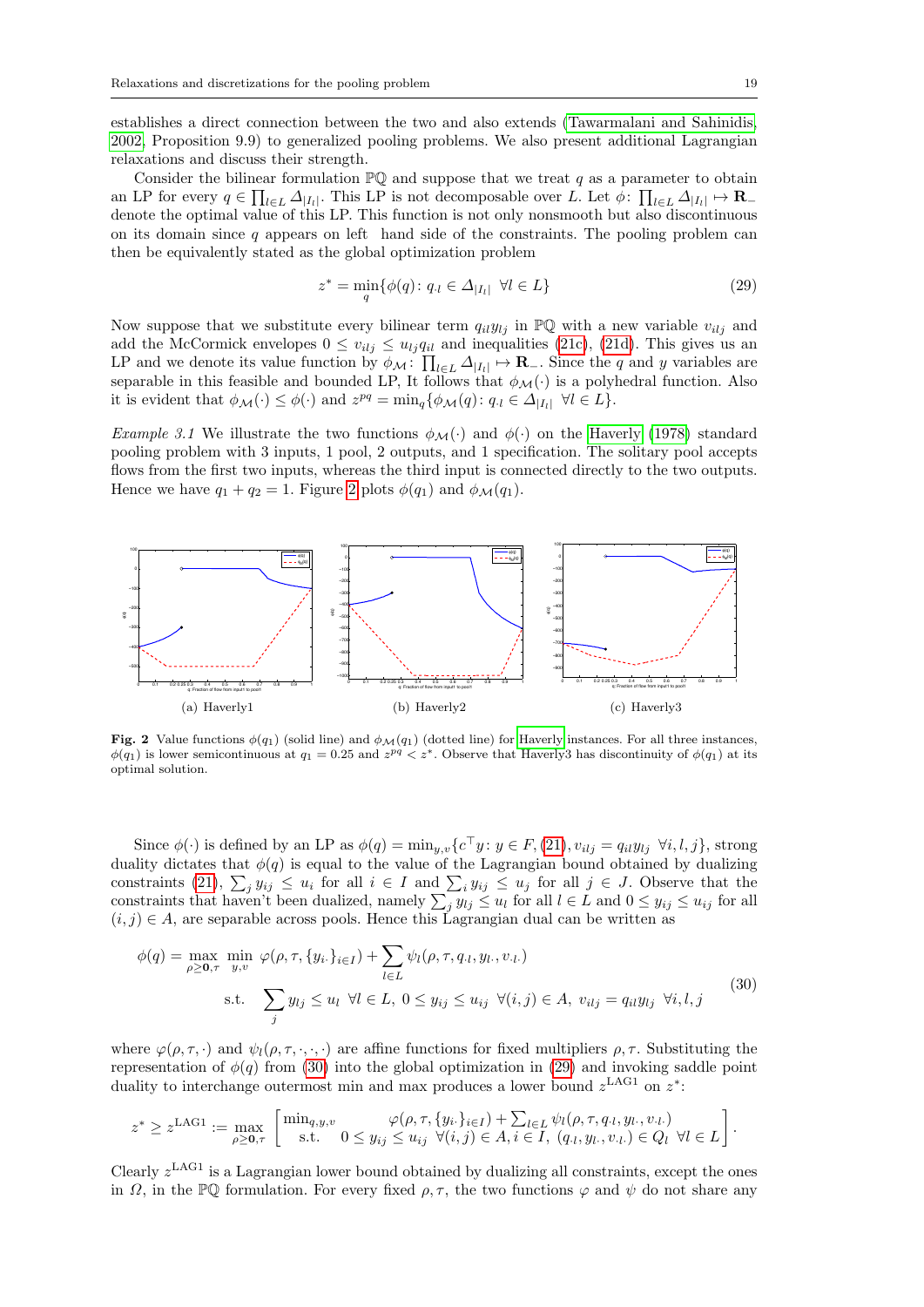common variables and are hence separable. This along with separability of  $\psi_l$ 's across  $l \in L$ implies that the inner minimization problem for  $z^{\text{LAG1}}$  is sum-decomposable. Thus we obtain

$$
z^{\text{LAG1}} = \max_{\rho \ge 0, \tau} \left[ \min_{s.t.} \frac{\varphi(\rho, \tau, \{y_i\}_{i \in I})}{0 \le y_{ij} \le u_{ij}} \right] \quad + \quad \sum_{l \in L} \min_{q, y, v} \psi_l(\rho, \tau, q_l, y_l, v_l) \right].
$$

Since  $\psi_l$  is a affine function for every fixed  $\rho$  and  $\tau$ , the second minimization is equivalent to optimizing  $\psi_l$  over conv( $Q_l$ ) and this convex hull was obtained in equation [\(24\)](#page-15-2). Hence,

$$
z^{\text{LAG1}} = \max_{\rho \geq 0, \tau} \begin{bmatrix} \min_y & \varphi(\rho, \tau, \{y_i\}_{i \in I}) & + \sum_{l \in L} \min_{q, y, v} & \psi_l(\rho, \tau, q_l, y_l, v_l) \\ \text{s.t.} & 0 \leq y_{ij} \leq u_{ij} \ \forall (i, j) \in A, i \in I \end{bmatrix} + \sum_{l \in L} \min_{s, t} \psi_l(\rho, \tau, q_l, y_l, v_l) \text{ inequalities from (24)}.
$$

Finally, observe that the above problem is a Lagrangian dual of the LP associated with the  $pq$ -relaxation and hence by strong duality, its value must be equal to  $z^{pq}$ . Thus we have argued the following.

<span id="page-20-0"></span>**Proposition 3.5** Let  $z^{\text{LAG1}}$  be the Lagrangian lower bound on  $z^*$  obtained by dualizing the following constraints in the  $\mathbb{P} \mathbb{Q}$  formulation: (i)  $\sum_j y_{ij} \leq u_i$  for all  $i \in I$ , (ii)  $\sum_i y_{ij} \leq u_j$  for all  $j \in J$ , and (iii) Equations [\(21\)](#page-14-2). Then  $z^{\text{LAG1}} = z^{pq}$ .

The above result is possible due to two key steps: the decomposition of the problem across pools after dualizing the appropriate constraints and the strength of the valid inequalities [\(21c\)](#page-14-4), [\(21d\)](#page-14-5) as proved in equation [\(24\)](#page-15-2).

Now suppose that we dualize only constraints [\(21\)](#page-14-2) (recall that  $v_{iij}$  replaces the bilinear term  $q_{il}y_{lj}$  in [\(7\)](#page-7-0) and [\(8\)](#page-7-1)), as was proposed in [Almutairi and Elhedhli](#page-29-3) [\(2009\)](#page-29-3). Then the value of this Lagrangian lower bound, denoted by  $z^{\text{LAG2}}$ , is equal to

$$
z^{\text{LAG2}} = \min \{ c^{\top} y \colon (q, y, v) \in \text{conv}(\tilde{\mathcal{S}}), (21) \},\tag{31}
$$

where  $\tilde{S}$  was defined in [\(27\)](#page-18-0). This explicit LP representation of  $z^{\text{LAG2}}$  is possible due to the polyhedrality of the convex hull of  $\tilde{\mathcal{S}}$  and well-established results for Lagrangian duality (cf. [Nemhauser and Wolsey, 1988,](#page-31-21)  $\S$ II.3.6). It is not clear how to solve the LP for  $z^{\text{LAG2}}$  since a complete inequality description of conv $(\tilde{S})$  is unknown. Instead, one may have to resort to a subgradient algorithm that formulates the Lagrangian subproblem as a  $0\backslash 1$  MILP [\(Almutairi](#page-29-3) [and Elhedhli, 2009\)](#page-29-3). However it is worth noting we can possibly tighten the lower bound  $z^{pq}$ using any valid inequality for  $\text{conv}(\tilde{S})$  that is not valid to  $\prod_l \text{conv}(Q_l)$ .

A third Lagrangian relaxation of  $\mathbb{P}\mathbb{Q}$  can be obtained by dualizing only the consistency constraints  $v_{ilj} = q_{il}y_{lj} \ \forall i, l, j$  and [\(21d\)](#page-14-5) in PQ so that for the remaining constraints, neither are there any product terms between  $q$ 's and  $y$ 's nor are  $q$ 's and  $v$ 's present in the same constraint. This allows us to follow standard duality arguments and use polyhedrality of the convex hull of

$$
\check{\mathcal{S}} = \{ (q, y, v, \xi) \colon q_{\cdot l} \in \Delta_{|I_l|} \ \forall l \in L, y \in F, (21a) - (21c), v_{ilj} \ge 0 \ \text{and} \ \xi_{ilj} = q_{il} y_{lj} \ \forall i, l, j \}. \tag{32}
$$

to express the lower bound corresponding to this Lagrangian dual as

$$
z^{\text{LAG3}} = \min \{ \tilde{c}^\top y \colon (q, y, v, \xi) \in \text{conv}(\check{S}), (21d), \xi_{ilj} = v_{ilj} \ \forall l \in L, i \in I_l, j \in L \cup J \}. \tag{33}
$$

 $\textbf{Proposition 3.6} \;\; 1. \;\; z^{pq} = z^{\text{LAG1}} \leq z^{R_3} \leq z^{\text{LAG2}} = z^{\tilde{\mathcal{S}}} \leq z^{*},$ 2.  $z^{\text{LAG3}} \leq z^*$ , 3.  $z^{\text{LAG2}} = z^{pq}$  if  $u_i \ge \sum_{l \in L \cup J} u_{il}$  for all  $i \in I$  and  $u_j \ge \sum_{i \in I \cup L} u_{ij}$  for all  $j \in J$ .

*Proof* The definition of  $z^{\tilde{S}}$  in [\(28b\)](#page-18-1) gives us  $z^{\text{LAG2}} = z^{\tilde{S}}$ . Propositions [3.4](#page-18-2) and [3.5](#page-20-0) give us the first chain of inequalities.  $z^{\text{LAG3}}$  is a valid lower bound on  $z^*$  since it is a Lagrangian relaxation of PQ. Now suppose that  $u_i \geq \sum_{l \in L \cup J} u_{il} \ \forall i \in I$  and  $u_j \geq \sum_{i \in I \cup L} u_{ij} \ \forall j \in J$ . This assumption in conjunction with Observation [3.1](#page-14-8) implies that  $F = \{y : y_{ij} \in [0, u_{ij}] \; \forall (i, j) \in A, y_l \in Y_l \; \forall l \in L\}.$ Therefore  $\hat{S}$  can be written as a Cartesian product of sets, each of which is either trivially convex or is equal to the set  $Q_l$  for some  $l \in L$  and hence can be convexified by applying Theorem [3.1.](#page-12-1) Consequently, equation [\(25\)](#page-15-0) gives us the desired equality  $z^{\text{LAG2}} = z^{pq}$ . The contract of  $\Box$ 

There is no dominance relation between  $z^{\text{LAG3}}$  and  $z^{\text{LAG2}}$  or  $z^{\text{LAG1}}$  since the third Lagrangian dualizes  $v_{i,j} = q_{i} y_{i,j}$  whereas the first two do not. In our computational experiments, we used disjunctive formulations for the second and third Lagrangian relaxations to test the quality of the lower bounds produced by  $z^{\text{LAG2}}$  and  $z^{\text{LAG3}}$ .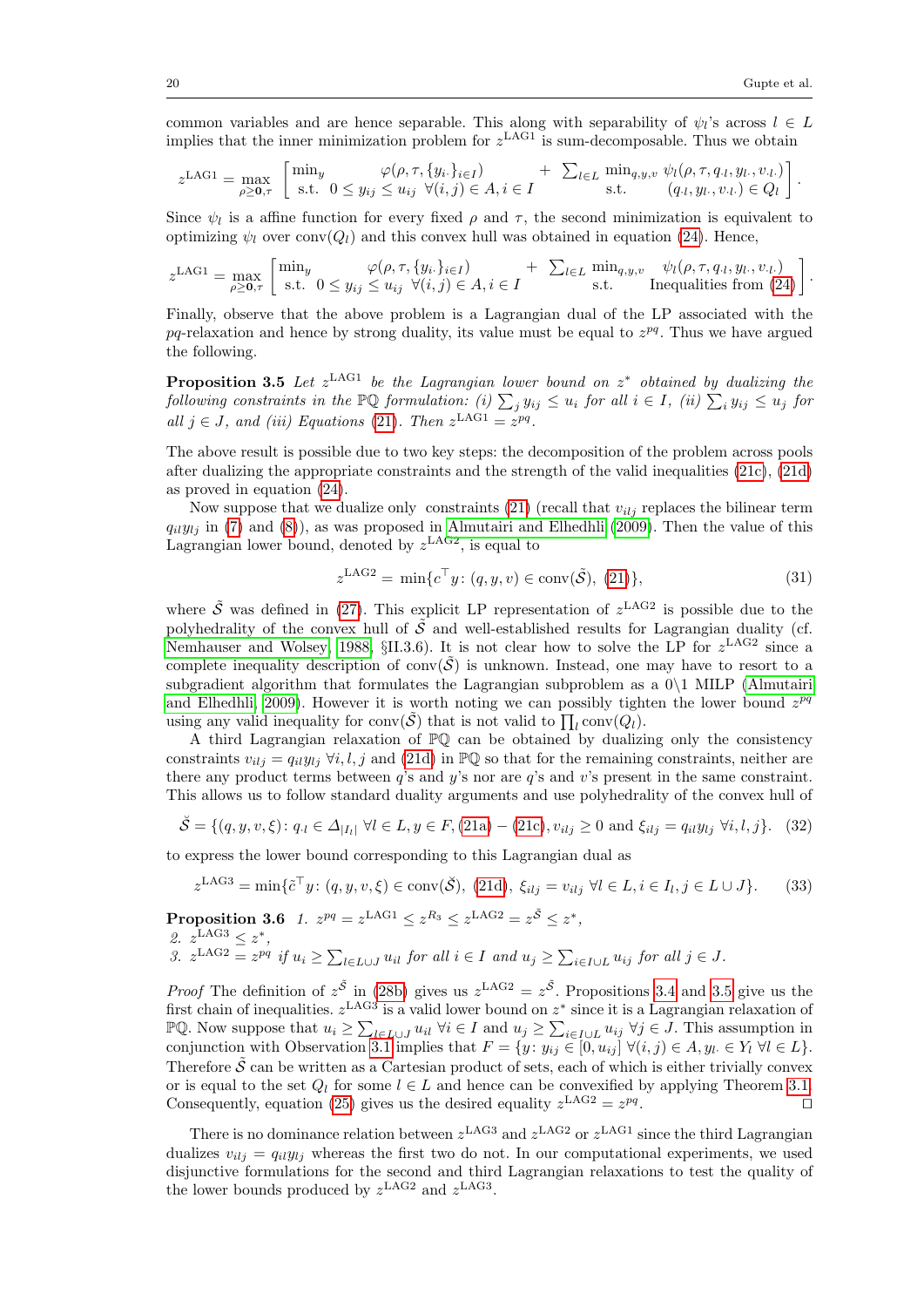#### <span id="page-21-0"></span>4 Variable Discretizations

The discretization strategies for the pooling problem can be broadly classified into two categories: (i) restrict some of the variables appearing in the problem to take one amongst a finite set of prespecified values within their respective domains, or (ii) discretize the consistency requirements at each pool in the network. The two strategies result in MILP approximations of the pooling problem; the first strategy is applicable to any bilinear program whereas the second strategy, which was proposed by [Dey and Gupte](#page-30-12) [\(2015\)](#page-30-12), specifically exploits the structure of the pooling problem to obtain a network flow MILP restriction. Other heuristics [\(Alfaki and Haugland,](#page-29-10) [2013a;](#page-29-10) [Audet et al., 2004;](#page-29-1) [Baker and Lasdon, 1985\)](#page-29-0) for finding feasible solutions to the pooling problem have been proposed in literature. In §[5,](#page-24-0) we empirically compare the performance of our variable discretizations against the feasible solutions obtained from other methods.

In this section, we focus on obtaining feasible solutions to the pooling problem by discretizing some of its variables. We illustrate our approach in the context of a (possibly mixed integer) bilinear program. Then we extend our ideas to the pooling problem by highlighting different choices for selecting a variable to discretize. Our motivation for studying discretization methods is based on the fact that MILP solvers are more mature in terms of branching strategies, cutting planes, heuristics etc. than global optimization solvers and hence it is more likely that we can solve a MILP faster than a BLP or MIBLP.

#### 4.1 Overview

The general idea behind variable discretizations is as follows. Consider a bilinear program where each bilinear term xy can be represented by the set:  $W = \{(x, y, w): w = xy, x \in [0, u^x], y \in$  $[0, u^y]$ . For the sake of simplicity, we assume the lower bounds on x and y to be zero and  $u^x$ to be a positive integer. Although we assumed that both  $x$  and  $y$  are continuous variables, the presented ideas can be easily extended to the case when the original problem is a mixed integer bilinear program and one or both x and y are integer variables. Now suppose that we discretize  $y$ , i.e. restrict y to take only integer values within its bounds  $[0, u^y]$ . This produces an approximation of W denoted by  $\mathcal{W}^y := \{(x, y, w) \in \mathcal{W} : y \in \mathbf{Z}\}\.$  Substituting  $\mathcal{W}^y$  for every occurrence of  $\mathcal{W}$ produces a MIBLP approximation of the BLP. Note that  $\mathcal{W}^y \subseteq \mathcal{M}(\mathcal{W}^y) = \text{conv}(\mathcal{W}^y)$  for all integer  $u^y$ , where  $\mathcal{M}(\mathcal{W}^y)$  represents the McCormick relaxation of  $\mathcal{W}^y$  obtained using [\(15\)](#page-11-3), and for  $u^y \geq 2$  we have  $\mathcal{W}^y \subsetneq \mathcal{M}(\mathcal{W}^y)$  (cf. [Gupte et al., 2013,](#page-30-23) Proposition 2.1). There are various approaches for modeling the requirement  $y \in \{0, 1, ..., u^y\}$  using additional  $0\backslash 1$  variables - two common methods are the unary and the binary formulation. The former, denoted by  $\mathcal{U}(\mathcal{W}^y)$ , adds  $u^y + 1$  0\1 variables whereas the latter, denoted by  $\mathcal{B}(W^y)$ , adds only  $\ell(u^y) := \lfloor \log_2 u^y \rfloor + 1$ many  $0 \backslash 1$  variables.

$$
\mathcal{U}(\mathcal{W}^{y}) := \left\{ (x, y, w, \zeta, \nu) : w = \sum_{r=0}^{u^{y}} r\nu_{r}, y = \sum_{r=0}^{u^{y}} r\zeta_{r}, \sum_{r=0}^{u^{y}} \zeta_{r} = 1, x \in [0, u^{x}],
$$
  

$$
(x, \zeta_{r}, \nu_{r}) \in \mathcal{M}(\{\nu_{r} = x\zeta_{r}\}) \forall r, \zeta_{r} \in \{0, 1\} \forall r \right\}
$$
  

$$
\mathcal{B}(\mathcal{W}^{y}) := \left\{ (x, y, w, \zeta, \nu) : w = \sum_{r=1}^{\ell(u^{y})} 2^{r-1}\nu_{r}, y = \sum_{r=1}^{\ell(u^{y})} 2^{r-1}\zeta_{r}, \sum_{r=1}^{\ell(u^{y})} 2^{r-1}\zeta_{r} \leq u^{y}, x \in [0, u^{x}],
$$
  

$$
(x, \zeta_{r}, \nu_{r}) \in \mathcal{M}(\{\nu_{r} = x\zeta_{r}\}) \forall r, \zeta_{r} \in \{0, 1\} \forall r \right\}
$$

In the above,  $\mathcal{M}(\{\nu_r = x\zeta_r\})$  denotes the McCormick relaxation [\(16\)](#page-11-2) for  $\nu_r = x\zeta_r$ . Note that  $\zeta_r \in$  $\{0,1\}$ ,  $\forall r$  and  $\sum_{r} \zeta_r = 1$  imply a SOS-1 constraint in  $\mathcal{U}(\mathcal{W}^y)$ , which can be reformulated using a logarithmic number of 0\1 variables and constraints as shown by [\(Vielma and Nemhauser, 2011\)](#page-32-9). This log unary formulation  $\mathcal{L}(\mathcal{W}^y)$  may sometimes exhibit faster computational performance in a branch-and-bound algorithm. The reformulation sizes of  $\mathcal{U}(\cdot), \mathcal{L}(\cdot), \mathcal{B}(\cdot)$  can be compared as follows: the number of  $0 \setminus 1$  variables is  $u^y + 1$ ,  $\ell(u^y)$ ,  $\ell(u^y)$ , respectively;  $\mathcal{B}(\cdot)$  has the least number of continuous variables and constraints whereas  $\mathcal{L}(\cdot)$  has the most of each. The LP relaxations of  $U(\cdot)$  and  $\mathcal{B}(\cdot)$  were compared in [\(Gupte et al., 2013\)](#page-30-23) and it was proven that in general, neither dominates the other. Substituting any one of  $\mathcal{U}(\mathcal{W}^y)$  or  $\mathcal{B}(\mathcal{W}^y)$  for every occurrence of  $\mathcal{W}^y$ produces a MILP approximation of BLP. In a recent study [\(Gupte et al., 2013\)](#page-30-23), facet-defining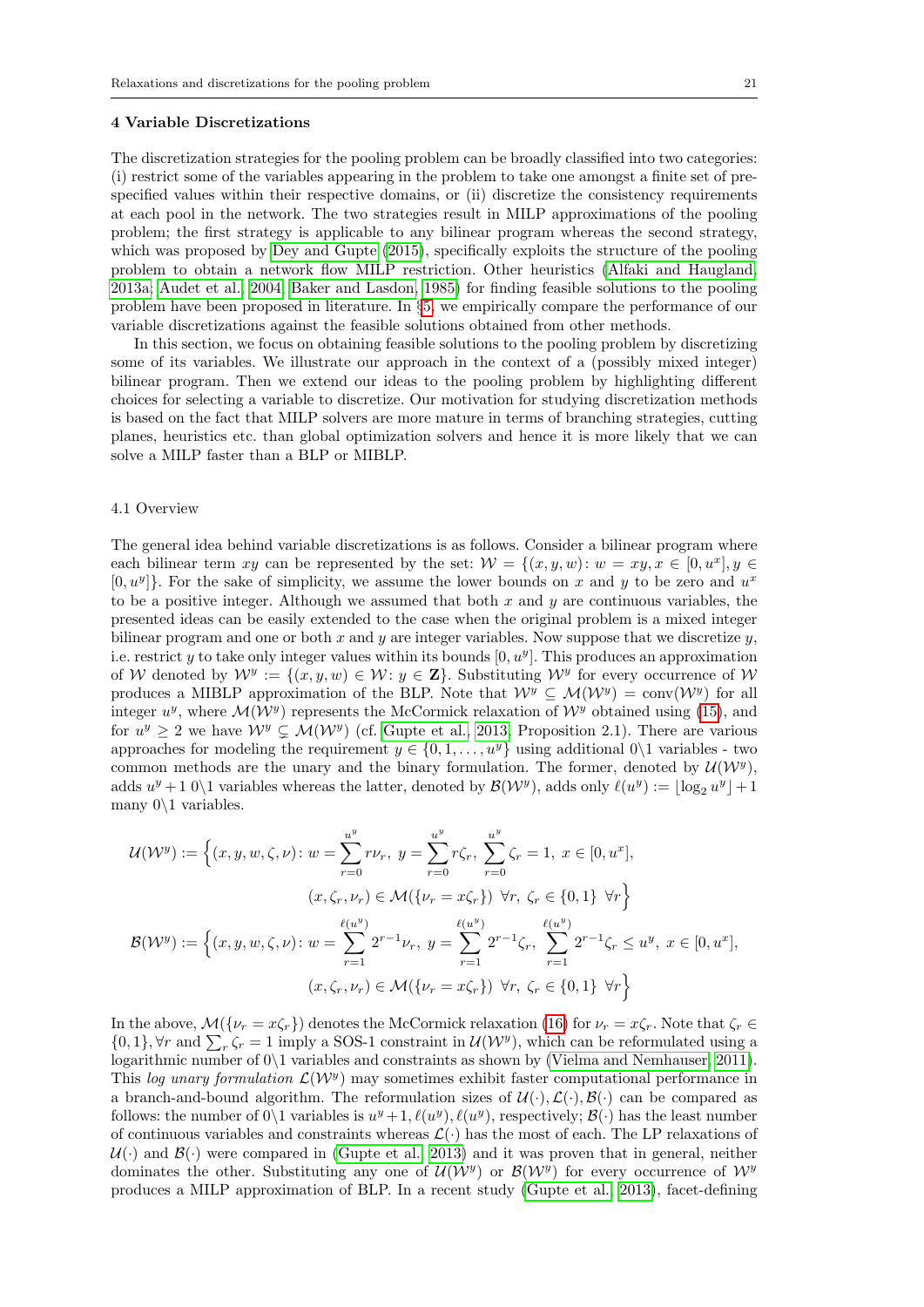inequalities were proposed for  $\mathcal{B}(W^y)$  and it was empirically shown that the binary reformulation MILP is sometimes solved faster than the MIBLP corresponding to  $\mathcal{W}^y$ .

#### 4.2 Application to the pooling problem

The variable discretization approach for obtaining feasible solutions to the pooling problem was first studied in [\(Pham et al., 2009\)](#page-31-22) wherein the authors presented the unary MILP model for discretizing the p variables in  $\mathbb P$ . Here we apply the discussion of the previous section and present a comprehensive list of discretized versions of the  $\mathbb P$  and  $\mathbb P\mathbb Q$  formulations  $(\mathcal L(\cdot))$  is not considered since it did not present any significant benefits over  $\mathcal{B}(\cdot)$  in our computational experiments.). In  $\mathbb{P} \mathbb{Q}$ , each bilinear term is of the form  $v_{i,j} = q_{i} y_{i,j}$  and the corresponding set for this bilinear term is

$$
\mathcal{W}_{ilj}^{\mathbb{PQ}} := \{ (q_{il}, y_{lj}, v_{ilj}) \colon v_{ilj} = q_{il} y_{lj}, q_{il} \in [0, 1], y_{lj} \in [0, u_{lj}] \} \quad l \in L, i \in I_l, j \in L \cup J.
$$

We have two choices here: either discretize  $y = q_{il}$  or  $y = y_{lj}$ . Similarly, the set representing a single bilinear term in  $\mathbb P$  is

$$
\mathcal{W}_{lkj}^{\mathbb{P}} := \{ (p_{lk}, y_{lj}, w_{lkj}) : w_{lkj} = p_{lk} y_{lj}, p_{lk} \in [p_{lk}^{\min}, p_{lk}^{\max}], y_{lj} \in [0, u_{lj}] \} \quad l \in L, k \in K, j \in L \cup J,
$$

and we may discretize either  $p_{lk}$  or  $y_{lj}$ . We explain the discretized models for  $\mathbb{P}\mathbb{Q}$  and remark that suitable counterparts are defined for P.

The flow discretized feasible set, which is obtained by replacing  $\mathcal{W}^{\mathbb{P}\mathbb{Q}}_{ilj}$  with  $\mathcal{W}^{\mathbb{P}\mathbb{Q}}_{ilj} \cap (\mathbf{R}_{+} \times \mathbf{Z})$  $\mathbf{R}_+$ ) for every  $l \in L, i \in I_l, j \in L \cup J$ , is denoted by FPQ and its binary MILP reformulation is  $\mathcal{B}(\mathbb{FPQ})$ . Thus we only discretize the outgoing flows from each pool. Since the range  $[0, u_{1i}]$  of  $y_{1i}$ is typically of high order, we only consider the binary expansion of  $y_{ij}$  in order to avoid adding too many extra 0\1 variables. We assume that  $u_l$  and  $u_{lj}$  are integers, for all  $l \in L$ ,  $j \in L \cup J$ , otherwise they can be replaced with  $\lfloor u_l \rfloor$  and  $\lfloor u_{lj} \rfloor$ , respectively. In case of the ratio variables, although the  $q_{il}$ 's can be discretized into different intervals, for the ease of exposition, we assume that they all are uniformly discretized into  $n \geq 1$  intervals of equal length within [0, 1]. Unlike the flow discretization where restricting the  $y_{lj}$ 's to integer values within their respective bounds seemed like a reasonable method, in this case there is no clear intuition behind a suitable choice of n. In our computations, we will experiment with different values of  $n$ . Given a positive integer n, for every  $l \in L, i \in I_l, j \in L \cup J$ , we have (note the dependence on n)

$$
\{(q_{il}, y_{lj}, v_{ilj}) : v_{ilj} = q_{il}y_{lj}, nq_{il} \in [0, n] \cap \mathbf{Z}, y_{lj} \in [0, u_{lj}]\}
$$

as the ratio discretization of  $\mathcal{W}_{ilj}^{\mathbb{P} \mathbb{Q}}$ . Substituting  $\mathcal{W}_{ilj}^{\mathbb{P} \mathbb{Q}}$  with the above set for each  $i, l, j$  gives us  $\mathbb{R} \mathbb{P} \mathbb{Q}_n$  and its MILP reformulations  $\mathcal{U}(\mathbb{R} \mathbb{P} \mathbb{Q}_n)$  and  $\mathcal{B}(\mathbb{R} \mathbb{P} \mathbb{Q}_n)$ .

#### <span id="page-22-1"></span>4.2.1 Flow discretization

We derive some valid inequalities for  $\mathcal{B}(\mathbb{FPQ})$  by exploiting the fact that  $\mathbb{FPQ}$  does not discretize the ratio variables and hence the domain of  $q_{\cdot l}$  is still a simplex  $\Delta_{|I_l|}$ . Recall the sets  $Q_l$  and  $Y_l$ from §[3.2.1](#page-13-0) and denote

$$
FQ_l := \{(q_l, y_l, v_l) \in Q_l : y_{lj} \in \mathbf{Z} \ \forall j \in L \cup J\}
$$

as the flow discretized counterpart of  $Q_l$ . From Theorem [3.1](#page-12-1) and integrality of the polytope  $Y_l$ , it follows that  $conv(\mathcal{F}Q_l) = conv(Q_l)$ . The convex hull of  $\mathcal{B}(FQ_l)$  though is nontrivial. An explicit description of all the facets of conv $(\mathcal{B}(Y_l))$ , where

$$
\mathcal{B}(Y_l) := \left\{ \zeta_{\cdot l} : \sum_{j \in L \cup J} \sum_{r=1}^{\ell(u_{lj})} 2^{r-1} \zeta_{rlj} \leq u_l, \sum_{r=1}^{\ell(u_{lj})} 2^{r-1} \zeta_{rlj} \leq u_{lj} \ \forall j \in L \cup J, \ \zeta_{rlj} \in \{0,1\} \ \forall r,j \right\},\
$$

<span id="page-22-0"></span>and Theorem [3.1](#page-12-1) would imply the convex hull of  $\mathcal{B}(FQ_l)$ . However, the convex hull of  $\mathcal{B}(Y_l)$  in the ζ-space is unknown in general. We use suitable relaxations of this set to derive valid inequalities for  $\mathcal{B}(FQ_l)$ .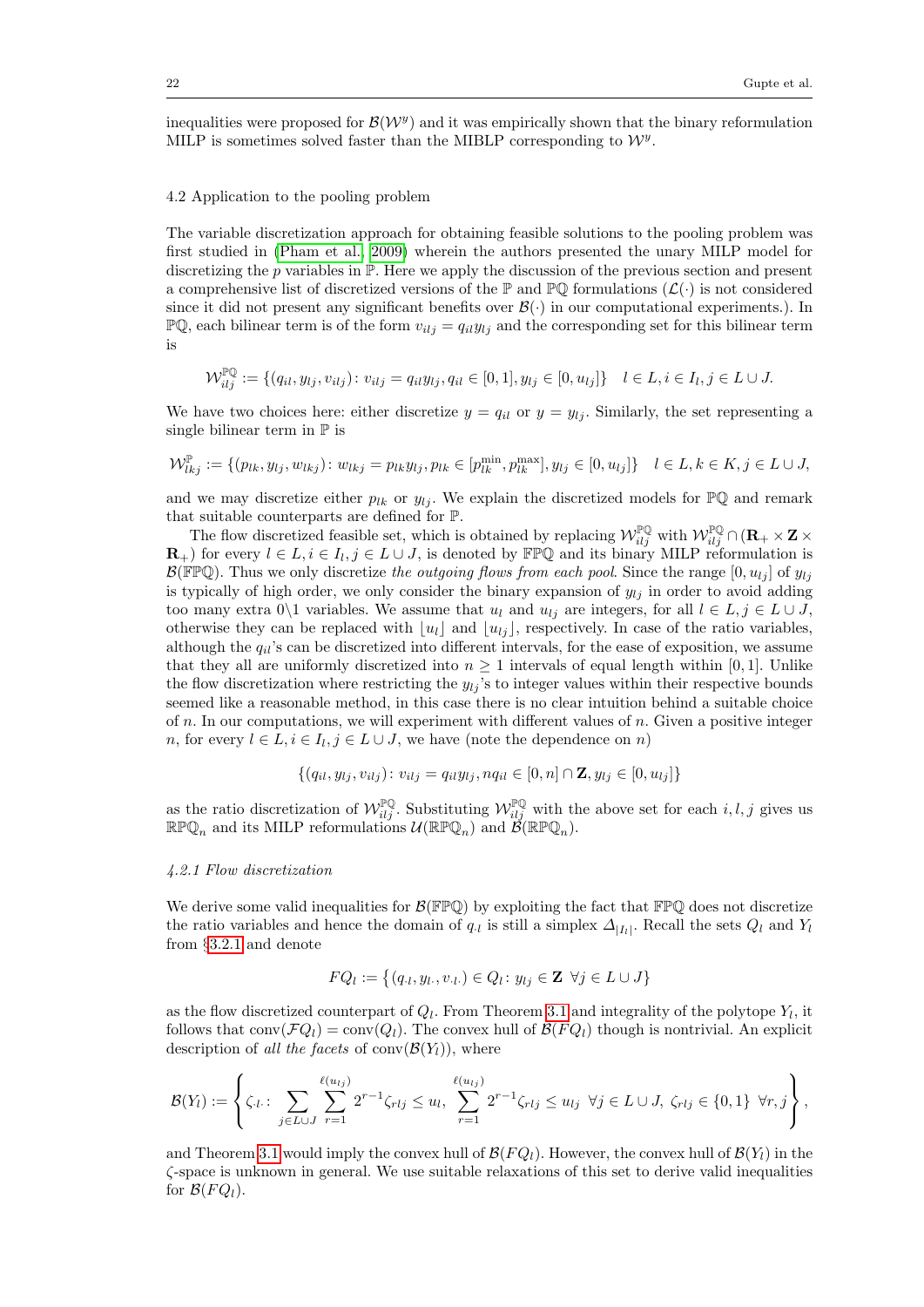**Proposition 4.1** For every  $l \in L, j \in L \cup J$ , let  $N_{lj}$  be a subset of  $\{1, 2, ..., \ell(u_{lj})\}$  such that  $u_{lj} = \sum_{r \in N_{lj}} 2^{r-1}$ . Then for every  $l \in L$ , we have  $conv(\mathcal{B}(FQ_l)) \subseteq \mathcal{T}_l$  where

$$
\mathcal{T}_l := \Big\{ (q_{\cdot l}, y_{l\cdot}, v_{\cdot l\cdot}, \zeta_{\cdot l\cdot}, \xi_{\cdot l\cdot}) : q_{\cdot l} \in \Delta_{|I_l|}, \ y_{lj} = \sum_{r=1}^{\ell(u_{lj})} 2^{r-1} \zeta_{rlj} \ \ \forall j, \ v_{ilj} = \sum_{r=1}^{\ell(u_{lj})} 2^{r-1} \xi_{rilj} \ \ \forall i, j
$$
\n
$$
0 \le \xi_{rilj} \le q_{il} \ \ \forall i, j, r, \quad \sum_{i \in I_l} \xi_{rilj} = \zeta_{rlj} \ \ \forall j, r
$$
\n
$$
\xi_{rilj} + \sum_{s \in N_{lj} \colon s > r} \xi_{silj} \le |\{s \in N_{lj} \colon s > r\}| \ q_{il} \ \ \ \forall i \in I_l, r \notin N_{lj} \Big\}.
$$

Furthermore if  $u_l \ge \sum_j u_{lj}$ , then  $\text{conv}(\mathcal{B}(FQ_l)) = \mathcal{T}_l$ .

*Proof* Dropping the capacity constraint  $\sum_j y_{lj} \leq u_l$  from  $Y_l$  gives us  $Y_l \subseteq \prod_j [0, u_{lj}]$  and hence  $\mathcal{B}(Y_l) \subseteq \prod_j \mathcal{B}([0, u_{lj}])$  where  $\mathcal{B}([0, u_{lj}]) := \{\zeta_{\cdot lj} \colon \sum_{r=1}^{\ell(u_{lj})} 2^{r-1} \zeta_{rlj} \leq u_{lj}, \zeta_{rlj} \in \{0, 1\} \ \ \forall r\}.$  The nontrivial facets of  $\mathcal{B}([0, u_{lj}])$  are given in [Gupte et al.](#page-30-23) [\(2013\)](#page-30-23) (and generalized for related sets in [Gupte](#page-30-24) [\(2016b\)](#page-30-24)). They are the minimal cover inequalities

$$
\zeta_{rlj} + \sum_{s \in N_{lj} \colon s > r} \zeta_{slj} \leq |\{s \in N_{lj} \colon s > r\}| \quad \forall r \in \{1, \dots, \ell(u_{lj})\} \setminus N_{lj}.
$$

Define  $\mathcal{T}_{lj} := \{(q_{\cdot l}, y_{lj}, v_{\cdot l_j}) : q_{\cdot l} \in \Delta_{|I_l|}, y_{lj} \in [0, u_{lj}] \cap \mathbf{Z}, v_{ilj} = q_{il} y_{lj} \ \forall i \in I_l\}$  for all  $l \in L, j \in I_l$  $L\cup J$ . Clearly,  $FQ_l ⊆ \cap_i \widetilde{\mathcal{T}}_{lj}$  and hence  $conv(\mathcal{B}(FQ_l)) ⊆ conv(\cap_i \mathcal{B}(\widetilde{\mathcal{T}}_{lj}))$ . Applying Corollary [3.1](#page-12-3) to  $\cap_j \mathcal{B}(\tilde{\mathcal{T}}_{ij})$  leads to conv $(\cap_j \mathcal{B}(\tilde{\mathcal{T}}_{ij})) = \cap_j \text{RLTI}(\mathcal{B}(\tilde{\mathcal{T}}_{ij}))$ , and the latter is exactly the proposed relaxation  $\mathcal{T}_l$ .

Finally, if the value of  $u_l$  is trivial, then  $Y_l = \prod_j [0, u_{lj}]$  and it follows from our derivation of  $\mathcal{T}_l$  that conv $(\mathcal{B}(FQ_l))$  is equal to  $\mathcal{T}_l$ . . Utilization of the contract of the contract of the contract of the contract of the contract of the contract o

The relaxation in Proposition [4.1](#page-22-0) can be strengthened using the following family of valid inequalities that take into account the pool capacity constraint.

**Proposition 4.2** Denote  $\beta_l := \max_j \ell(u_{lj})$ . The inequality

$$
\sum_{r=t}^{\beta_l} \sum_{j \colon r \leq \ell(u_{lj})} 2^{r-t} \xi_{rilj} \leq \left\lfloor \frac{u_l}{2^{t-1}} \right\rfloor q_{il}
$$

is valid to conv $(\mathcal{B}(FQ_l))$  for all  $i \in I_l$  and  $t = 1, 2, \ldots, \beta_l$ .

*Proof* The capacity constraint  $\sum_j \sum_{r=1}^{\ell(u_{lj})} 2^{r-1} \zeta_{rlj} \leq u_l$  can be rearranged to

<span id="page-23-0"></span>
$$
\sum_{r=1}^{\beta_l} \sum_{j \colon r \le \ell(u_{lj})} 2^{r-1} \zeta_{rlj} \le u_l. \tag{36}
$$

Inequality [\(36\)](#page-23-0) represents a divisible knapsack  $\sum_{r=1}^{\beta_l} 2^{r-1} \zeta'_r \leq u_l$  upon the variable substitution  $\zeta'_r = \sum_j \zeta_{rlj}$ . [Marcotte](#page-31-23) [\(1985\)](#page-31-23) presents the convex hull of such divisible knapsacks using  $\beta_l$ rounding inequalities:

$$
\sum_{r=1}^{\beta_l} \left\lfloor \frac{2^{r-1}}{2^{t-1}} \right\rfloor \zeta'_r \ \le \ \left\lfloor \frac{u_l}{2^{t-1}} \right\rfloor \quad \forall t = 1, 2, \dots, \beta_l.
$$

Back substituting for  $\zeta'_r$  gives us valid inequalities for [\(36\)](#page-23-0) (but not the convex hull since we relaxed the bound  $\zeta'_r \leq |\{j : r \leq \ell(u_{lj})\}|$ . A subsequent application of Theorem [3.1](#page-12-1) with X equal to the simplex  $\Delta_{|I_l|}$  yields the proposed inequalities.  $\square$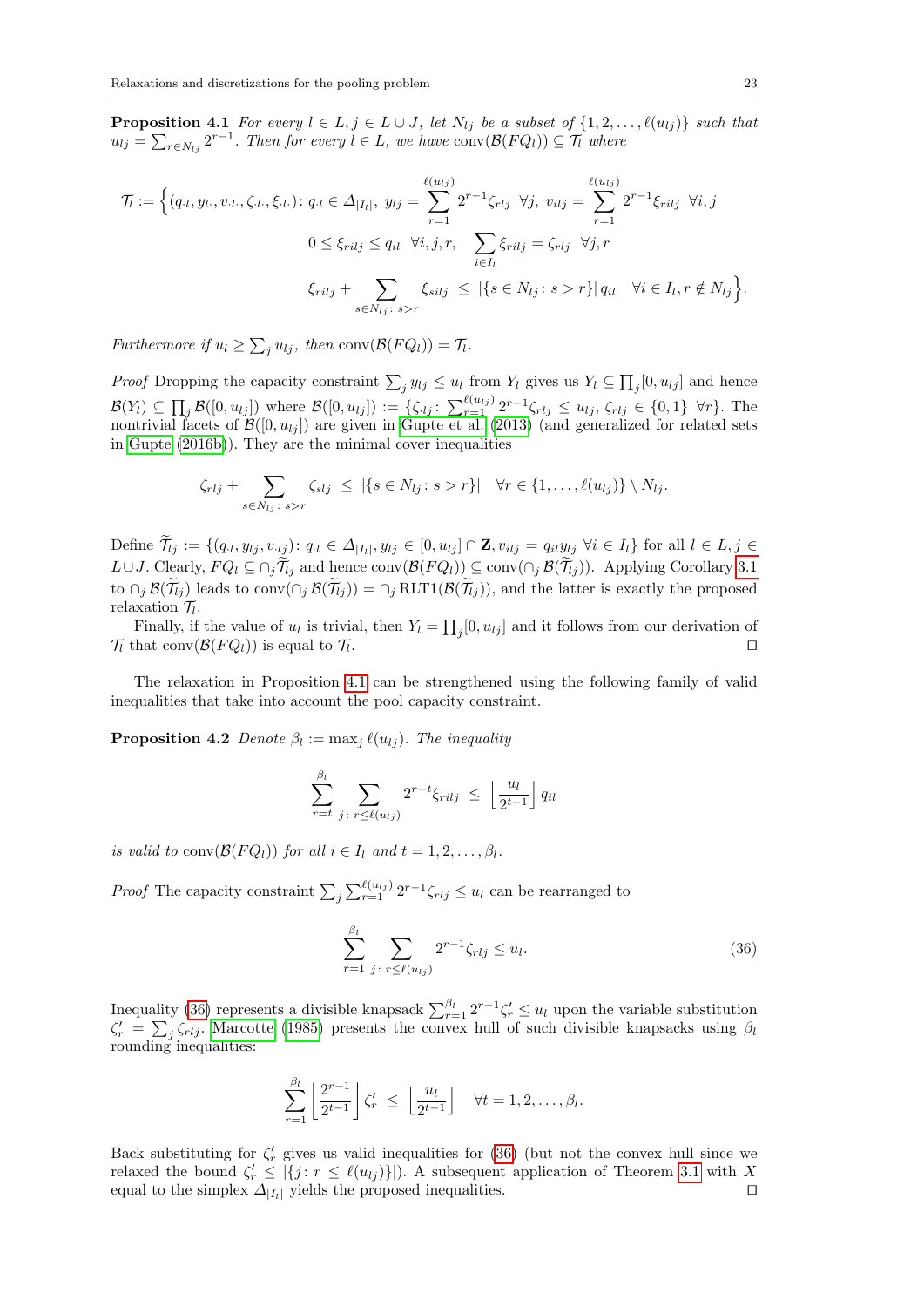#### <span id="page-24-0"></span>5 Computational Experiments

In this section we report computational results on several test instances of the pooling problem. The general approach is to solve the original pooling problem using a state-of-the-art global solver and compare the lower and upper bounds after a specified time limit with the lower bounds from §[3](#page-11-0) and upper bounds from §[4.](#page-21-0) In our experiments, we do not implement our discretization strategies as part of a heuristic in solving the pooling problem. We simply want to determine which discretization strategy empirically seems to work best on the pooling problem. Once we have a good enough understanding of a suitable set of variables to discretize, then we can possibly use dynamic discretization, by iteratively refining the level of discretization, as a heuristic in a branch-and-bound algorithm. We leave this work for future research; see [Kolodziej et al.](#page-31-15) [\(2013\)](#page-31-15) for one computational study of dynamically updating base-10 discretizations of mixed integer variants of the pooling problem.

For flow discretization, we discretized  $y_{lj}$  within its bounds  $[0, u_{lj}]$  for all  $l \in L, j \in L \cup J$ and considered only the binary reformulation MILP  $\mathcal{B}(\cdot)$ . Ratio and spec discretizations were tested for  $n \in \{1, 2, 4, 7, 15, 31\}$ . Clearly as n increases, there is a tradeoff between finding good feasible solutions versus being unable to solve the model to optimality due to its large size. In our preliminary computations, we did not observe any significant benefit with the  $\mathcal{L}(\cdot)$  model. Based on the relative performance of the MILPs, we report  $\mathcal{U}(\cdot)$  for  $n \in \{1, 2, 4\}$ , whereas for  $n \in \{7, 15, 31\}$ , we report  $\mathcal{B}(\cdot)$ .

We used CPLEX 12.6 as the LP and MILP solver and BARON 13.1 as the BLP and MIBLP solver. We used SNOPT 7.2 as the NLP solver with BARON. BARON was run with a time limit of 6 hours on the NEOS server whereas CPLEX was run with a time limit of 1 hour on a Linux machine having a 64-bit x86 processor and 32GB of RAM. Since BARON is a branch-and-cut based global solver whose algorithm finds feasible solutions among many other things, such as tight bounds via node relaxations, variable bounding tightening, branching decisions etc., it is impossible to know exactly how much time was spent by BARON in finding feasible solutions. Hence, for the sake of fair comparison, we gave BARON a much longer time limit. To ensure numerical consistency between BARON and CPLEX, we used the following algorithmic parameters: feasibility tolerance  $=$  $10^{-6}$ , integrality tolerance =  $10^{-5}$ , relative optimality gap = 0.01%, and absolute optimality gap =  $10^{-3}$ . For CPLEX, we also set Threads = 1 and MIPEmphasis = 1 (feasibility). The MIPEmphasis parameter is used to aid CPLEX in finding good feasible solutions at the expense of proof of optimality. We do not know of a similar parameter for BARON. Valid inequalities of §[4.2.1](#page-22-1) were added as user cuts to CPLEX.

Test instances. The pooling instances commonly used in literature mostly comprise the smallscale problems proposed many years ago [\(Adhya et al., 1999;](#page-29-2) [Ben-Tal et al., 1994;](#page-30-7) [Haverly, 1978\)](#page-31-3). Since these problems are solved in a matter of seconds by BARON, they are not of particular interest to us and are only used for demonstrating the strength of the Lagrangian relaxations in §[5.1.](#page-25-0) Also, we test more extensively on the standard problem than the generalized problem since the former already seems to be a computationally hard problem to solve. We test on 70 randomly generated medium- to large-scale instances of the standard pooling problem - 20 of these were created in [Alfaki and Haugland](#page-29-5) [\(2013c\)](#page-29-5) and are labeled std\* and the remaining 50 were created in [Dey and Gupte](#page-30-12) [\(2015\)](#page-30-12) and are labeled randstd\*. The network sizes of these standard instances range from 45 to 120 nodes; the exact sizes are provided in [Dey and Gupte](#page-30-12)  $(2015, Table 1)$  $(2015, Table 1)$ . There are 10 generalized pooling instances<sup>[3](#page-24-1)</sup> in our test set  $-3$  of these were used in [Meyer and Floudas](#page-31-10) [\(2006\)](#page-31-10) and are labeled meyer\* and the remaining 7 were randomly generated instances of the time indexed pooling problem described in  $\S2.4.1$  $\S2.4.1$  and are labeled Inst\*. All 10 are formulated as MIBLPs. In the meyer\* instances, the spec tracking constraints [\(4a\)](#page-4-3) are formulated as  $\eta_{lk} \left[ \sum_{i \in I} \lambda_{ik} y_{il} + \sum_{l' \in L} p_{l'k} y_{l'l} \right] = p_{lk} \sum_{j \in L \cup J} y_{lj}$  where  $\eta_{lk}$  is an absorption coefficient of spec k at pool l. Hence, to write the  $\mathbb{P}\mathbb{Q}$  formulation of this problem, we need to define ratio variables  $q_{il}^{\tau}$  along each path  $\tau$  such that  $q_{il}^{\tau}$  denotes the ratio of incoming flow to l along path  $\tau$  starting from input i. This makes the formulation extremely large in size due to its path dependency. Similar reasoning prevails for the time-indexed pooling problems. Indeed while experimenting on the generalized instances, the PQ formulation and its corresponding relaxations

<span id="page-24-1"></span><sup>3</sup> Some generalized instances can also be found in [Alfaki and Haugland](#page-29-6) [\(2013b\)](#page-29-6) but in our experience the  $pq$ -formulations of these instances were solved by **BARON** in less than 15 minutes and hence seem to be relatively ease.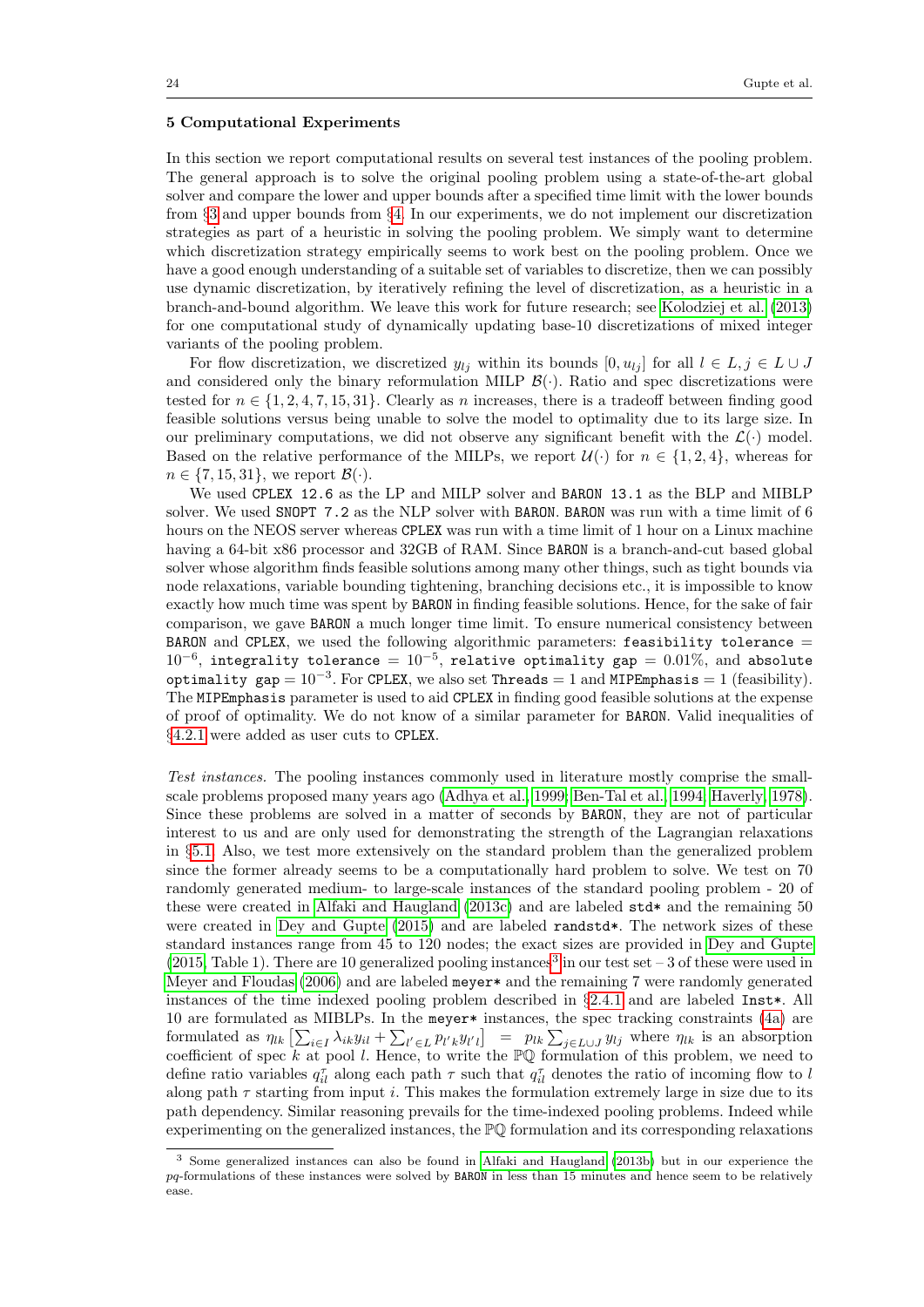and discretizations exhibited a poor performance owing to their extremely large size. Hence we consider the P formulation for the 10 generalized instances.

#### <span id="page-25-0"></span>5.1 Results for relaxations

As expected from Proposition [3.2,](#page-15-1) the lower bound from  $\mathcal{PQ}$  is far superior than that due to  $\mathscr P$ . First, we tested the two new Lagrangian relaxations proposed in §[3.4.](#page-18-3) Since our goal is to simply test the quality of these lower bounds, we formulated an exponential-sized LP for each of these Lagrangians instead of obtaining the lower bounds using an iterative method such as the subgradient algorithm. These LP formulations arise from disjunctive programming after observing that  $conv(\tilde{S})$  and  $conv(\tilde{S})$  can each be written as the convex hull of the union of finitely many polytopes, where each polytope is obtained by fixing q to an extreme point of  $\prod_{l \in L} \Delta_{|I_l|}$ . Hence each LP has  $\mathcal{O}(|I|^{|\mathcal{L}|})$  many variables, which means that we can computationally test these disjunctive representations for only small-scale instances. Table [2](#page-25-1) reports the performance of  $z^{\text{LAG3}}$ ; we observed that  $z^{\text{LAG2}}$  was always equal to  $z^{pq}$ . Here the % gap closed by  $z^{\text{LAG3}}$  is equal to  $100 \times \left(\frac{z^{\text{LAG3}} - z^{pq}}{z^* - z^{pq}}\right)$  $\frac{a^{AG3}-z^{pq}}{z^*-z^{pq}}$ . We note that our third Lagrangian relaxation provides a significant improvement over  $\mathcal{PQ}$  on most of the instances. Hence we expect that it will perform quite well in practice, if some strong valid inequalities for conv $(\check{S})$  can be separated in polynomial time. For RT2, we have  $z^{\text{LAG3}} < z^{pq}$  which can happen as mentioned towards the end of §[3.4.](#page-18-3)

| #               | $\gamma pq$ | $_{\gamma}$ LAG3 | % gap closed<br>to $z^*$ |
|-----------------|-------------|------------------|--------------------------|
| Haverly1        | $-500$      | $-400$           | 100                      |
| Haverly2        | $-1000$     | $-600$           | 100                      |
| Haverly3        | $-800$      | $-793.75$        | 12.50                    |
| BenTal4         | $-550$      | $-450$           | 100                      |
| Bental5         | $-3500$     | $-3500$          |                          |
| Adhya1          | $-840.27$   | $-688.56$        | 52.23                    |
| Adhya2          | $-574.78$   | $-565.85$        | 35.74                    |
| Adhya3          | $-574.78$   | $-568.55$        | 45.38                    |
| Adhya4          | $-961.93$   | $-900.62$        | 72.75                    |
| RT <sub>2</sub> | $-6030.34$  | $-6691.88$       |                          |

<span id="page-25-1"></span>Table 2 Lower bounds from Lagrangian relaxation.

For the medium- and large-scaled standard instances, we tested the three RLT relaxations  $-\mathcal{R}_1, \mathcal{R}_2, \mathcal{R}_3$ , that were proposed in §[3.3.](#page-17-1)  $\mathcal{R}_1$  did not improve upon the lower bound of  $\mathcal{PQ}$ (quite possibly due to the fact that on these instances, the variable bounds  $u_{il}$ 's are mostly dominated by the capacity constraints) whereas  $\mathcal{R}_3$  was too large in size and did not work well in practice.  $\mathcal{R}_2$  did increase the lower bound on some of the instances as noted below, but also took considerably longer to solve owing to its large size. Table [3](#page-26-0) reports these lower bounds, the  $%$  gap closed by them and the amount of CPU time in comparison to the  $pq$ -relaxation. To compute % gap closed, we use the best-known upper bound on  $z^*$  (including results of next section) in case  $z^*$  itself is unknown.

#### 5.2 Results for discretizations

We first compare the quality of the best feasible solution from discretization against those obtained from global solve with BARON (for 6hr), local solve with SNOPT (for 1hr) and the flow augmentation heuristic of [Alfaki and Haugland](#page-29-10) [\(2013a\)](#page-29-10). This gives us an estimate of how well discretization methods might perform if implemented as a heuristic in a branch-and-cut algorithm. For each instance  $\mathscr I$  and method  $\mathscr M$ , we report the percentage gap calculated as  $\omega_{\mathscr{M}}(\mathscr{I}) = 100 \times |1 - \frac{\nu_{\mathscr{M}}(\mathscr{I})}{\ell(\mathscr{I})}|$ , where  $\ell(\mathscr{I})$  is the lower bound obtained from BARON (after 6hr) and  $\nu_{\mathscr{M}}(\mathscr{I})$  is the upper bound returned upon termination of  $\mathscr{M}$ . We observed that on standard instances, the performance of PQ formulation, for both discretized and non-discretized models,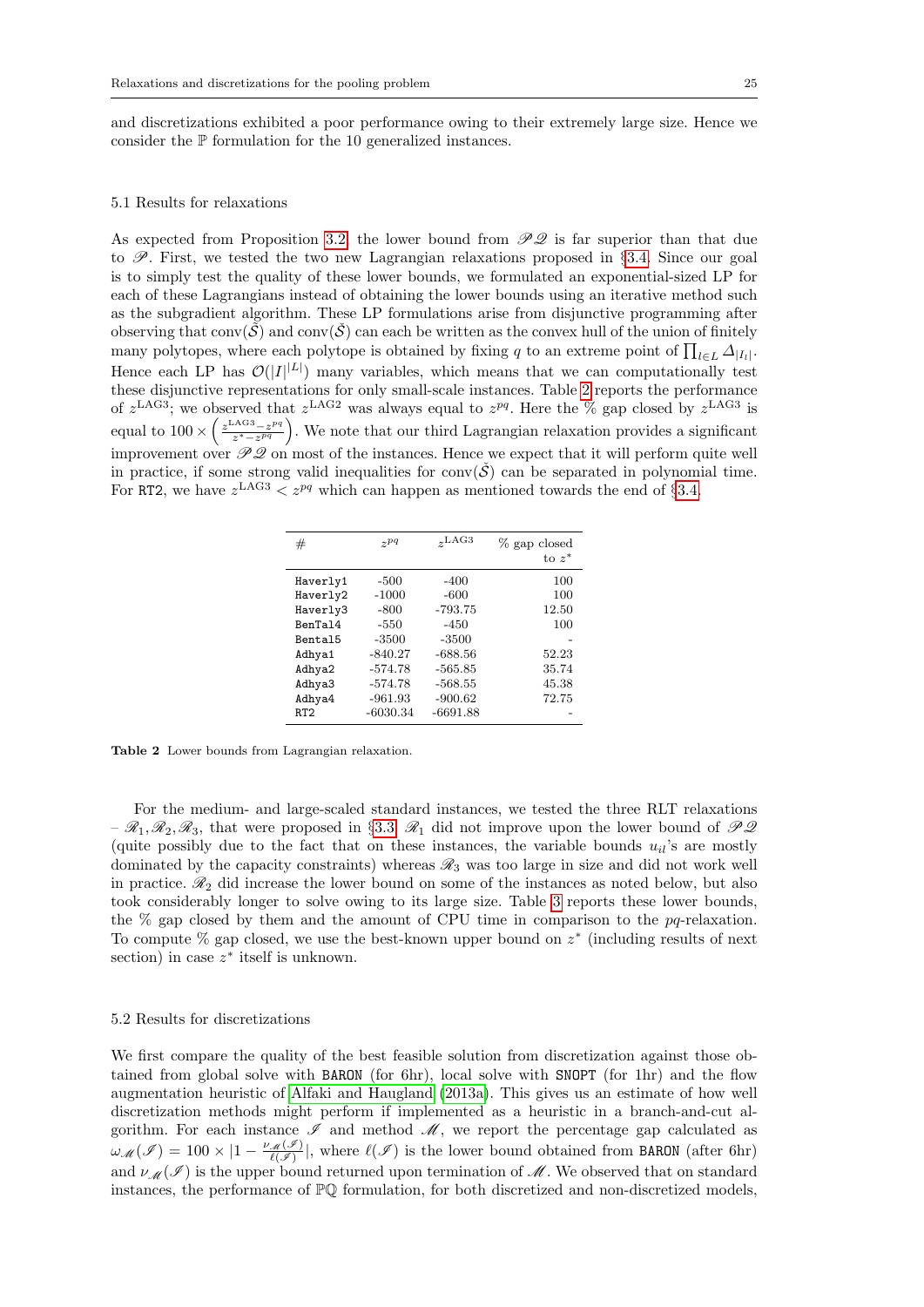| #         | ゆえ                     |                |              | $\mathscr{R}_2$ |          |  |
|-----------|------------------------|----------------|--------------|-----------------|----------|--|
|           | $\gamma$ <sup>pq</sup> | Time (sec.)    | $2\Re 2$     | Time (sec.)     | to $z^*$ |  |
| stdA0     | $-37772.75$            | 0.19           | $-37760.08$  | 0.20            | 0.65     |  |
| stdA1     | $-31516.93$            | 0.11           | $-31503.61$  | 0.14            | 0.59     |  |
| stdA2     | $-23898.81$            | 0.25           | -23884.36    | 0.38            | 1.69     |  |
| stdA3     | $-42066.64$            | 0.22           | $-42027.12$  | 1               | 1.50     |  |
| randstd12 | $-58120.52$            | $\overline{2}$ | $-57970.40$  | 57              | 24.73    |  |
| randstd16 | $-65639.73$            | $\overline{4}$ | $-65517.76$  | 16              | 19.01    |  |
| randstd25 | -75952.80              | 17             | -75918.04    | 31              | 2.91     |  |
| randstd27 | -57084.07              | $\overline{7}$ | $-56994.45$  | 38              | 5.62     |  |
| randstd31 | $-104796.77$           | 15             | $-104773.07$ | 39              | 1.68     |  |
| randstd32 | $-98374.73$            | 15             | $-98249.31$  | 110             | 7.77     |  |
| randstd37 | $-94255.66$            | 35             | -93903.92    | 54              | 16.40    |  |
| randstd41 | $-89315.91$            | 10             | $-89276.38$  | 860             | 0.63     |  |
| randstd42 | $-99160.20$            | 11             | -98997.69    | 1089            | 2.03     |  |
| randstd43 | $-108040.19$           | 15             | $-107567.58$ | 329             | 10.57    |  |
| randstd47 | $-108611.61$           | 16             | -108512.79   | 912             | 1.63     |  |
| randstd50 | $-143113.27$           | $\overline{2}$ | $-142725.99$ | 924             | 5.28     |  |
| randstd54 | $-88157.35$            | 15             | $-87767.20$  | 510             | 36.82    |  |
| randstd59 | $-159035.34$           | 3              | -159000.87   | 401             | 1.63     |  |

<span id="page-26-0"></span>**Table 3** Lower bounds from RLT relaxation  $\mathcal{R}_2$ .

was far superior than that of  $\mathbb{P}^4$  $\mathbb{P}^4$ . However for the generalized instances, this dominance did not hold. Accordingly, the results are summarized in Tables [4](#page-27-0) and [5.](#page-27-1) In Table [5,](#page-27-1) a <sup>†</sup> indicates that only a finite upper bound was returned by the solver without necessarily certifying it to correspond to a feasible solution – this does happen sometimes if the solver is unable to find a feasible solution and so it resorts to maximizing the objective over the feasible set or a relaxation of the feasible set and thus obtain a (poor) upper bound. A  $-$  means that neither any feasible solution nor any finite upper bound was found within the time limit. If a method produces a feasible solution that is provably optimal, i.e. has 0.01% gap, then the total solution time in seconds for this method is noted in parenthesis.

In Table [4,](#page-27-0) discretization of  $\mathbb{P}\mathbb{Q}$  provided better solutions than solving  $\mathbb{P}\mathbb{Q}$  itself mostly for the large-scale instances. There does not seem to be an obvious candidate for a good discretization model. Note that  $\mathcal{U}(\mathbb{R} \mathbb{P} \mathbb{Q}_1)$  imposes the restriction that there is no mixing at pools. Hence if these MILPs yielded good solutions, then it may well be an artifact of the specific instance and may not work well in general. For the generalized instances (Table [5\)](#page-27-1), the spec and ratio discretizations were mostly either provably infeasible or unable to find a solution within 1 hour. The P formulation and its discretizations performed better than its PQ counterparts for our randomly generated Inst\* instances. This is perhaps to be expected because the  $pq$ -formulation of these time indexed problems is much larger in size than the  $p$ -formulation, as explained in  $\S 2.4.1.$  $\S 2.4.1.$   $\mathcal{B}(\mathbb{FP})$  was able to find good quality feasible solutions in a shorter time on 5 out of 7 of these instances. **BARON** was unable to find feasible solutions while solving  $\mathbb{P}$  or  $\mathbb{P}(\mathbb{Q})$  in 5 instances (markd with a  $^{\dagger}$ ). However we note that on Inst6 and Inst7, none of our discretization models yielded a feasible solution nor did CPLEX return any finite upper bound. On the meyer\* instances, solving  $\mathbb P$  with **BARON** outperformed all discretization approaches.

Tables [4](#page-27-0) and [5](#page-27-1) do not provide any a priori information on which discretization to choose given a new instance, especially if the new instance is of the standard type where there does not seem to be a overwhelmingly best model. To compare the overall quality of the solutions returned by the different discretizations of standard instances, we plot performance profiles for the different MILPs in Figure [3.](#page-28-0) We see that  $\mathcal{B}(\mathbb{R} \mathbb{P} \mathbb{Q}_7)$  provides the most dominant profile followed by  $\mathcal{B}(\mathbb{F} \mathbb{P} \mathbb{Q})$ . Although BARON produces best solutions on most number of instances (recall that global solve was given 6 hours), its performance quickly deteriorates because it gives poor solutions on the large-scale standard instances.

Next, we analyze the relative effort with which CPLEX is able to find feasible solutions of the different MILPs. We focus on the standard instances since on generalized instances, ratio and spec discretizations did not perform very well. Since we provided a starting solution  $y = 0$ , CPLEX was able to obtain a improved feasible solution after spending a small time solving its root node

<span id="page-26-1"></span><sup>&</sup>lt;sup>4</sup> Amongst the various choices for discretizing  $\mathbb{P}$ , flow discretization was by far the best choice but the solutions from solving  $\mathcal{B}(\mathbb{FP})$  were still very poor in comparison to discretizing  $\mathbb{P} \mathbb{Q}$ .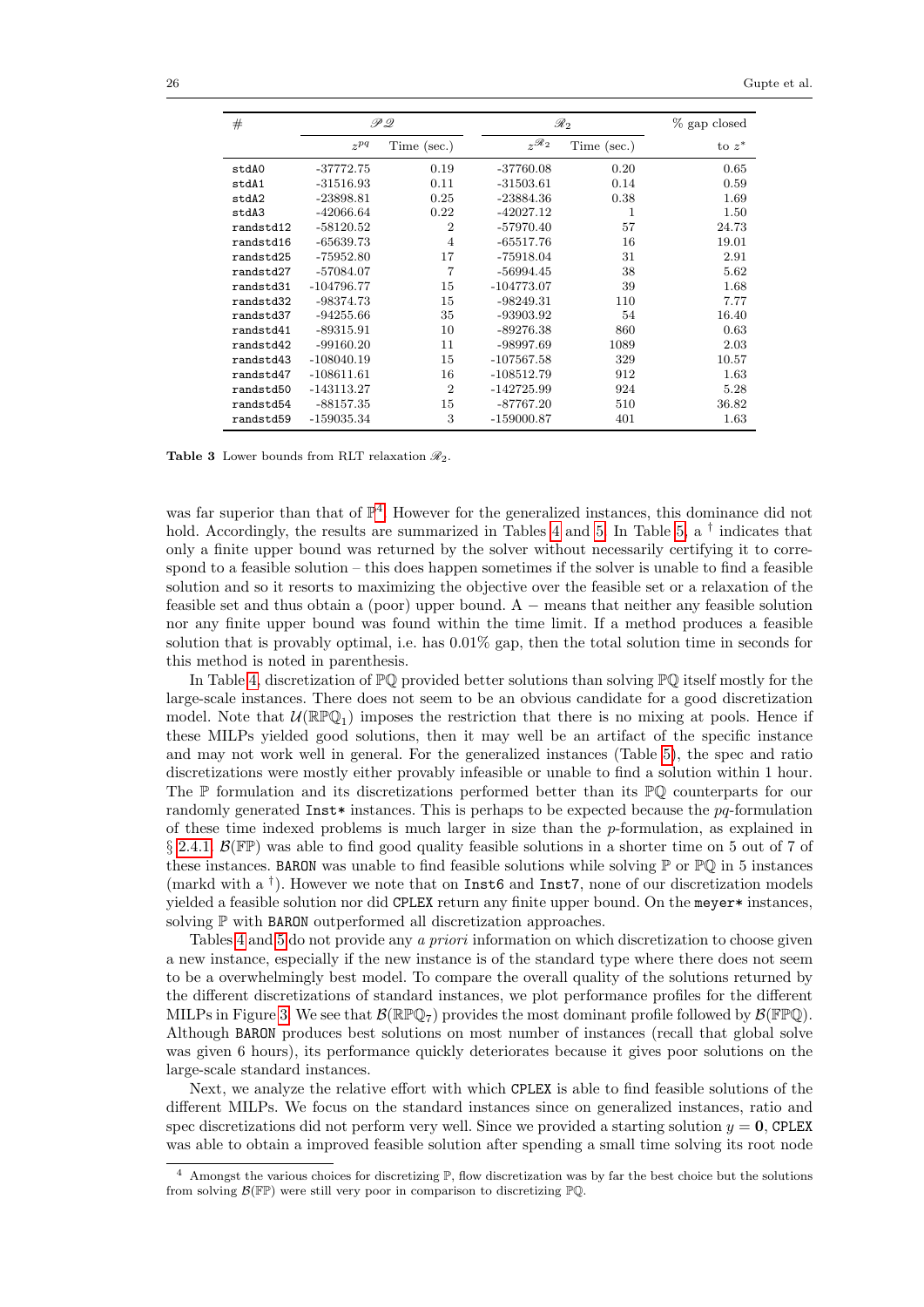| $\#$      | Best of BARON,<br>SNOPT, Heuristic | Best discretization<br>of PO |                                            | $\#$      | Best of BARON,<br>SNOPT, Heuristic |          | Best discretization<br>of PO               |
|-----------|------------------------------------|------------------------------|--------------------------------------------|-----------|------------------------------------|----------|--------------------------------------------|
|           | $%$ gap                            | $\%$ gap                     | <b>MILP</b>                                |           | $%$ gap                            | $\%$ gap | <b>MILP</b>                                |
| stdA0     | 0.60                               | 0.69                         | $\mathcal{B}(\mathbb{FPQ})$                | randstd26 | 0.00                               | 0.08     | $\mathcal{B}(\mathbb{RPQ}_{15})$           |
| stdA1     | 2.72                               | 2.74                         | $\mathcal{B}(\mathbb{FPQ})$                | randstd27 | 4.69                               | 1.62     | $\mathcal{B}(\mathbb{FPQ})$                |
| stdA2     | 0.00                               | 0.03                         | $\mathcal{B}(\mathbb{FPQ})$                | randstd28 | 0.08                               | 0.51     | $\mathcal{B}(\mathbb{RPQ}_7)$              |
| stdA3     | 0.96                               | 0.64                         | $\mathcal{B}(\mathbb{FPQ})$                | randstd29 | 1.30                               | 1.59     | $\mathcal{B}(\mathbb{FPQ})$                |
| stdA4     | 3.44                               | 4.22                         | $\mathcal{B}(\mathbb{FPQ})$                | randstd30 | 5.73                               | 0.79     | $\mathcal{B}(\mathbb{RP} \mathbb{Q}_{31})$ |
| stdA5     | 1.26                               | 2.39                         | $\mathcal{B}(\mathbb{RPQ}_{15})$           | randstd31 | 2.26                               | 1.62     | $\mathcal{B}(\mathbb{FPQ})$                |
| stdA6     | 0.67                               | 1.01                         | $\mathcal{B}(\mathbb{FPQ})$                | randstd32 | 13.00                              | 2.75     | $\mathcal{B}(\mathbb{RPQ}_7)$              |
| stdA7     | 0.73                               | 1.08                         | $\mathcal{B}(\mathbb{RP}\mathbb{Q}_{15})$  | randstd33 | 2.85                               | 2.99     | $\mathcal{B}(\mathbb{FPQ})$                |
| stdA8     | 0.32                               | 0.20                         | $\mathcal{B}(\mathbb{FPQ})$                | randstd34 | 2.33                               | 1.59     | $\mathcal{B}(\mathbb{FPQ})$                |
| stdA9     | 0.00                               | 0.13                         | $\mathcal{B}(\mathbb{FPQ})$                | randstd35 | 1.53                               | 1.67     | $\mathcal{B}(\mathbb{FPQ})$                |
| stdB0     | 6.08                               | 6.29                         | $\mathcal{B}(\mathbb{RPQ}_{15})$           | randstd36 | 0.26                               | 0.34     | $\mathcal{B}(\mathbb{RPQ}_{15})$           |
| stdB1     | 3.19                               | 4.00                         | $\mathcal{B}(\mathbb{RPQ}_7)$              | randstd37 | 2.10                               | 2.30     | $\mathcal{B}(\mathbb{RPQ}_7)$              |
| stdB2     | 3.94                               | 4.75                         | $\mathcal{B}(\mathbb{RP}\mathbb{Q}_2)$     | randstd38 | 8.71                               | 3.86     | $\mathcal{B}(\mathbb{FPQ})$                |
| stdB3     | 5.18                               | 0.72                         | $\mathcal{B}(\mathbb{RPQ}_1)$              | randstd39 | 15.00                              | 2.45     | $\mathcal{B}(\mathbb{RPQ}_7)$              |
| stdB4     | 0.10                               | 0.11                         | $\mathcal{B}(\mathbb{RPQ}_2)$              | randstd40 | 13.00                              | 10.00    | $\mathcal{B}(\mathbb{RPQ}_{15})$           |
| stdB5     | 0.62                               | 1.19                         | $\mathcal{B}(\mathbb{RPQ}_1)$              | randstd41 | 15.00                              | 13.00    | $\mathcal{B}(\mathbb{FPQ})$                |
| stdC0     | 29.00                              | 20.00                        | $\mathcal{B}(\mathbb{RPQ}_7)$              | randstd42 | 22.00                              | 16.00    | $\mathcal{B}(\mathbb{RPQ}_1)$              |
| stdC1     | 40.00                              | 22.00                        | $\mathcal{B}(\mathbb{RPQ}_1)$              | randstd43 | 22.00                              | 24.00    | $\mathcal{B}(\mathbb{RPQ}_7)$              |
| stdC2     | 31.00                              | 13.00                        | $\mathcal{B}(\mathbb{RPQ}_1)$              | randstd44 | 6.25                               | 6.00     | $\mathcal{B}(\mathbb{RPQ}_{15})$           |
| stdC3     | 18.00                              | 6.25                         | $\mathcal{B}(\mathbb{RPQ}_1)$              | randstd45 | 9.40                               | 2.83     | $\mathcal{B}(\mathbb{RPQ}_1)$              |
| randstd11 | 13.00                              | 13.00                        | $\mathcal{B}(\mathbb{FPQ})$                | randstd46 | 22.00                              | 33.00    | $\mathcal{B}(\mathbb{RPQ}_7)$              |
| randstd12 | 0.58                               | 2.26                         | $\mathcal{B}(\mathbb{FPQ})$                | randstd47 | 34.00                              | 25.00    | $\mathcal{B}(\mathbb{RPQ}_7)$              |
| randstd13 | 1.56                               | 2.51                         | $\mathcal{B}(\mathbb{FPQ})$                | randstd48 | 15.00                              | 15.00    | $\mathcal{B}(\mathbb{RPQ}_1)$              |
| randstd14 | 0.23                               | 0.36                         | $\mathcal{B}(\mathbb{RPQ}_{15})$           | randstd49 | 40.00                              | 28.00    | $\mathcal{B}(\mathbb{RPQ}_1)$              |
| randstd15 | 0.57                               | 2.41                         | $\mathcal{B}(\mathbb{RP}\mathbb{Q}_{15})$  | randstd50 | 18.00                              | 36.00    | $\mathcal{B}(\mathbb{RP}\mathbb{Q}_{15})$  |
| randstd16 | 0.12                               | 0.14                         | $\mathcal{B}(\mathbb{FPQ})$                | randstd51 | 13.00                              | 6.21     | $\mathcal{B}(\mathbb{RPQ}_1)$              |
| randstd17 | 1.19                               | 1.30                         | $\mathcal{B}(\mathbb{RPQ}_7)$              | randstd52 | 5.45                               | 13.00    | $\mathcal{B}(\mathbb{RPQ}_7)$              |
| randstd18 | 0.78                               | 1.23                         | $\mathcal{B}(\mathbb{FPQ})$                | randstd53 | 7.04                               | 5.73     | $\mathcal{B}(\mathbb{RPQ}_7)$              |
| randstd19 | 0.56                               | 10.00                        | $\mathcal{B}(\mathbb{FPQ})$                | randstd54 | 1.96                               | 1.28     | $\mathcal{B}(\mathbb{RPQ}_7)$              |
| randstd20 | 0.12                               | 0.19                         | $\mathcal{B}(\mathbb{FPQ})$                | randstd55 | 6.49                               | 18.00    | $\mathcal{B}(\mathbb{RPQ}_1)$              |
| randstd21 | 3.94                               | 4.00                         | $\mathcal{B}(\mathbb{FPQ})$                | randstd56 | 5.57                               | 2.17     | $\mathcal{B}(\mathbb{FPQ})$                |
| randstd22 | 0.01                               | 0.04                         | $\mathcal{B}(\mathbb{RP} \mathbb{Q}_{31})$ | randstd57 | 24.00                              | 9.51     | $\mathcal{B}(\mathbb{FPQ})$                |
| randstd23 | 1.64                               | 2.96                         | $\mathcal{B}(\mathbb{RPQ}_7)$              | randstd58 | 4.89                               | 3.82     | $\mathcal{B}(\mathbb{FPQ})$                |
| randstd24 | 0.12                               | 0.76                         | $\mathcal{B}(\mathbb{FPQ})$                | randstd59 | 12.00                              | 3.07     | $\mathcal{B}(\mathbb{FPQ})$                |
| randstd25 | 0.88                               | 2.35                         | $\mathcal{B}(\mathbb{RPQ}_7)$              | randstd60 | 11.00                              | 4.47     | $\mathcal{B}(\mathbb{FPQ})$                |

<span id="page-27-0"></span>Table 4 Discretizations for standard pooling problems. % gap of best feasible solution and corresponding MILP model for PQ formulation of each instance. Heuristic solutions obtained by implementing the heuristic of [Alfaki](#page-29-10) [and Haugland](#page-29-10) [\(2013a\)](#page-29-10).

| #                                                           | $\mathbb{P}$                                                                                                                             | Best discretization of $\mathbb P$             |                                                                                                                                                    | PQ                                                                                                                          |                                        | Best discretization of PQ                                                                                                  |
|-------------------------------------------------------------|------------------------------------------------------------------------------------------------------------------------------------------|------------------------------------------------|----------------------------------------------------------------------------------------------------------------------------------------------------|-----------------------------------------------------------------------------------------------------------------------------|----------------------------------------|----------------------------------------------------------------------------------------------------------------------------|
|                                                             | $\%$ gap                                                                                                                                 | $\%$ gap                                       | <b>MILP</b>                                                                                                                                        | $\%$ gap                                                                                                                    | $%$ gap                                | <b>MILP</b>                                                                                                                |
| meyer4<br>meyer10<br>meyer15                                | 0.01(6562)<br>26.02<br>36.52                                                                                                             | 2.38<br>68.76<br>51.68                         | $\mathcal{B}(\mathbb{FP})$<br>$\mathcal{B}(\mathbb{FP})$<br>$\mathcal{B}(\mathbb{FP})$                                                             | Not<br>Not<br>Not                                                                                                           | applicable<br>applicable<br>applicable |                                                                                                                            |
| Inst1<br>Inst2<br>Inst3<br>Inst4<br>Inst5<br>Inst6<br>Inst7 | $969.20^{\dagger}$<br>$1242.26^{\dagger}$<br>0.01(7585)<br>0.01(21594)<br>$462.58^{\dagger}$<br>$391.14^{\dagger}$<br>$382.82^{\dagger}$ | 9.68<br>0.17<br>0.01(35)<br>0.01(149)<br>13.98 | $\mathcal{B}(\mathbb{FP})$<br>$\mathcal{B}(\mathbb{FP})$<br>$\mathcal{B}(\mathbb{FP})$<br>$\mathcal{B}(\mathbb{FP})$<br>$\mathcal{B}(\mathbb{FP})$ | $969.20^{\dagger}$<br>$1242.26^{\dagger}$<br>9.33<br>0.76<br>$462.58^{\dagger}$<br>$391.14^{\dagger}$<br>$382.82^{\dagger}$ | 9.68<br>3.14<br>0.01(110)<br>0.01(817) | $\mathcal{B}(\mathbb{FPQ})$<br>$\mathcal{B}(\mathbb{RPQ}_7)$<br>$\mathcal{B}(\mathbb{FPQ})$<br>$\mathcal{B}(\mathbb{FPQ})$ |

<span id="page-27-1"></span>Table 5 Discretizations for generalized pooling problems. % gap of best feasible solution and corresponding MILP model for each instance.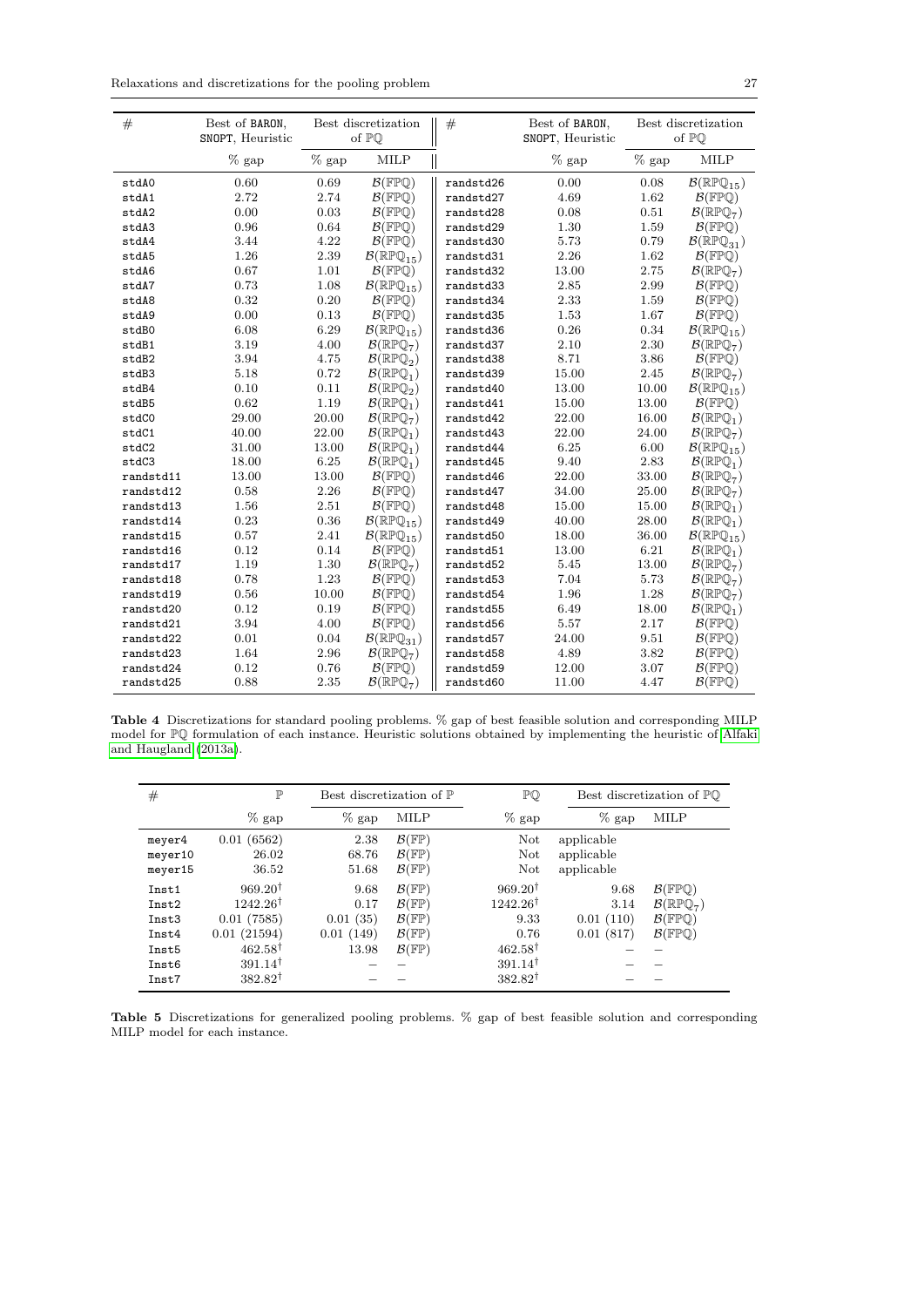

<span id="page-28-0"></span>Fig. 3 Performance profiles of the best feasible solutions for the standard instances. Only most significant discretization models shown; values of  $n$  denote discretization level for  $\mathbb{RPQ}_n$ .

heuristic. Hence the first nontrivial solution was found by CPLEX normally within a few seconds. For each discretization, Table [6](#page-28-1) presents the geometric average of the % gap  $\omega_{\mathcal{M}}(\mathcal{I})$  for the best solution versus the geometric average of the CPU time at which CPLEX found this best solution. A good discretization model will be one that produces solutions with smallest  $\%$  gap in shortest amount of time. First observe that the solutions from the discretization of  $\mathbb P$  formulations are

| Discretization                             | Time (sec.) | $Gap(\%)$ | Discretization                            | Time (sec.) | $Gap(\%)$ |
|--------------------------------------------|-------------|-----------|-------------------------------------------|-------------|-----------|
| $\mathcal{B}(\mathbb{FPQ})$                | 511         | 3.29      | $\mathcal{B}(\mathbb{FP})$                | 7.27        | 57.23     |
| $\mathcal{U}(\mathbb{RPQ}_1)$              | 161         | 4.37      | $U(SP_1)$                                 | 0.51        | 69.54     |
| $\mathcal{U}(\mathbb{RP}\mathbb{Q}_2)$     | 902         | 4.30      | $U(\mathbb{SP}_2)$                        | 0.83        | 69.54     |
| $\mathcal{U}(\mathbb{RP}\mathbb{Q}_4)$     | 965         | 5.57      | $U(SP_4)$                                 | 1.19        | 69.54     |
| $\mathcal{B}(\mathbb{RPQ}_7)$              | 1462        | 3.42      | $\mathcal{B}(\mathbb{SP}_{7})$            | 1.02        | 69.54     |
| $\mathcal{B}(\mathbb{RPQ}_{15})$           | 1202        | 4.83      | $\mathcal{B}(\mathbb{SP}_{15})$           | 2.53        | 68.00     |
| $\mathcal{B}(\mathbb{RP} \mathbb{Q}_{31})$ | 1411        | 4.26      | $\mathcal{B}(\mathbb{S} \mathbb{P}_{31})$ | 1.25        | 69.54     |

<span id="page-28-1"></span>Table 6 Geometric averages for optimality gap of best solution and time at which the solution was found.

found very quickly but CPLEX is unable to improve upon them and hence the MILP solutions for  $\mathbb P$  are extremely poor in quality, as was mentioned before. For  $\mathbb P\mathbb Q$ ,  $\mathcal U(\mathbb{RPQ}_1)$  provides good solutions very quickly. Since  $\mathcal{U}(\mathbb{R} \mathbb{P} \mathbb{Q}_1)$  discretizes each  $q_{il} \in \{0,1\}$ , the short time required for finding these solutions is perhaps to be expected. However, it is surprising that such a naive discretization gives fairly good solutions on random instances. The next best MILP in terms of finding solutions quickly is  $\mathcal{B}(\mathbb{F}\mathbb{P}\mathbb{Q})$  and this model also produces the best quality solutions on average (albeit  $\mathcal{B}(\mathbb{R} \mathbb{P} \mathbb{Q}_7)$  is a close second).

Finally, we remark that an alternate discretization strategy, which does not depend on explicitly discretizing the variables in the pooling problem, was analytically studied by [Dey and](#page-30-12) [Gupte](#page-30-12) [\(2015\)](#page-30-12) recently and these MILP approximations produced very good feasible solutions on the 70 standard test instances. Our discretization approaches improve the previous best known upper bounds [\(Dey and Gupte, 2015,](#page-30-12) Appendix D) on 6 out of these 70 instances, as noted in Table [7.](#page-29-11)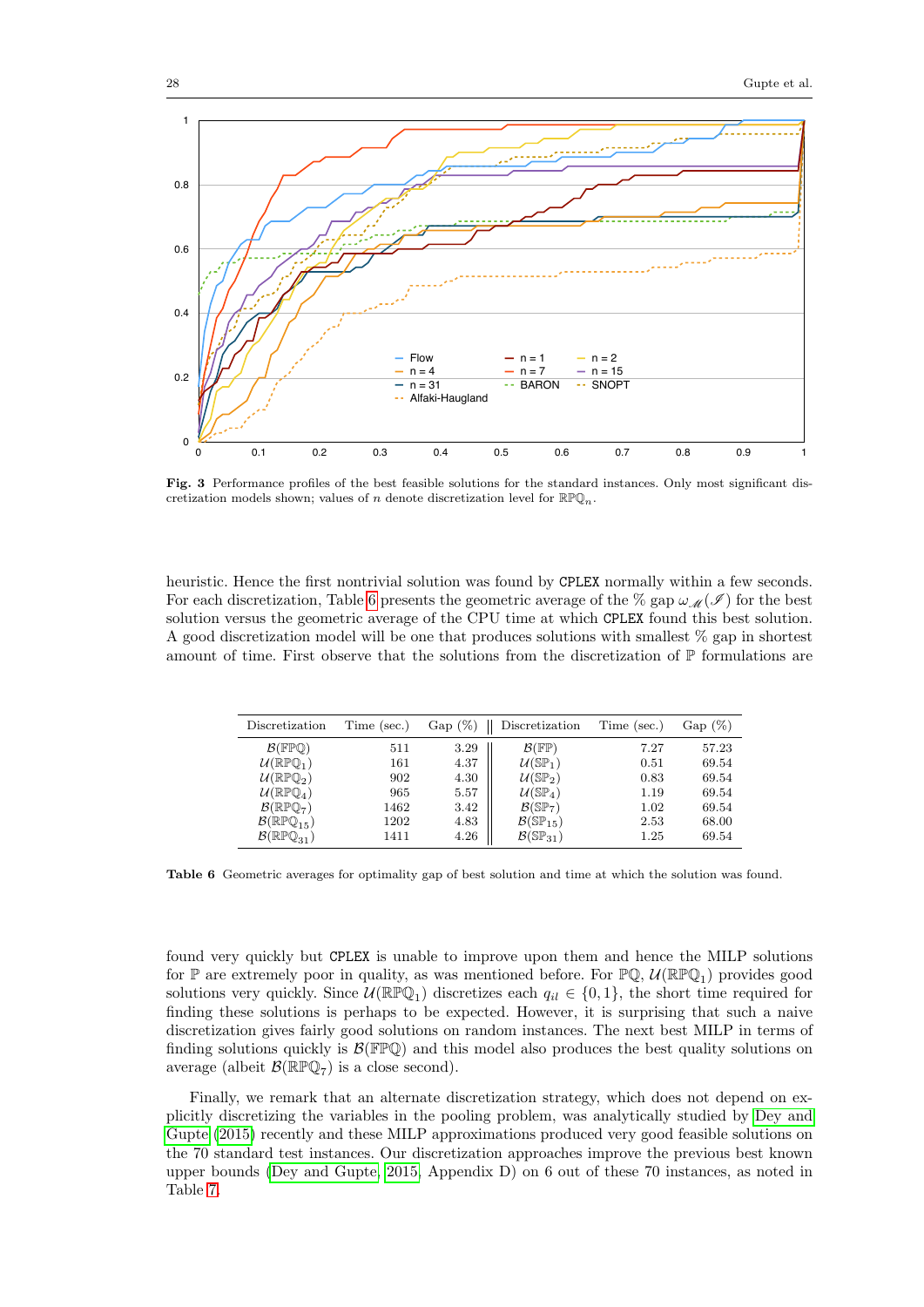| #                                                                  | Lower Bound                                                                           |                                                                                     | Upper Bound                                                                           |                                                                                                                                                                                    |
|--------------------------------------------------------------------|---------------------------------------------------------------------------------------|-------------------------------------------------------------------------------------|---------------------------------------------------------------------------------------|------------------------------------------------------------------------------------------------------------------------------------------------------------------------------------|
|                                                                    | <b>BARON</b>                                                                          | Previous Best                                                                       | New                                                                                   | Discretization                                                                                                                                                                     |
| stdA3<br>stdA8<br>randstd27<br>randstd30<br>randstd34<br>randstd51 | $-39681.80$<br>$-30666.87$<br>-56406.56<br>$-81110.45$<br>$-90621.44$<br>$-137423.00$ | -39301.98<br>$-30569.03$<br>$-55213.20$<br>-78505.72<br>$-88506.19$<br>$-126741.65$ | $-39429.60$<br>$-30604.28$<br>-55490.76<br>$-80472.19$<br>$-89178.30$<br>$-128894.46$ | $\mathcal{B}(\mathbb{FP}()$<br>$\mathcal{B}(\mathbb{FPO})$<br>$\mathcal{B}(\mathbb{FPO})$<br>$\mathcal{B}(\mathbb{RPQ}_{31})$<br>$\mathcal{B}(\mathbb{FPO})$<br>$(\mathbb{RPQ}_1)$ |

<span id="page-29-11"></span>Table 7 Improved upper bounds. Previous best values can be found in [\(Dey and Gupte, 2015\)](#page-30-12).

#### 6 Conclusions

In this work, we first described the pooling problem, presented alternate formulations for it along with their properties, proposed new polyhedral relaxations and analyzed the strengths of these relaxations. We discussed different integer programming-based discretization methods to obtain inner approximations and presented some valid inequalities for the MILPs. These ideas were computationally tested on random instances. On the lower bounding side, the Lagrangian relaxations seem to be more promising than the RLT relaxations; however there still remains the significant hurdle of obtaining tractable polyhedral formulations or separation algorithms for the former. Many of our discretization models were able to find good quality feasible solutions in a relatively short amount of time. One can possibly further improve the performance of these discretizations by fine tuning the heuristics in a MILP solver or by using dynamic discretization strategies. Our experiments suggest that discretization seems to be a promising approach especially for large-scale standard or generalized pooling problems.

Acknowledgements We thank one referee whose elaborate comments helped us significantly improve the readibility of this paper. Megan Ryan, a graduate student at Clemson University, assisted the first author with the computational experiments in §[5.1.](#page-25-0)

#### References

- <span id="page-29-2"></span>Adhya, N., Tawarmalani, M., Sahinidis, N.: A Lagrangian approach to the pooling problem. Industrial and Engineering Chemistry Research 38(5), 1956–1972 (1999)
- <span id="page-29-8"></span>Al-Khayyal, F., Falk, J.: Jointly constrained biconvex programming. Mathematics of Operations Research 8(2), 273–286 (1983)
- <span id="page-29-10"></span>Alfaki, M., Haugland, D.: A cost minimization heuristic for the pooling problem. Annals of Operations Research 222(1), 73–87 (2013a)
- <span id="page-29-6"></span>Alfaki, M., Haugland, D.: A multi-commodity flow formulation for the generalized pooling problem. Journal of Global Optimization 56(3), 917–937 (2013b)
- <span id="page-29-5"></span>Alfaki, M., Haugland, D.: Strong formulations for the pooling problem. Journal of Global Optimization 56(3), 897–916 (2013c)
- <span id="page-29-3"></span>Almutairi, H., Elhedhli, S.: A new Lagrangean approach to the pooling problem. Journal of Global Optimization 45(2), 237–257 (2009)
- <span id="page-29-1"></span>Audet, C., Brimberg, J., Hansen, P., Le Digabel, S., Mladenović, N.: Pooling problem: Alternate formulations and solution methods. Management Science 50(6), 761–776 (2004)
- <span id="page-29-4"></span>Audet, C., Hansen, P., Jaumard, B., Savard, G.: A symmetrical linear maxmin approach to disjoint bilinear programming. Mathematical Programming 85(3), 573–592 (1999)
- <span id="page-29-0"></span>Baker, T., Lasdon, L.: Successive linear programming at Exxon. Management Science 31(3), 264–274 (1985)
- <span id="page-29-9"></span>Bao, X., Sahinidis, N., Tawarmalani, M.: Multiterm polyhedral relaxations for nonconvex, quadratically constrained quadratic programs. Optimization Methods and Software, 24 4(5), 485–504 (2009)
- <span id="page-29-7"></span>Bao, X., Sahinidis, N., Tawarmalani, M.: Semidefinite relaxations for quadratically constrained quadratic programming: A review and comparisons. Mathematical Programming  $129(1)$ ,  $129-$ 157 (2011)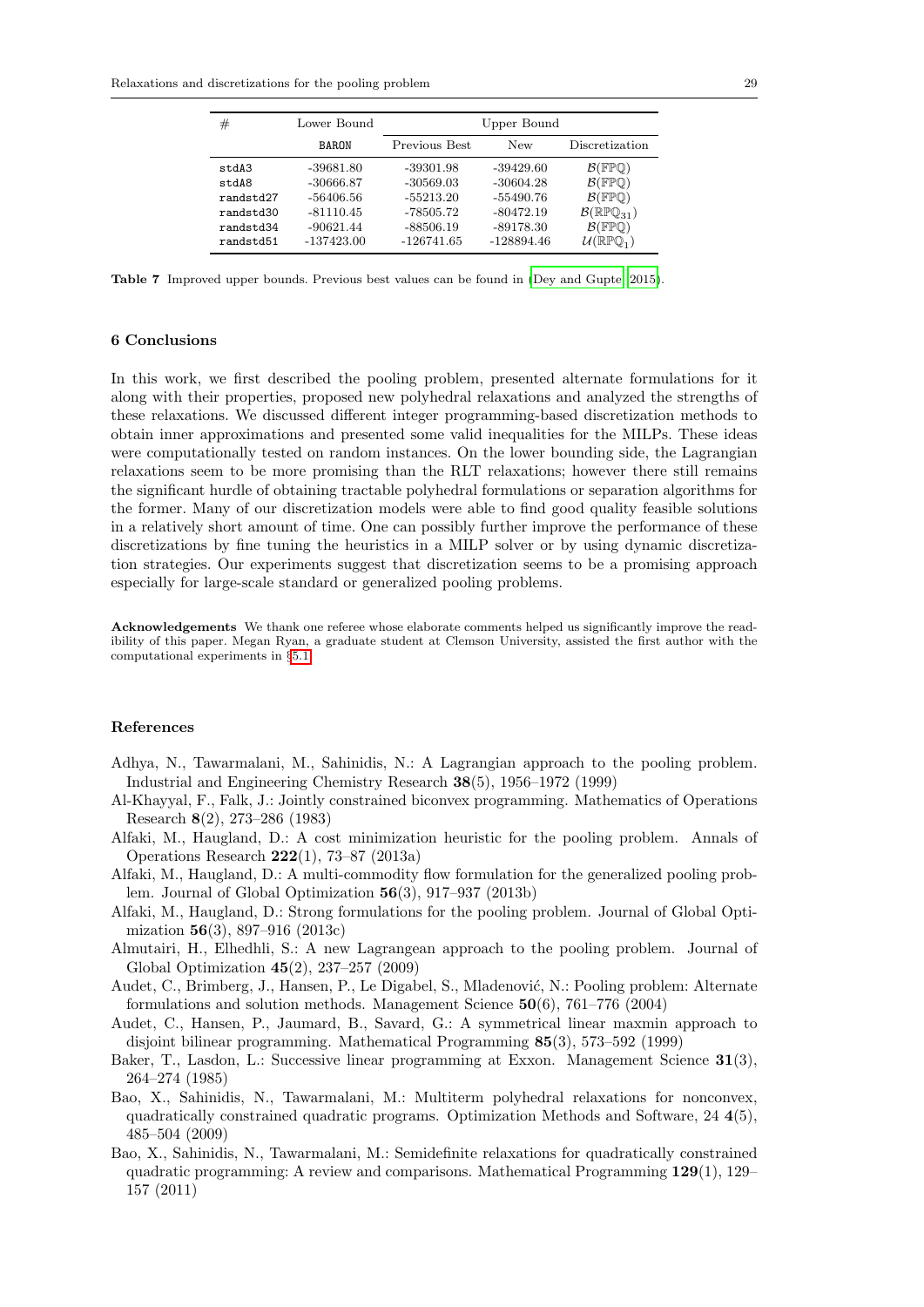- <span id="page-30-8"></span>Belotti, P., Kirches, C., Leyffer, S., Linderoth, J., Luedtke, J., Mahajan, A.: Mixed-integer nonlinear optimization. Acta Numerica 22, 1–131 (2013). DOI 10.1017/S0962492913000032
- <span id="page-30-7"></span>Ben-Tal, A., Eiger, G., Gershovitz, V.: Global minimization by reducing the duality gap. Mathematical Programming 63(1), 193–212 (1994)
- <span id="page-30-1"></span>Biegler, L., Grossmann, I., Westerberg, A.: Systematic methods for chemical process design. International Series in the Physical and Chemical Engineering Sciences. Prentice Hall (1997)
- <span id="page-30-15"></span>Bley, A., Boland, N., Froyland, G., Zuckerberg, M.: Solving mixed integer nonlinear programming problems for mine production planning with stockpiling (2012). Preprint at [http://www.](http://www.optimization-online.org/DB_HTML/2012/11/3674.html) [optimization-online.org/DB\\_HTML/2012/11/3674.html](http://www.optimization-online.org/DB_HTML/2012/11/3674.html)
- <span id="page-30-0"></span>Bodington, C., Baker, T.: A history of mathematical programming in the petroleum industry. Interfaces 20(4), 117–127 (1990)
- <span id="page-30-13"></span>Boland, N., Kalinowski, T., Rigterink, F.: New multi-commodity flow formulations for the pooling problem (2015). Preprint at [http://www.optimization-online.org/DB\\_HTML/2015/06/](http://www.optimization-online.org/DB_HTML/2015/06/4959.html) [4959.html](http://www.optimization-online.org/DB_HTML/2015/06/4959.html)
- <span id="page-30-9"></span>Burer, S., Letchford, A.N.: Non-convex mixed-integer nonlinear programming: a survey. Surveys in Operations Research and Management Science 17(2), 97–106 (2012)
- <span id="page-30-20"></span>Burer, S., Saxena, A.: The MILP road to MIQCP. In: Lee, J., Leyffer, S. (eds.) Mixed Integer Nonlinear Programming, IMA Volumes in Mathematics and its Applications, vol. 154, pp. 373–405. Springer (2012)
- <span id="page-30-17"></span>Crama, Y.: Concave extensions for nonlinear 0–1 maximization problems. Mathematical Programming 61(1-3), 53–60 (1993)
- <span id="page-30-14"></span>D'Ambrosio, C., Linderoth, J., Luedtke, J.: Valid inequalities for the pooling problem with binary variables. In: Günlük, O., Woeginger, G. (eds.) Integer Programming and Combinatorial Optimization, Lecture Notes in Computer Science, vol. 6655, pp. 117–129. Springer (2011)
- <span id="page-30-12"></span>Dey, S., Gupte, A.: Analysis of MILP techniques for the pooling problem. Operations Research 63(2), 412–427 (2015)
- <span id="page-30-3"></span>Floudas, C., Aggarwal, A.: A decomposition strategy for global optimum search in the pooling problem. ORSA Journal on Computing 2(3), 225–235 (1990)
- <span id="page-30-6"></span>Foulds, L., Haugland, D., Jörnsten, K.: A bilinear approach to the pooling problem. Optimization 24(1), 165–180 (1992)
- <span id="page-30-16"></span>Frimannslund, L., El Ghami, M., Alfaki, M., Haugland, D.: Solving the pooling problem with LMI relaxations. In: TOGO10 – GLOBAL OPTIMIZATION WORKSHOP, pp. 51–54 (2010)
- <span id="page-30-4"></span>Frimannslund, L., Gundersen, G., Haugland, D.: Sensitivity analysis applied to the pooling problem. Tech. Rep. 380, University of Bergen (2008)
- <span id="page-30-2"></span>Furman, K., Androulakis, I.: A novel MINLP-based representation of the original complex model for predicting gasoline emissions. Computers & Chemical Engineering 32(12), 2857–2876 (2008)
- <span id="page-30-21"></span>Gounaris, C., Misener, R., Floudas, C.: Computational comparison of piecewise-linear relaxations for pooling problems. Industrial & Engineering Chemistry Research  $48(12)$ , 5742–5766 (2009)
- <span id="page-30-5"></span>Greenberg, H.: Analyzing the pooling problem. ORSA Journal on Computing 7(2), 205–217 (1995)
- <span id="page-30-18"></span>Günlük, O., Lee, J., Leung, J.: A polytope for a product of real linear functions in  $0/1$  variables. In: Lee, J., Leyffer, S. (eds.) Mixed Integer Nonlinear Programming, IMA Volumes in Mathematics and its Applications, vol. 154, pp. 513–529. Springer (2012)
- <span id="page-30-10"></span>Gupte, A.: Mixed integer bilinear programming with applications to the pooling problem. Ph.D. thesis, Georgia Institute of Technology, Atlanta, GA (2012). URL [https://smartech.gatech.](https://smartech.gatech.edu/handle/1853/45761) [edu/handle/1853/45761](https://smartech.gatech.edu/handle/1853/45761)
- <span id="page-30-19"></span>Gupte, A.: Bilinear programming with simplicial constraints (2016a). URL [http://people.](http://people.clemson.edu/~agupte/BilinSimpl.pdf) [clemson.edu/~agupte/BilinSimpl.pdf](http://people.clemson.edu/~agupte/BilinSimpl.pdf). Working paper
- <span id="page-30-24"></span>Gupte, A.: Convex hulls of superincreasing knapsacks and lexicographic orderings. Discrete Applied Mathematics 201, 150–163 (2016b)
- <span id="page-30-23"></span>Gupte, A., Ahmed, S., Cheon, M., Dey, S.: Solving mixed integer bilinear problems using MILP formulations. SIAM Journal on Optimization  $23(2)$ ,  $721-744$   $(2013)$
- <span id="page-30-22"></span>Hasan, M., Karimi, I.: Piecewise linear relaxation of bilinear programs using bivariate partitioning. AIChE Journal 56(7), 1880–1893 (2010)
- <span id="page-30-11"></span>Haugland, D.: The computational complexity of the pooling problem. Journal of Global Optimization pp. 1–17 (2015). DOI 10.1007/s10898-015-0335-y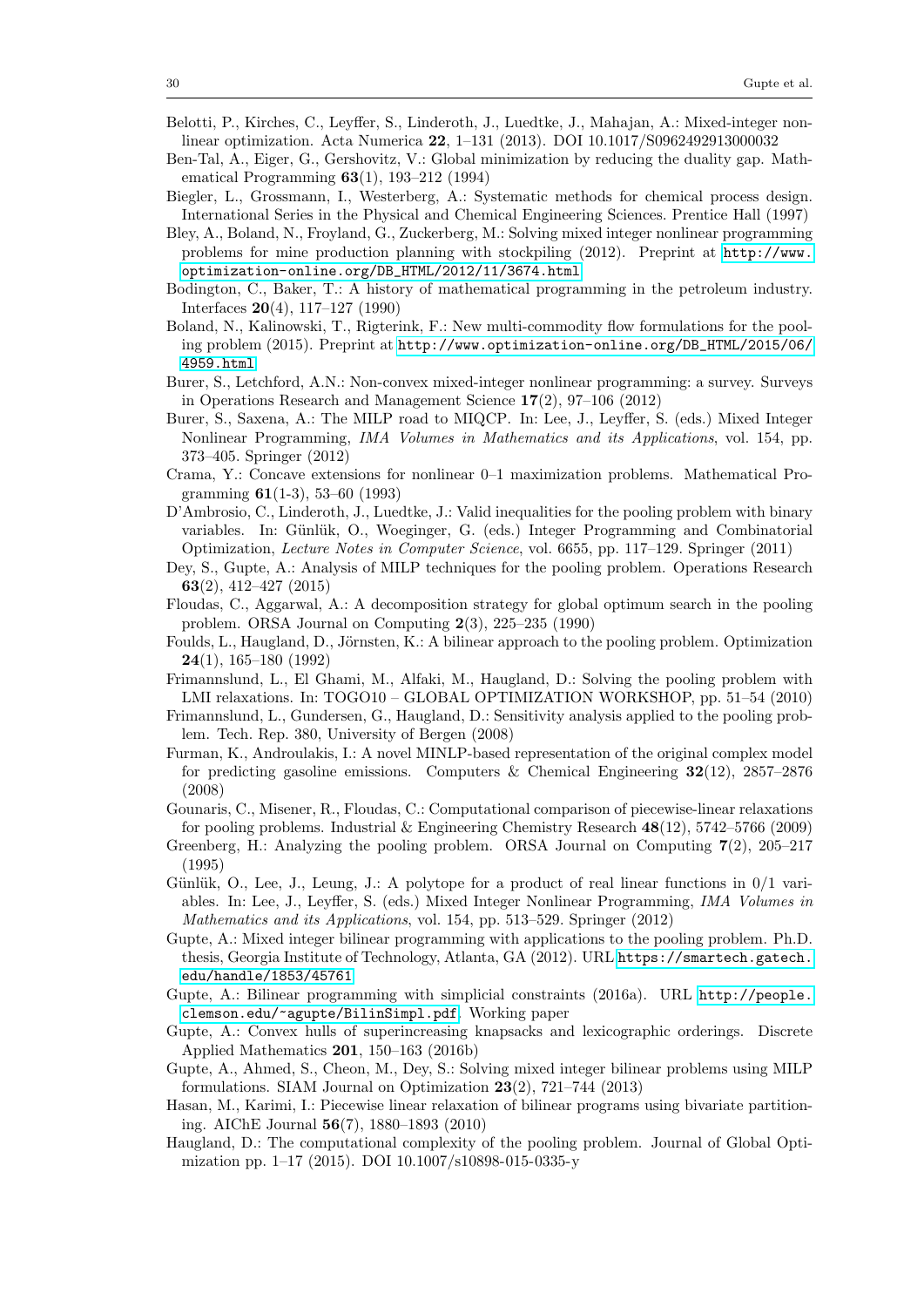- <span id="page-31-3"></span>Haverly, C.: Studies of the behavior of recursion for the pooling problem. ACM SIGMAP Bulletin 25, 19–28 (1978)
- <span id="page-31-2"></span>Kallrath, J.: Solving planning and design problems in the process industry using mixed integer and global optimization. Annals of Operations Research  $140(1)$ , 339–373 (2005)
- <span id="page-31-0"></span>Karuppiah, R., Furman, K., Grossmann, I.: Global optimization for scheduling refinery crude oil operations. Computers & Chemical Engineering 32(11), 2745–2766 (2008)
- <span id="page-31-1"></span>Karuppiah, R., Grossmann, I.: Global optimization for the synthesis of integrated water systems in chemical processes. Computers and Chemical Engineering 30(4), 650–673 (2006)
- <span id="page-31-19"></span>Kim, S., Kojima, M.: Second order cone programming relaxation of nonconvex quadratic optimization problems. Optimization Methods and Software 15(3-4), 201–224 (2001)
- <span id="page-31-15"></span>Kolodziej, S.P., Grossmann, I.E., Furman, K.C., Sawaya, N.W.: A discretization-based approach for the optimization of the multiperiod blend scheduling problem. Computers & Chemical Engineering 53, 122–142 (2013)
- <span id="page-31-7"></span>Lee, S., Grossmann, I.: Global optimization of nonlinear generalized disjunctive programming with bilinear equality constraints: applications to process networks. Computers & chemical engineering 27(11), 1557–1575 (2003)
- <span id="page-31-13"></span>Li, X., Armagan, E., Tomasgard, A., Barton, P.I.: Stochastic pooling problem for natural gas production network design and operation under uncertainty. AIChE Journal 57(8), 2120–2135 (2011)
- <span id="page-31-14"></span>Li, X., Tomasgard, A., Barton, P.I.: Decomposition strategy for the stochastic pooling problem. Journal of Global Optimization 54(4), 765–790 (2012)
- <span id="page-31-20"></span>Liberti, L., Pantelides, C.: An exact reformulation algorithm for large nonconvex NLPs involving bilinear terms. Journal of Global Optimization 36(2), 161–189 (2006)
- <span id="page-31-16"></span>Luedtke, J., Namazifar, M., Linderoth, J.: Some results on the strength of relaxations of multilinear functions. Mathematical Programming 136(2), 325–351 (2012)
- <span id="page-31-23"></span>Marcotte, O.: The cutting stock problem and integer rounding. Mathematical Programming 33(1), 82–92 (1985)
- <span id="page-31-17"></span>McCormick, G.: Computability of global solutions to factorable nonconvex programs: Part I. convex underestimating problems. Mathematical Programming  $10(1)$ ,  $147-175$  (1976)
- <span id="page-31-10"></span>Meyer, C., Floudas, C.: Global optimization of a combinatorially complex generalized pooling problem. AIChE journal 52(3), 1027–1037 (2006)
- <span id="page-31-6"></span>Misener, R., Floudas, C.: Advances for the pooling problem: Modeling, global optimization, and computational studies. Appl. Comput. Math 8(1), 3–22 (2009)
- <span id="page-31-11"></span>Misener, R., Floudas, C.: Global optimization of large-scale generalized pooling problems: Quadratically constrained MINLP models. Industrial & Engineering Chemistry Research 49(11), 5424–5438 (2010)
- <span id="page-31-9"></span>Misener, R., Gounaris, C., Floudas, C.: Mathematical modeling and global optimization of largescale extended pooling problems with the (EPA) complex emissions constraints. Computers & Chemical Engineering 34(9), 1432–1456 (2010)
- <span id="page-31-18"></span>Misener, R., Smadbeck, J.B., Floudas, C.A.: Dynamically generated cutting planes for mixedinteger quadratically constrained quadratic programs and their incorporation into GloMIQO 2. Optimization Methods and Software 30(1), 215–249 (2015)
- <span id="page-31-5"></span>Misener, R., Thompson, J., Floudas, C.: APOGEE: Global optimization of standard, generalized, and extended pooling problems via linear and logarithmic partitioning schemes. Computers & Chemical Engineering 35, 876–892 (2011)
- <span id="page-31-21"></span>Nemhauser, G., Wolsey, L.: Integer and combinatorial optimization, Discrete Mathematics and Optimization, vol. 18. Wiley-Interscience (1988)
- <span id="page-31-12"></span>Nishi, T.: A semidefinite programming relaxation approach for the pooling problem. Master's thesis, Department of Applied Mathematics and Physics, Kyoto University (2010). URL [http:](http://www-optima.amp.i.kyoto-u.ac.jp/result/masterdoc/21nishi.pdf) [//www-optima.amp.i.kyoto-u.ac.jp/result/masterdoc/21nishi.pdf](http://www-optima.amp.i.kyoto-u.ac.jp/result/masterdoc/21nishi.pdf)
- <span id="page-31-22"></span>Pham, V., Laird, C., El-Halwagi, M.: Convex hull discretization approach to the global optimization of pooling problems. Industrial and Engineering Chemistry Research 48(4), 1973–1979 (2009)
- <span id="page-31-4"></span>Quesada, I., Grossmann, I.: Global optimization of bilinear process networks with multicomponent flows. Computers and Chemical Engineering 19(12), 1219–1242 (1995)
- <span id="page-31-8"></span>Realff, M., Ahmed, S., Inacio, H., Norwood, K.: Heuristics and upper bounds for a pooling problem with cubic constraints. In: Foundations of Computer-Aided Process Operations. Savannah, GA (2012). URL [http://focapo.cheme.cmu.edu/2012/proceedings/data/papers/](http://focapo.cheme.cmu.edu/2012/proceedings/data/papers/056.pdf)